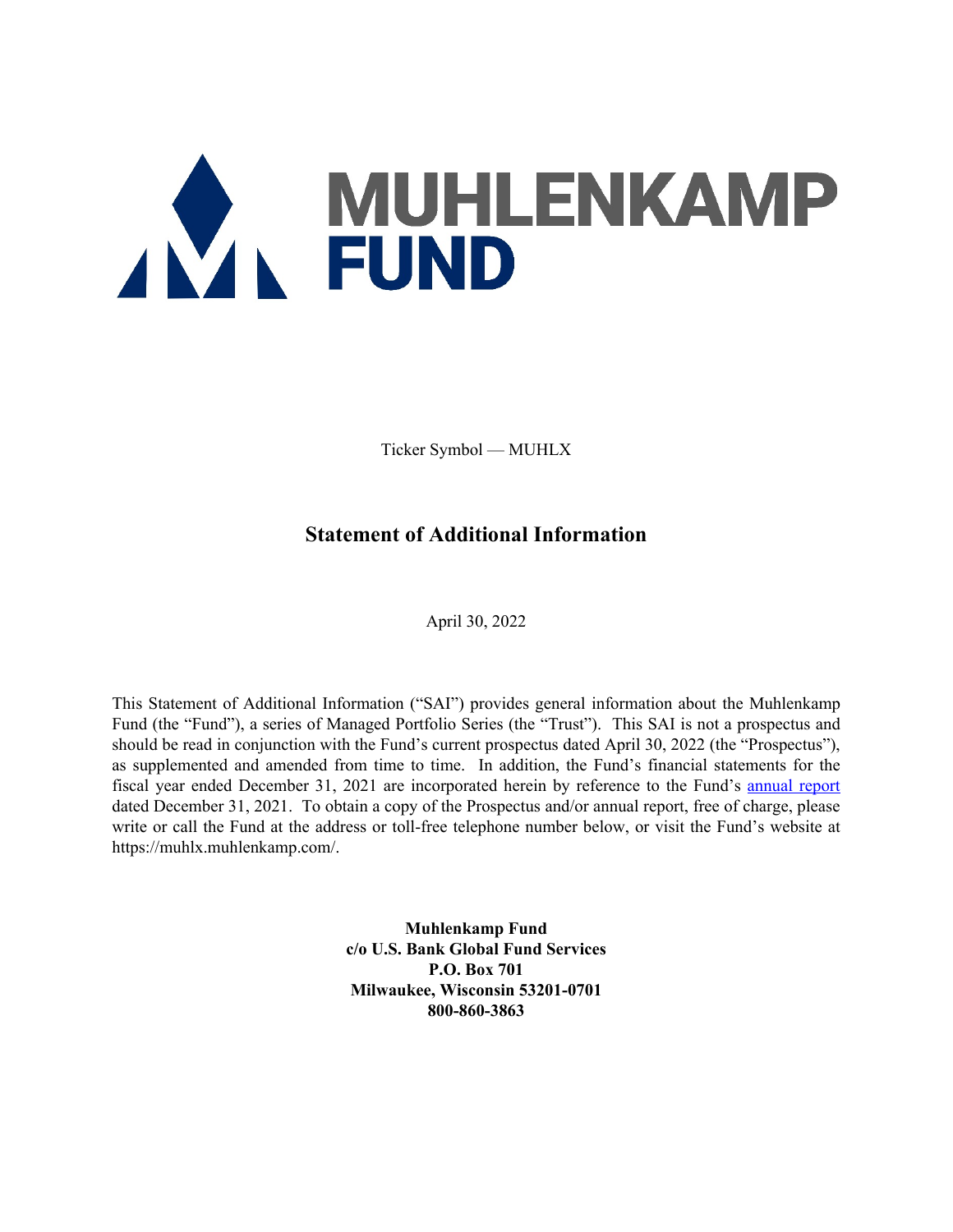# **TABLE OF CONTENTS**

|                                                                                                                                                                                                                                | $\mathbf{1}$   |
|--------------------------------------------------------------------------------------------------------------------------------------------------------------------------------------------------------------------------------|----------------|
| INVESTMENT OBJECTIVE, POLICIES, STRATEGIES AND ASSOCIATED RISKS                                                                                                                                                                | $\overline{2}$ |
| FUNDAMENTAL AND NON-FUNDAMENTAL INVESTMENT LIMITATIONS                                                                                                                                                                         | 29             |
|                                                                                                                                                                                                                                | 31             |
|                                                                                                                                                                                                                                | 31             |
|                                                                                                                                                                                                                                | 31             |
|                                                                                                                                                                                                                                | 32             |
|                                                                                                                                                                                                                                | 32             |
|                                                                                                                                                                                                                                | 33             |
|                                                                                                                                                                                                                                | 35             |
| TRUSTEE AND MANAGEMENT OWNERSHIP OF FUND SHARES                                                                                                                                                                                | 37             |
|                                                                                                                                                                                                                                | 37             |
|                                                                                                                                                                                                                                | 38             |
|                                                                                                                                                                                                                                | 39             |
| INVESTMENT ADVISER MARIE AND STATE AND STATE AND STATE AND STATE AND STATE AND STATE AND STATE AND STATE AND STATE AND STATE AND STATE AND STATE AND STATE AND STATE AND STATE AND STATE AND STATE AND STATE AND STATE AND STA | 40             |
|                                                                                                                                                                                                                                | 41             |
|                                                                                                                                                                                                                                | 42             |
| LEGAL COUNSEL EXECUTIVE COUNSEL AND THE SERIES OF THE SERIES OF THE SERIES OF THE SERIES OF THE SERIES OF THE SERIES OF THE SERIES OF THE SERIES OF THE SERIES OF THE SERIES OF THE SERIES OF THE SERIES OF THE SERIES OF THE  | 42             |
| INDEPENDENT REGISTERED PUBLIC ACCOUNTING FIRM                                                                                                                                                                                  | 43             |
|                                                                                                                                                                                                                                | 43             |
|                                                                                                                                                                                                                                | 43             |
|                                                                                                                                                                                                                                | 45             |
|                                                                                                                                                                                                                                | 45             |
|                                                                                                                                                                                                                                | 45             |
|                                                                                                                                                                                                                                | 46             |
|                                                                                                                                                                                                                                | 46             |
|                                                                                                                                                                                                                                | 47             |
|                                                                                                                                                                                                                                | 49             |
|                                                                                                                                                                                                                                | 50             |
|                                                                                                                                                                                                                                | 56             |
|                                                                                                                                                                                                                                | 56             |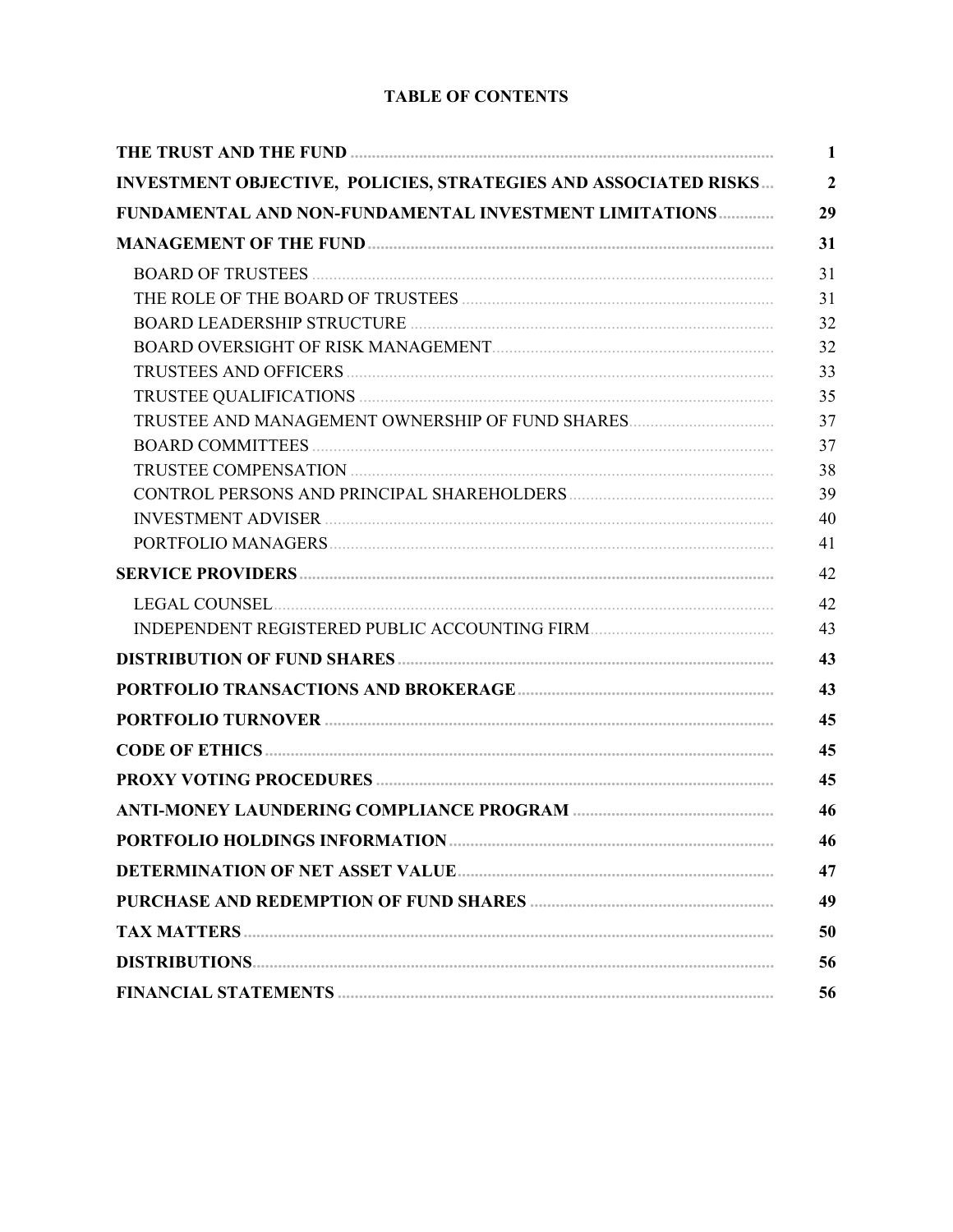# **The Trust and the Fund**

The Trust is a Delaware statutory trust organized on January 27, 2011, and is registered with the U.S. Securities and Exchange Commission ("SEC") as an open-end management investment company. The Fund is one series, or mutual fund, of the Trust. The Fund has one class of shares: Institutional Class. The Fund is a diversified series and has its own investment objective and policies. Shares of other series of the Trust are offered in separate prospectuses and SAIs. The Fund does not hold itself out as related to any other series within the Trust for purposes of investment and investor services, nor does it share the same investment adviser with any other series of the Trust. The Fund's Prospectus and this SAI are a part of the Trust's Registration Statement filed with the SEC. Copies of the Trust's complete Registration Statement may be obtained from the SEC upon payment of the prescribed fee, or may be accessed free of charge at the SEC's website at www.sec.gov. As permitted by Delaware law, the Trust's Board of Trustees (the "Board") may create additional classes of the Fund and may create additional series (and classes thereof) of the Trust and offer shares of these series and classes under the Trust at any time without the vote of shareholders.

All shares of a series shall represent an equal proportionate interest in the assets held with respect to that series (subject to the liabilities held with respect to that series and such rights and preferences as may have been established and designated with respect to classes of shares of such series), and each share of a series shall be equal to each other share of that series.

Shares are voted in the aggregate and not by series or class, except in matters where a separate vote is required by the Investment Company Act of 1940, as amended (the "1940 Act"), or when the matters affect only the interest of a particular series or class. When matters are submitted to shareholders for a vote, each shareholder is entitled to one vote for each full share owned and fractional votes for fractional shares owned.

The Trust does not normally hold annual meetings of shareholders. Meetings of the shareholders shall be called by any member of the Board upon written request of shareholders holding, in the aggregate, not less than 10% of the shares, such request specifying the purpose or purposes for which such meeting is to be called.

Interests in the Fund are represented by shares of beneficial interest, each with no par value per share. Each share of the Fund represents an equal proportionate interest in the assets and liabilities belonging to the Fund and is entitled to such distributions out of the income belonging to the Fund as may be declared by the Board.

The Board has the authority from time to time to divide or combine the shares of any series into a greater or lesser number of shares of that series without materially changing the proportionate beneficial interest of the shares of that series in the assets belonging to that series or materially affecting the rights of shares of any other series. In case of the liquidation of a series, the holders of shares of the series being liquidated are entitled to receive a distribution out of the assets, net of the liabilities, belonging to that series. Expenses attributable to any series (or class thereof) are borne by that series (or class). Any general expenses of the Trust not readily identifiable as belonging to a particular series are allocated by, or under the direction of, the Board to all applicable series (and classes thereof) in such manner and on such basis as deemed fair and equitable. No shareholder is liable to further calls for the payment of any sum of money or assessment whatsoever with respect to the Trust or any series of the Trust without his or her express consent.

All consideration received by the Trust for the issue or sale of the Fund's shares, together with all assets in which such consideration is invested or reinvested, and all income, earnings, profits and proceeds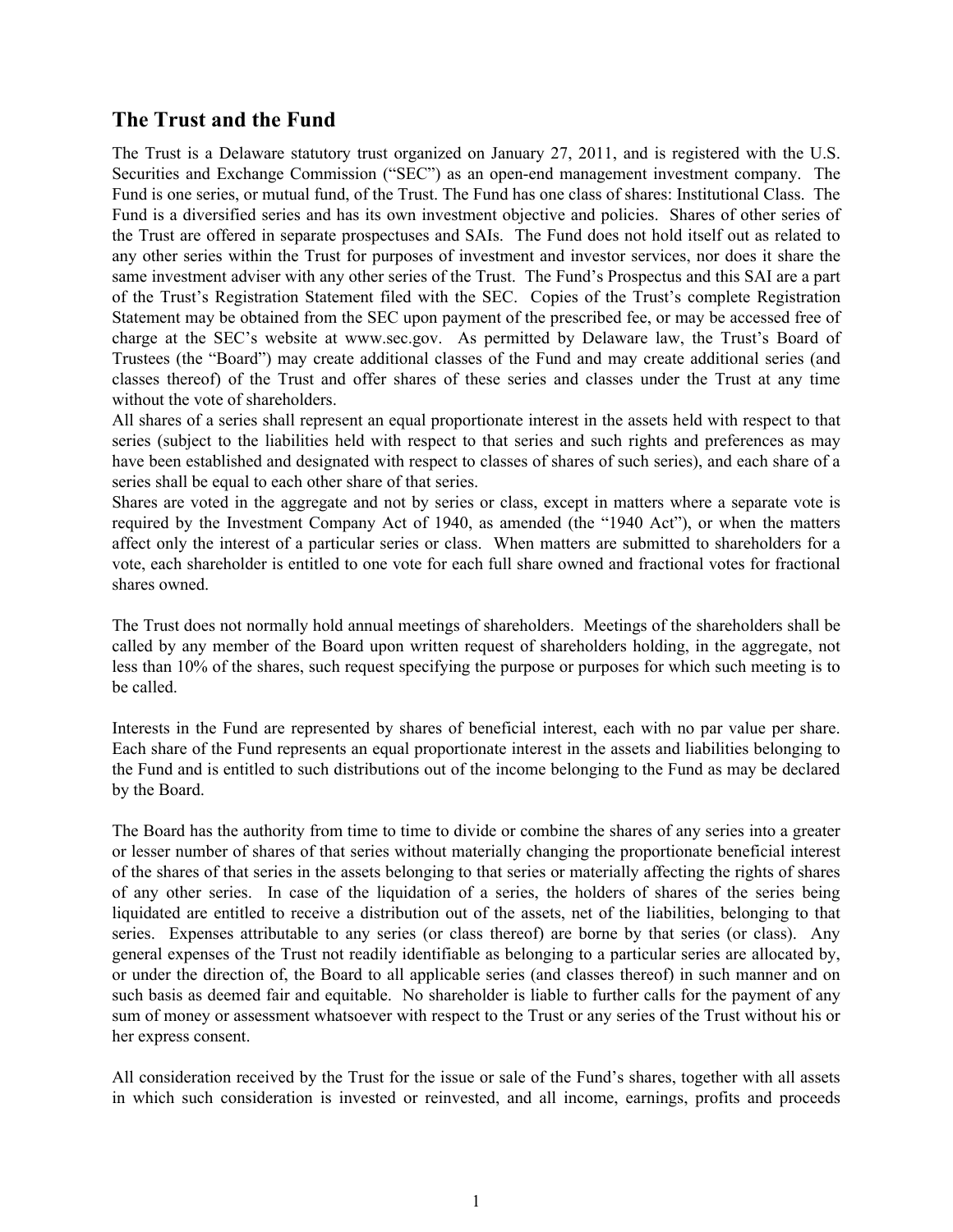thereof, including any proceeds derived from the sale, exchange or liquidation of such assets, and any funds or payments derived from any reinvestment of such proceeds, subject only to the rights of creditors, shall constitute the underlying assets of the Fund.

Muhlenkamp & Company, Inc. (the "Adviser") serves as the investment adviser for the Fund.

Effective September 5, 2014, the Fund acquired all of the assets of the Muhlenkamp Fund, a series of Wexford Trust (the "Predecessor Fund"), which had the same portfolio managers and substantially similar investment strategies as the Fund. The Predecessor Fund commenced operations on November 1, 1988.

# **Investment Objective, Policies, Strategies and Associated Risks**

The following discussion supplements the description of the Fund's investment objective and principal investment strategies and principal risks set forth in the Prospectus. Except for the fundamental investment limitations listed below (see "Fundamental Investment Limitations"), the Fund's investment strategies and policies are not fundamental and may be changed by sole action of the Board of Trustees, without shareholder approval. While the Fund is permitted to hold securities and engage in various strategies as described hereafter, it is not obligated to do so. The Fund might not invest in all of these types of securities or use all of these techniques at any one time. The Fund's transactions in a particular type of security or use of a particular technique is subject to limitations imposed by the Fund's investment objective, policies and restrictions described in the Fund's Prospectus and/or this SAI, as well as the federal securities laws.

# **Investment Objective**

The investment objective of the Fund is set forth under the "Summary Section" in the Fund's prospectus.

# **Diversification**

The Fund is diversified. A "diversified company" means that as to 75% of the Fund's total assets, excluding cash, government securities and securities of other investment companies, (1) no more than 5% may be invested in the securities of a single issuer, and (2) the Fund may not hold more than 10% of the outstanding voting securities of a single issuer.

Because the Fund intends to qualify as a "regulated investment company" ("RIC") under Subchapter M of the Internal Revenue Code of 1986, as amended, (the "Code"), the Fund will limit its investments, excluding cash, cash items (including receivables), U.S. government securities and securities of other regulated investment companies, so that at the close of each quarter of the taxable year, (1) not more than 25% of the Fund's total assets will be invested in the securities of a single issuer, and (2) with respect to 50% of its total assets, not more than 5% of the Fund's total assets will be invested in the securities of a single issuer and the Fund will not hold more than 10% of such issuer's outstanding voting securities.

# **Percentage Limitations**

The Fund's compliance with its investment policy and limitation will be determined immediately after and as a result of the Fund's acquisition of such security or other asset. Accordingly, except with respect to borrowing or illiquid investments, any subsequent change in values, net assets or other circumstances will not be considered when determining whether an investment complies with the Fund's investment policies and limitations. In addition, if a bankruptcy or other extraordinary event occurs concerning a particular investment by the Fund, the Fund may receive stock, real estate or other investments that the Fund would not, or could not, buy. If this happens, the Fund will sell such investments as soon as practicable while trying to maximize the return to its shareholders.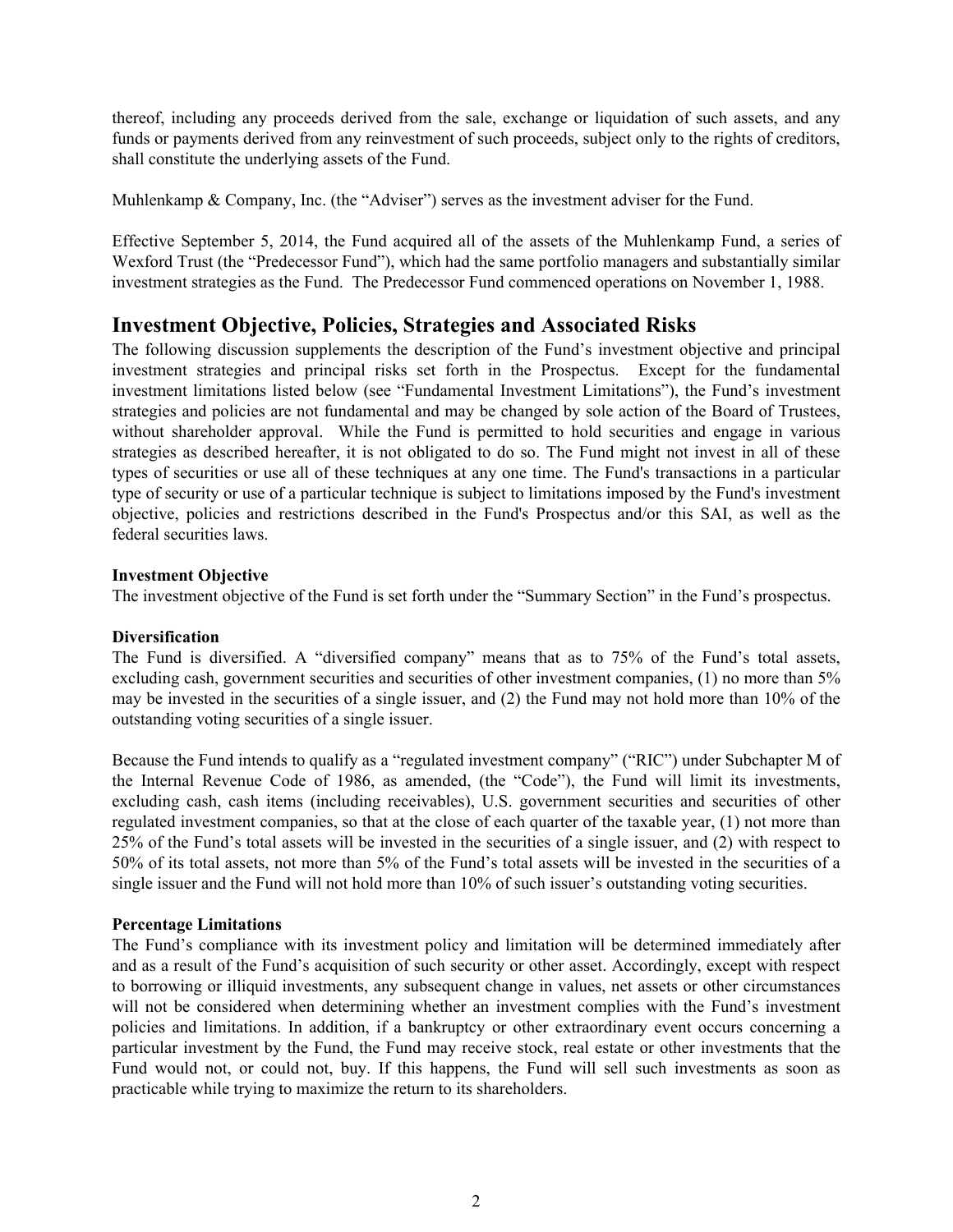#### **Market Volatility**

U.S. and international markets have from time to time experienced significant volatility. Certain social, political, economic, environmental and other conditions and events (such as natural disasters and weatherrelated phenomena generally, epidemics and pandemics, terrorism, conflicts and social unrest) may adversely interrupt the global economy and result in prolonged periods of significant market volatility. During certain volatile periods, the fixed income markets have experienced substantially lower valuations, reduced liquidity, price volatility, credit downgrades, increased likelihood of default and valuation difficulties. At times, concerns have spread to domestic and international equity markets. In some cases, the stock prices of individual companies have been negatively impacted even though there may be little or no apparent degradation in the financial conditions or prospects of that company. Continued volatility may have adverse effects on the Funds, thus the risks discussed below and in the Prospectus may increase.

The outbreak of the coronavirus COVID-19 has significantly disrupted the global economy and negatively impacted economic growth prospects. It is not possible to estimate the impact that COVID-19 outbreak will continue to have on the companies in the Fund's portfolio, but the prolonged effect on the global economy will largely depend upon the duration of the pandemic. Such events may adversely affect the Fund's performance. The Adviser continues to monitor this situation closely.

# **Equity Securities**

An equity security represents a proportionate share of the ownership of a company. Its value is based on the success of the company's business, any income paid to stockholders, the value of its assets and general market conditions. Common stocks and preferred stocks are examples of equity securities. The fundamental risk of investing in common and preferred stock is the risk that the value of the stock might decrease.

#### **Common Stock**

Common stock represents an ownership interest in a company. In addition to the general risks set forth above, investments in common stocks are subject to the risk that in the event a company in which the Fund invests is liquidated, the holders of preferred stock and creditors of that company will be paid in full before any payments are made to the Fund as holders of common stock. It is possible that all assets of that company will be exhausted before any payments are made to the Fund.

# **Preferred Stock**

Preferred stock represents an ownership interest in a company, often pays dividends at a specific rate and has a preference over common stocks in dividend payments and liquidation of assets. A preferred stock is a blend of the characteristics of a bond and common stock. It can offer the higher yield of a bond and has priority over common stock in equity ownership, but does not have the seniority of a bond and, unlike common stock its participation in the issuer's growth may be limited. Although the dividend is set at a fixed annual rate, in some circumstances it can be changed or omitted by the issuer. In addition, preferred stock usually does not have voting rights.

# **Foreign Investments and Currencies**

The Fund may invest in securities of foreign issuers that are not traded in the United States and/or U.S. dollar denominated, purchase and sell foreign currency on a spot basis and enter into forward currency contracts (see "Forward Currency Contracts," below). The Fund may also invest in American Depositary Receipts ("ADR"s), Global Depositary Receipts ("GDR"s), European Depositary Receipts ("EDR"s), and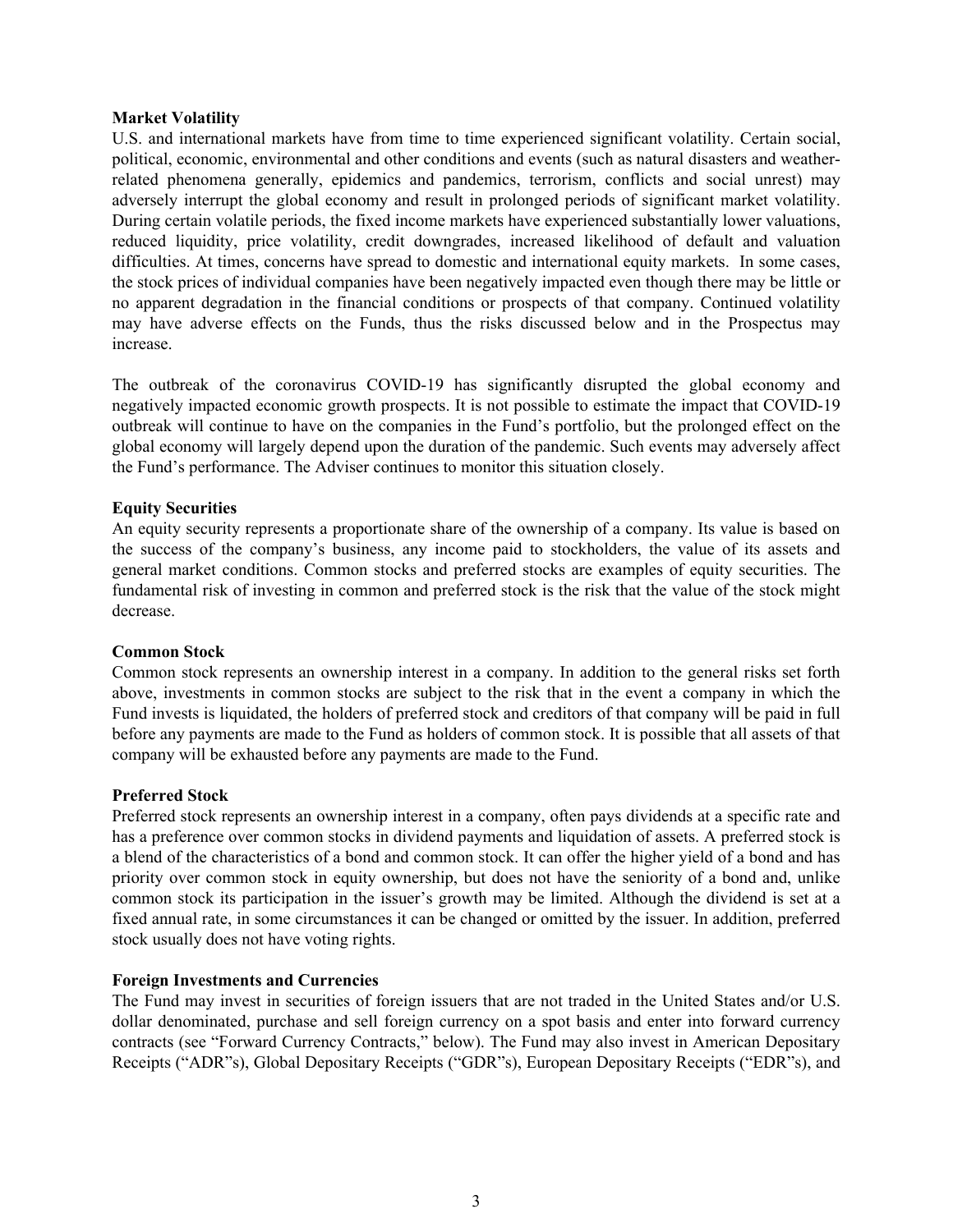foreign securities that are traded on a U.S. exchange. Investments in ADRs and foreign securities involve certain inherent risks, including the following:

*Depositary Receipts*. Generally, ADRs, in registered form, are denominated in U.S. dollars and are designed for use in the U.S. securities markets. ADRs are receipts typically issued by a U.S. bank or trust company evidencing ownership of the underlying securities. GDRs are bank certificates issued in more than one country for shares in a foreign company. The shares are held by a foreign branch of an international bank. GDRs trade as domestic shares but are offered for sale globally through the various bank branches. GDRs are typically used by private markets to raise capital denominated in either U.S. dollars or foreign currencies. EDRs are similar to ADRs and GDRs, except they are typically issued by European banks or trust companies, denominated in foreign currencies and designed for use outside the U.S. securities markets. ADRs and EDRs may be purchased through "sponsored" or "unsponsored" facilities. A sponsored facility is established jointly by the issuer of the underlying security and a depositary, whereas a depositary may establish an unsponsored facility without participation by the issuer of the depositary security. Holders of unsponsored depositary receipts generally bear all the costs of such facilities, and the depositary of an unsponsored facility frequently is under no obligation to distribute shareholder communications received from the issuer of the deposited security or to pass through voting rights to the holders of such receipts of the deposited securities. Accordingly, available information concerning the issuer may not be current and the prices of unsponsored depositary receipts may be more volatile than the prices of sponsored depositary receipts. For purposes of the Fund's investment policies, ADRs, GDRs and EDRs are deemed to have the same classification as the underlying securities they represent. Thus, an ADR, GDR and EDR representing ownership of common stock will be treated as common stock.

*Political and Economic Factors*. Individual foreign economies of certain countries may differ favorably or unfavorably from the U.S. economy in such respects as growth of gross national product, rate of inflation, capital reinvestment, resource self-sufficiency, diversification and balance of payments position. The internal politics of certain foreign countries may not be as stable as those of the United States. Governments in certain foreign countries also continue to participate to a significant degree, through ownership interest or regulation, in their respective economies. Action by these governments could include restrictions on foreign investment, nationalization, expropriation of goods or imposition of taxes, and could have a significant effect on market prices of securities and payment of interest. The economies of many foreign countries are heavily dependent upon international trade and are accordingly affected by the trade policies and economic conditions of their trading partners. Enactment by these trading partners of protectionist trade legislation could have a significant adverse effect upon the securities markets of those countries. In 2020, the United Kingdom ("UK") withdrew from the European Union (an event known as "Brexit"). As a result of Brexit, the financial markets experienced high levels of volatility and there is considerable uncertainty as to the arrangements that will apply to the UK's relationship with the EU and other countries going forward. This prolonged uncertainty may affect other countries in the EU and elsewhere. The exit by the UK or other member states will likely result in increased uncertainty, volatility, illiquidity, and potentially lower economic growth in the affected markets.

*Currency Fluctuations*. The Fund may invest in securities denominated in foreign currencies. Accordingly, a change in the value of any such currency against the U.S. dollar will result in a corresponding change in the U.S. dollar value of the Fund's assets denominated in that currency. Such changes will also affect the Fund's income. The value of the Fund's assets may also be affected significantly by currency restrictions and exchange control regulations enacted from time to time.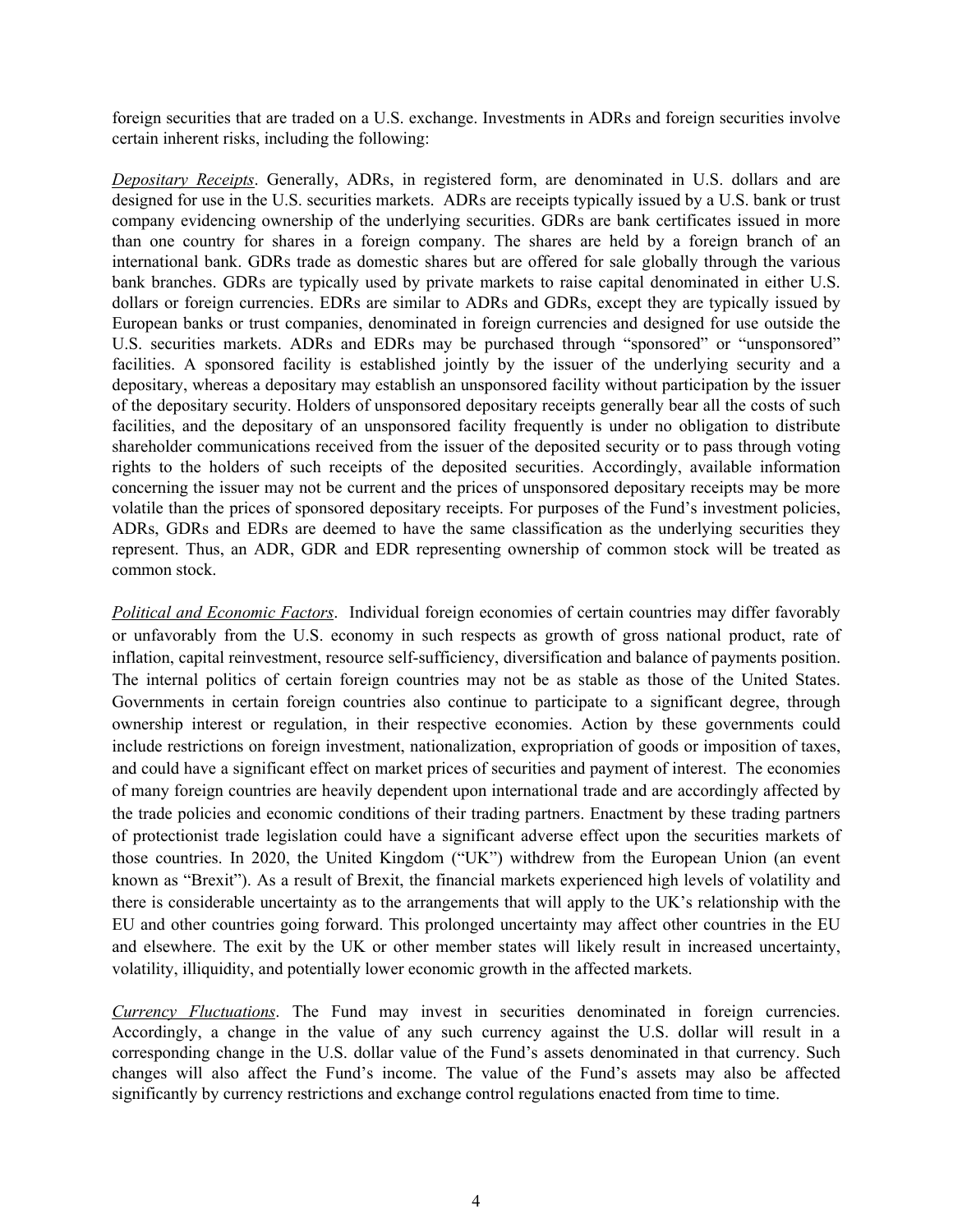*Market Characteristics*. The Adviser expects that many foreign securities in which the Fund may invest could be purchased in over-the-counter markets or on exchanges located in the countries in which the principal offices of the issuers of the various securities are located, if that is the best available market. Foreign exchanges and markets may be more volatile than those in the United States. While growing in volume, they usually have substantially less volume than U.S. markets, and the Fund's investments in foreign securities may be less liquid and more volatile than investments in U.S. securities. Moreover, settlement practices for transactions in foreign markets may differ from those in U.S. markets, and may include delays beyond periods customary in the United States. Foreign security trading practices, including those involving securities settlement where Fund assets may be released prior to receipt of payment or securities, may expose the Fund to increased risk in the event of a failed trade or the insolvency of a foreign broker-dealer.

*Legal and Regulatory Matters*. Certain foreign countries may have less supervision of securities markets, brokers and issuers of securities, non-uniform accounting standards and less financial information available from issuers, than is available in the United States. It may be more difficult to obtain and enforce a judgment against a foreign issuer. Legal remedies available to investors in certain foreign countries may be more limited than those available with respect to investments in the United States or in other foreign countries. The laws of some foreign countries may limit the Fund's ability to invest in securities of certain issuers located in those foreign countries. Foreign companies may not be subject to auditing and financial reporting standards and requirements comparable to those which apply to U.S. companies.

*Taxes*. The interest and dividends payable on certain of the Fund's foreign portfolio securities may be subject to foreign withholding taxes, thus reducing the net amount of income available for distribution to Fund shareholders. Foreign companies may not be subject to auditing and financial reporting standards and requirements comparable to those which apply to U.S. companies.

*Costs*. To the extent that the Fund invests in foreign securities, its expense ratio is likely to be higher than those of investment companies investing only in domestic securities, because related brokerage costs and the cost of maintaining the custody of foreign securities may be higher.

# **Forward Currency Contracts**

A forward currency contract ("forward contract") involves an obligation to purchase or sell a specific non-U.S. currency in exchange for another currency, which may be U.S. dollars, at a future date, which may be any fixed number of days (usually less than one year) from the date of the contract agreed upon by the parties, at an exchange rate (price) set at the time of the contract. A forward contract generally has no deposit requirement, and no commissions are changed at any stage for trades. At or before maturity of a forward currency contract, the Fund may either exchange the currencies specified in the contract or terminate its contractual obligation to exchange currencies by purchasing an offsetting contract. If the Fund makes delivery of a foreign currency at or before the settlement of a forward contract, it may be required to obtain the currency through the conversion of assets of the Fund into the currency. The Fund may close out a forward contract obligating it to exchange currencies by purchasing or selling an offsetting contract, in which case, it will realize a gain or a loss. The Fund may also enter into forward contracts that do not provide for physical settlement of the two currencies but instead provide for settlement by a single cash payment calculated as the difference between the agreed upon exchange rate and the spot rate at settlement based upon an agreed upon notional amount (non-deliverable forwards).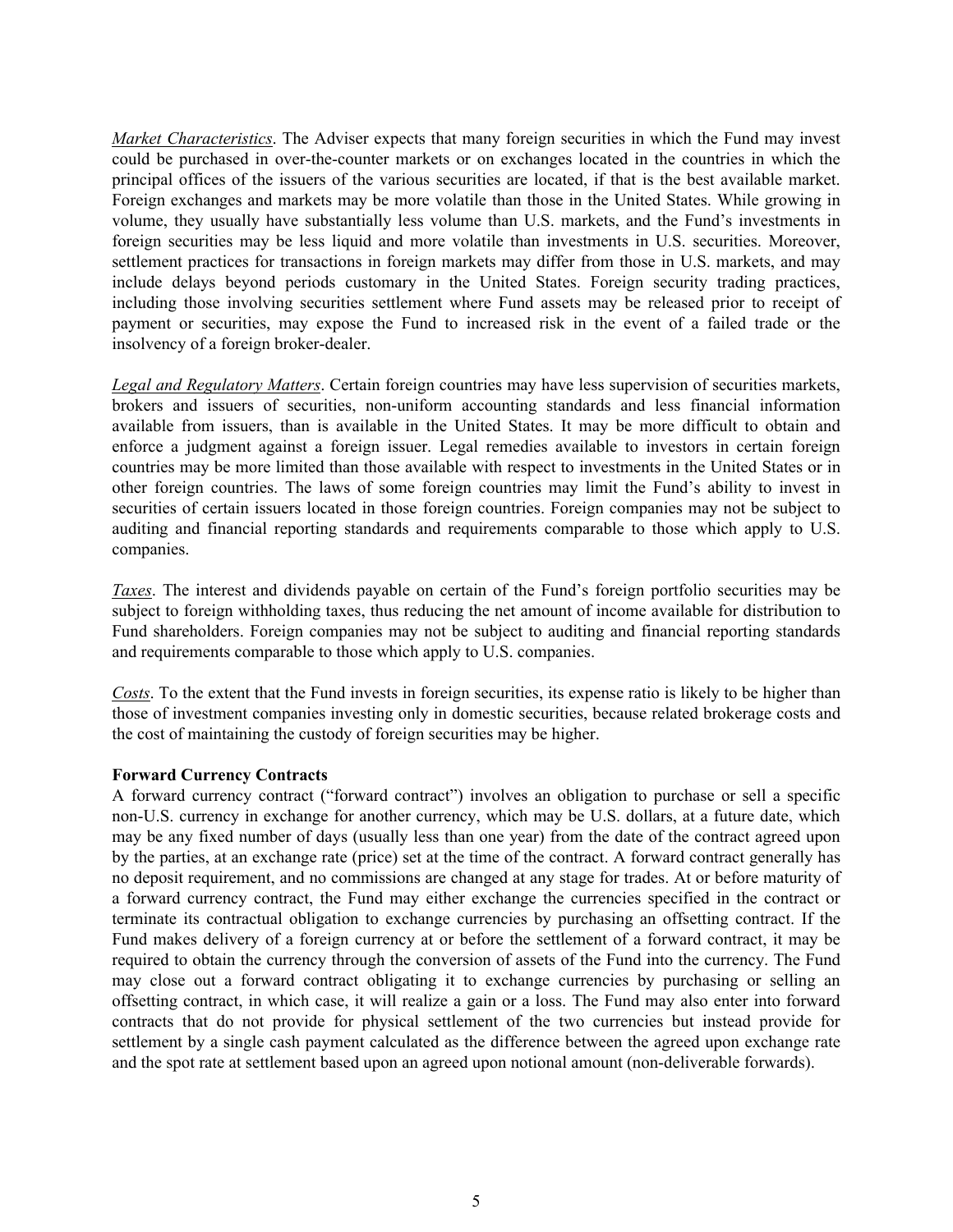The Fund enters into forward contracts in order to "lock in" the exchange rate between the currency it will deliver and the currency it will receive for the duration of the contract. In addition, the Fund may enter into forward contracts to hedge against risks arising from securities the Fund owns or anticipates purchasing, or the U.S. dollar value of interest and dividends paid on those securities. The Fund does not intend to enter into forward contracts on a regular or continuing basis and the Fund will not enter these contracts for speculative purposes.

Foreign currency transactions involve certain costs and risks. The Fund incurs foreign exchange expenses in converting assets from one currency to another. Forward contracts involve a risk of loss if the Adviser is inaccurate in its prediction of currency movements. The projection of short-term currency market movements is extremely difficult, and the successful execution of a short-term hedging strategy is highly uncertain. The precise matching of forward contract amounts, and the value of the securities involved is generally not possible. Accordingly, it may be necessary for the Fund to purchase additional foreign currency if the market value of the security is less than the amount of the foreign currency the Fund is obligated to deliver under the forward contract and the decision is made to sell the security and make delivery of the foreign currency. The use of forward contracts as a hedging technique does not eliminate fluctuations in the prices of the underlying securities the Fund owns or intends to acquire, but it does fix a rate of exchange in advance. Moreover, investors should bear in mind that the Fund is not obligated to actively engage in hedging or other currency transactions. Although forward contracts can reduce the risk of loss due to a decline in the value of the hedged currencies, they also limit any potential gain that might result from an increase in the value of the currencies. There is also the risk that the other party to the transaction may fail to deliver currency when due which may result in a loss to the Fund.

Under definitions adopted by the Commodity Futures Trading Commission ("CFTC") and SEC, nondeliverable forwards are considered swaps, and therefore are included in the definition of "commodity interests." Although non-deliverable forwards have historically been traded in the over-the- counter ("OTC") market, as swaps they may in the future be required to be centrally cleared and traded on public facilities. For more information on central clearing and trading of cleared swaps, see "Options, Futures, and Other Strategies — Swaps Generally" and "Risks of Developing Government Regulation of Derivatives." Forward contracts that qualify as deliverable forwards are not regulated as swaps for most purposes, and are not included in the definition of "commodity interests." However these forwards are subject to some requirements applicable to swaps, including reporting to swap data repositories, documentation requirements, and business conduct rules applicable to swap dealers. CFTC regulation of currency forwards, especially non-deliverable forwards, may restrict the Fund's ability to use these instruments in the manner described above or subject the Adviser to CFTC registration and regulation as a commodity pool operator ("CPO").

# **Fixed-Income Securities**

The Fund may invest in a wide range of fixed-income securities, which may include obligations of any rating or maturity. The Fund may invest in investment grade debt securities. Investment grade debt securities are those rated BBB- or better by Standard & Poor's Rating Service, Inc. ("S&P") or Baa3 or better by Moody's Investors Service, Inc. ("Moody's"), each of which are considered a nationally recognized statistical rating organization ("NRSRO"), or an equivalent rating by another NRSRO. The Fund may also invest in unrated debt securities that the Adviser believes are of comparable quality to the rated securities in which the Fund may purchase. Securities rated BBB- by S&P are considered investment grade, but Moody's considers securities rated Baa3 to have speculative characteristics. The Fund will not invest in securities that are rated below D by S&P or Moody's. The Fund may hold a debt security rated below D if a downgrade occurs after the security has been purchased. The Fund may also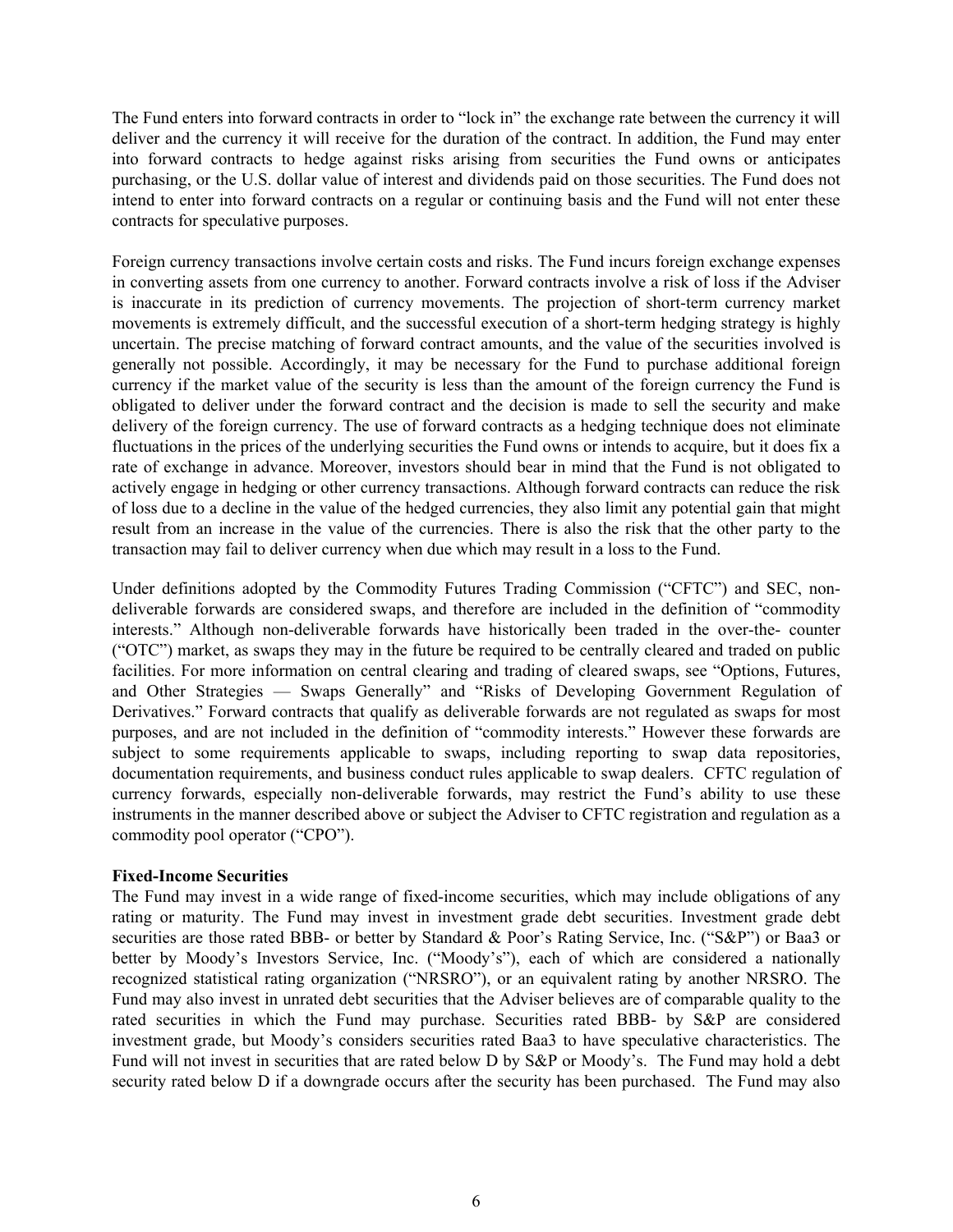invest in unrated debt securities that the Adviser believes are of comparable quality to the rated securities which the Fund may purchase.

Debt securities carry credit risk, interest rate risk and prepayment risk. Credit risk is the risk that the Fund could lose money if the issuer of a debt security defaults or fails to pay interest or principal when it is due. Some debt securities that are rated below investment grade are generally considered speculative because they present a greater risk of loss, including default, than higher quality debt securities. The credit risk of a particular issuer's debt security may vary based on its priority for repayment. For example, higher ranking (senior) debt securities have a higher priority than lower ranking (subordinated) securities. This means that the issuer might not make payments on subordinated securities while continuing to make payments on senior securities. In addition, in the event of bankruptcy, holders of higher-ranking senior securities may receive amounts otherwise payable to the holders of more junior securities.

Interest rate risk is the risk that the value of certain debt securities will tend to fall when interest rates rise. In general, debt securities with longer terms tend to fall more in value when interest rates rise than debt securities with shorter terms. Prepayment risk occurs when issuers prepay fixed rate debt securities when interest rates fall, forcing the Fund to invest in securities with lower interest rates. Issuers of debt securities are also subject to the provisions of bankruptcy, insolvency and other laws affecting the rights and remedies of creditors that may restrict the ability of the issuer to pay, when due, the principal of and interest on its debt securities. The possibility exists therefore, that, as a result of bankruptcy, litigation or other conditions, the ability of an issuer to pay, when due, the principal of and interest on its debt securities may become impaired.

Changes by recognized rating services in their rating of a debt security may affect the value of these investments. The Fund will not necessarily dispose of a security when its rating is reduced below its rating at the time of purchase. However, the Adviser will monitor the investment to determine whether continued investment in the security will assist in meeting the Fund's investment objective.

*Corporate Debt Securities*. Corporate debt securities are fixed-income securities issued by businesses to finance their operations, although corporate debt instruments may also include bank loans to companies. Notes, bonds, debentures and commercial paper are the most common types of corporate debt securities, with the primary difference being their maturities and secured or unsecured status. Commercial paper has the shortest term and is usually unsecured.

The broad category of corporate debt securities includes debt issued by domestic or foreign companies of all kinds, including those with small-, mid- and large-capitalizations. Corporate debt may be rated investment grade or below investment grade and may carry variable, or floating rates of interest.

Because of the wide range of types and maturities of corporate debt securities, as well as the range of creditworthiness of its issuers, corporate debt securities have widely varying potentials for return and risk profiles. For example, commercial paper issued by a large established domestic corporation that is rated investment grade may have a modest return on principal, but carries relatively limited risk. On the other hand, a long-term corporate note issued by a small foreign corporation from an emerging market country that has not been rated may have the potential for relatively large returns on principal, but carries a relatively high degree of risk.

*Variable and Floating Rate Securities.* Variable and floating rate securities provide for a periodic adjustment in the interest rate paid on the obligations. The terms of such obligations must provide that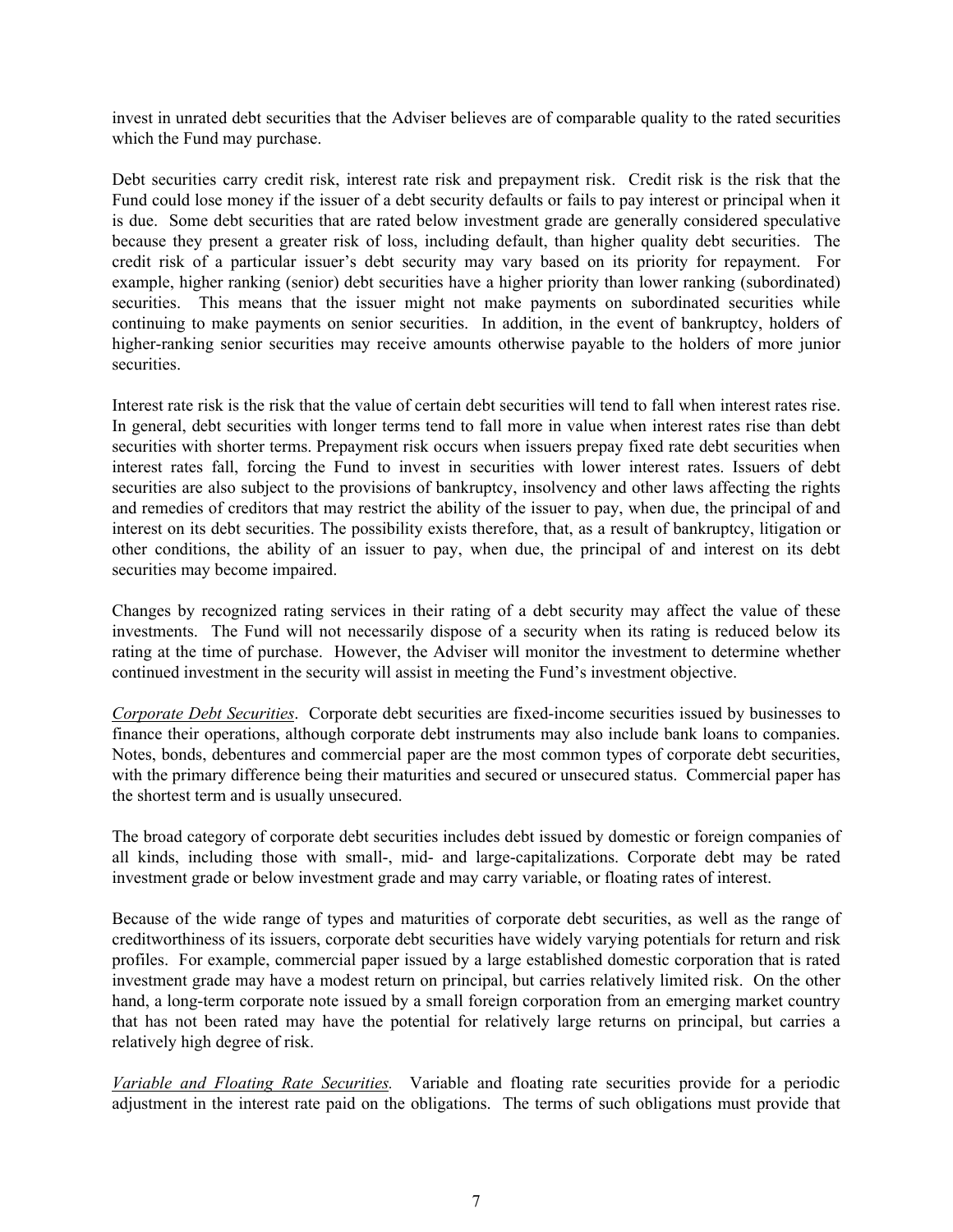interest rates are adjusted periodically based upon an interest rate adjustment index as provided in the respective obligations. The adjustment intervals may be regular, and range from daily up to annually, or may be event based, such as based on a change in the prime rate.

*Convertible Securities.* Convertible securities include fixed income securities that may be exchanged or converted into a predetermined number of shares of the issuer's underlying common stock or other equity security at the option of the holder during a specified period. Convertible securities entitle the holder to receive interest paid or accrued on debt or dividends paid or accrued on preferred stock until the security matures or is redeemed, converted or exchanged. Convertible securities may take the form of convertible preferred stock, convertible bonds or debentures, units consisting of "usable" bonds and warrants or a combination of the features of several of these securities. The investment characteristics of each convertible security vary widely, which allows convertible securities to be employed for a variety of investment strategies. The Fund will exchange or convert convertible securities into shares of underlying common stock when, in the opinion of the Adviser, the investment characteristics of the underlying common stock or other equity security will assist the Fund in achieving its investment objectives. The Fund may also elect to hold or trade convertible securities. In selecting convertible securities, the Adviser evaluates the investment characteristics of the convertible security as a fixed income instrument, and the investment potential of the underlying equity security for capital appreciation.

*Asset-Backed Securities.* Asset-backed securities represent an interest in a pool of assets such as car loans and credit card receivables. Almost any type of fixed income assets (including other fixed income securities) may be used to create an asset-backed security. However, most asset-backed securities involve consumer or commercial debts with maturities of less than ten years. Asset-backed securities may have a higher level of default and lower recoveries than mortgage-backed securities. Asset-backed securities may take the form of commercial paper or notes, in addition to pass-through certificates or asset-backed bonds.

*Mortgage-Backed Securities.* Mortgage-backed securities generally represent interests in pools of mortgages on residential or commercial property. Mortgages may have fixed or adjustable interest rates. Interests in pools of adjustable rate mortgages are known as ARMs. Mortgage-backed securities come in a variety of forms. Many have extremely complicated terms. The simplest form of mortgage-backed securities is a "pass-through certificate." Holders of pass-through certificates receive a pro rata share of the payments from the underlying mortgages. Holders also receive a pro rata share of any prepayments, so they assume all the prepayment risk of the underlying mortgages. Mortgage-backed securities tend to pay higher yields to compensate for prepayment risk.

Collateralized mortgage obligations ("CMOs") are complicated instruments that allocate payments and prepayments from an underlying pass-through certificate among holders of different classes of mortgagebacked securities. This creates different prepayment and market risks for each CMO class. In addition, CMOs may allocate interest payments to one class (Interest Only or IOs) and principal payments to another class (Principal Only or POs). POs increase in value when prepayment rates increase. In contrast, IOs decrease in value when prepayments increase, because the underlying mortgages generate less interest payments. However, IOs' prices tend to increase when interest rates rise (and prepayments fall), making IOs a useful hedge against market risk.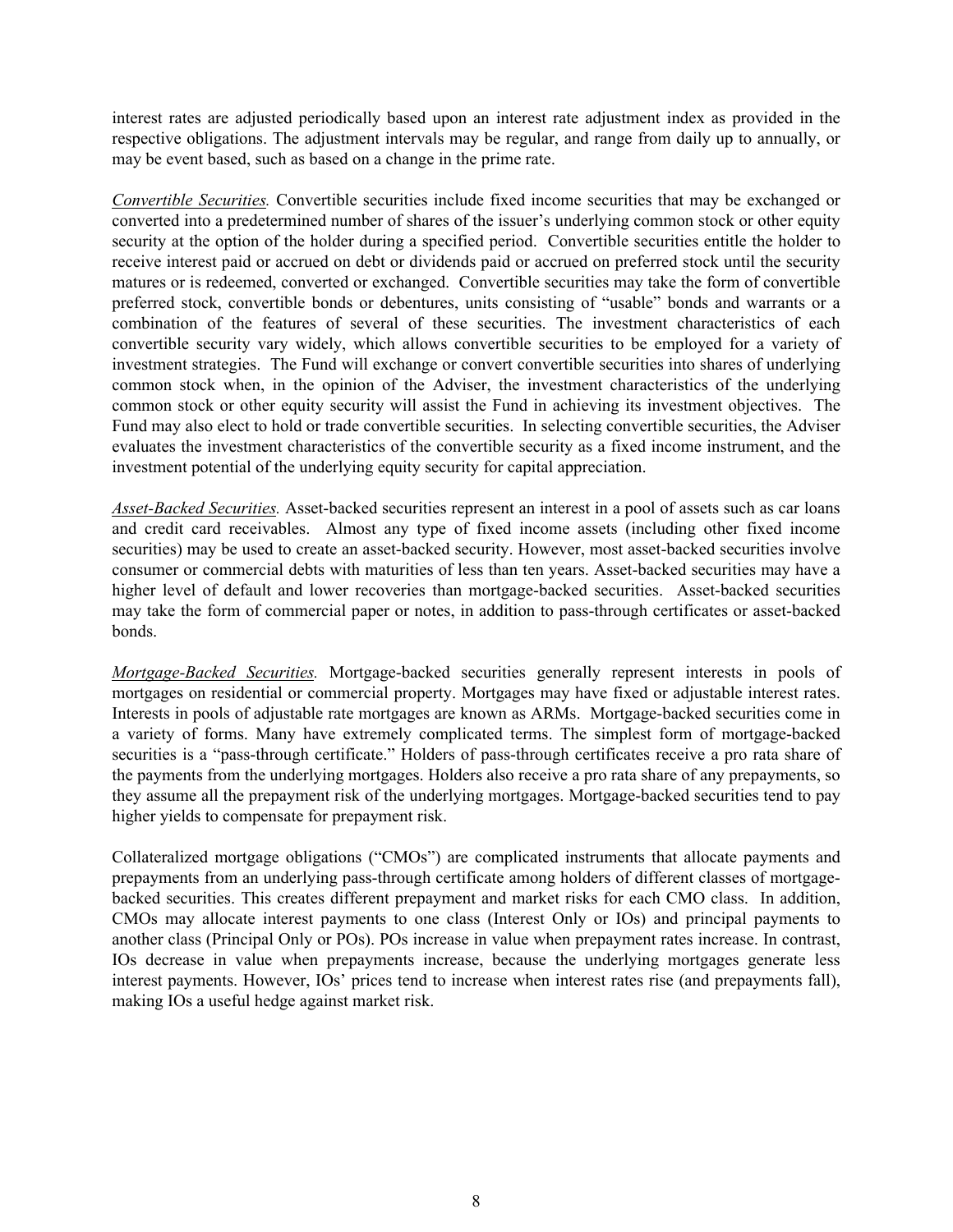Residential mortgage-backed securities include securities that reflect an interest in, and are secured by, mortgage loans on residential real property. Residential mortgages may be issued and guaranteed by the U.S. Government or its agencies, some of which do not have an explicit U.S. Government guarantee, or by private issuers. Residential mortgages issued or guaranteed by private issuers typically have more credit risk than those issued or guaranteed by the U.S. Government or its agencies. Generally, homeowners have the option to prepay their mortgages at any time without penalty. Homeowners frequently refinance high rate mortgages when mortgage rates fall. This results in the prepayment of the mortgages underlying residential mortgage-backed securities, which deprives holders of the securities of the higher yields. Conversely, when mortgage rates increase, prepayments due to refinancings decline. This extends the life of residential mortgage-backed securities with lower yields. As a result, increases in prepayments of residential mortgage-backed securities purchased at a premium, or decreases in prepayments of residential mortgage-backed securities purchased at a discount, may reduce their yield and price. This relationship between interest rates and mortgage prepayments makes the price of residential mortgage-backed securities more volatile than most other types of fixed income securities with comparable credit risks.

Commercial mortgage-backed securities include securities that reflect an interest in, and are secured by, mortgage loans on commercial real property. In addition to prepayment and extension risk, commercial mortgage-backed securities also reflect the risks of investing in the real estate securing the underlying mortgage loans including, the effects of local and other economic conditions on real estate markets, the ability of the property owner to make loan payments, the ability of tenants to make lease payments, and the ability of a property to attract and retain tenants. Commercial mortgage-backed securities may be less liquid and exhibit greater price volatility than other types of mortgage- or asset-backed securities.

*Municipal Securities.* Municipal securities are fixed income securities issued by states, counties, cities and other political subdivisions and authorities. Although most municipal securities are exempt from federal income tax, municipalities also may issue taxable securities. Tax-exempt securities are generally classified by their source of payment.

*Contingent Convertible Securities.* Contingent convertible securities ("CoCos") are a form of hybrid debt security that are intended to either convert into equity or have their principal written down upon the occurrence of certain "triggers." The triggers are generally linked to regulatory capital thresholds or regulatory actions calling into question the issuing banking institution's continued viability as a going concern. CoCos' unique equity conversion or principal write-down features are tailored to the issuing banking institution and its regulatory requirements. Some additional risks associated with CoCos include, but are not limited to:

- Loss absorption risk. CoCos have fully discretionary coupons. This means coupons can potentially be cancelled at the banking institution's discretion or at the request of the relevant regulatory authority in order to help the bank absorb losses.
- Subordinated instruments. CoCos will, in the majority of circumstances, be issued in the form of subordinated debt instruments in order to provide the appropriate regulatory capital treatment prior to a conversion. Accordingly, in the event of liquidation, dissolution or winding-up of an issuer prior to a conversion having occurred, the rights and claims of the holders of the CoCos, such as the Fund, against the issuer in respect of or arising under the terms of the CoCos shall generally rank junior to the claims of all holders of unsubordinated obligations of the issuer. In addition, if the CoCos are converted into the issuer's underlying equity securities following a conversion event (*i.e.*, a "trigger"), each holder will be subordinated due to their conversion from being the holder of a debt instrument to being the holder of an equity instrument.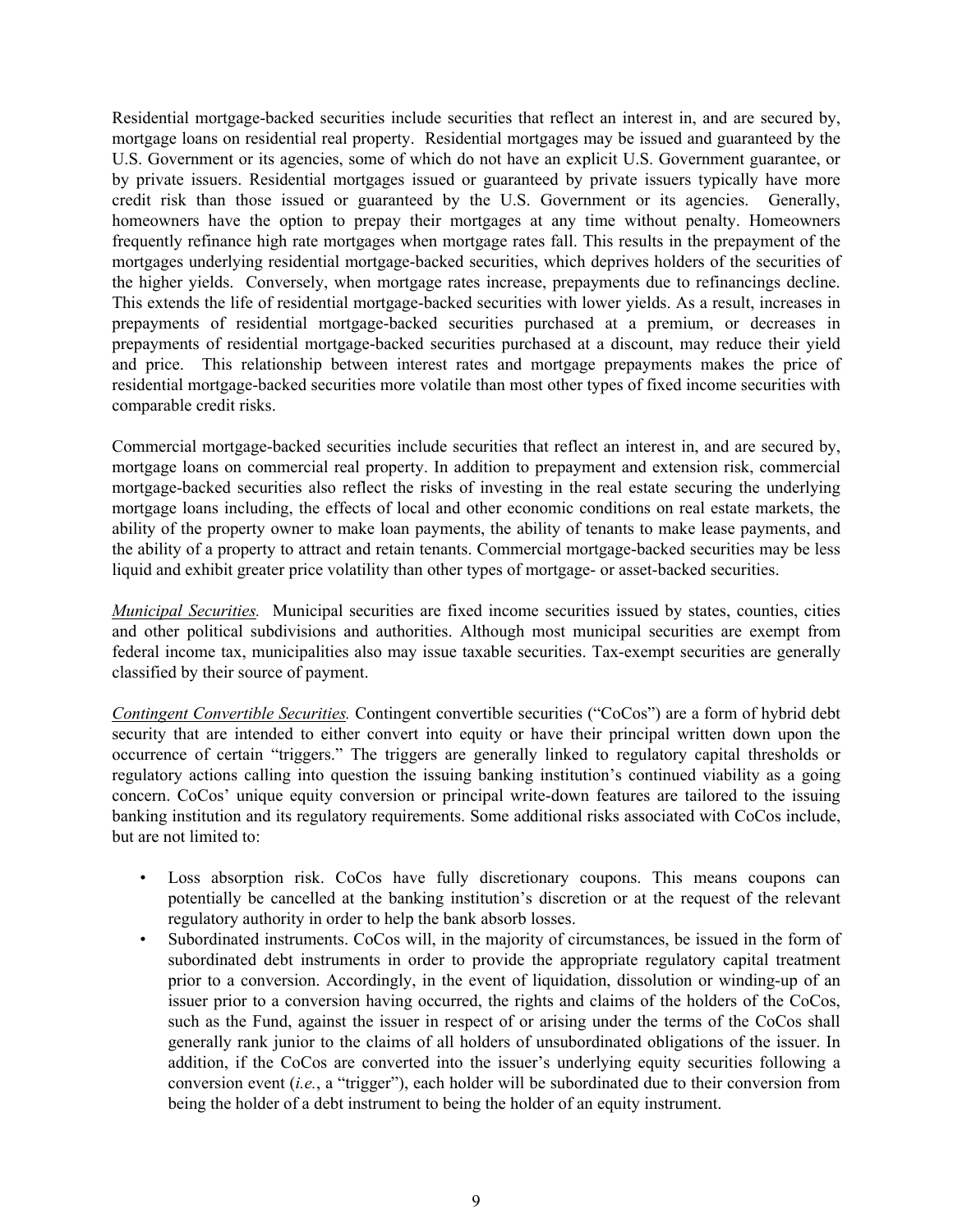• Market value will fluctuate based on unpredictable factors. The value of CoCos is unpredictable and will be influenced by many factors including, without limitation: (i) the creditworthiness of the issuer and/or fluctuations in such issuer's applicable capital ratios; (ii) supply and demand for the CoCos; (iii) general market conditions and available liquidity; and (iv) economic, financial and political events that affect the issuer, its particular market or the financial markets in general.

*Zero-Coupon Securities*. Zero-coupon securities make no periodic interest payments, but are sold at a deep discount from their face value. The buyer recognizes a rate of return determined by the gradual appreciation of the security, which is redeemed at face value on a specified maturity date. The discount varies depending on the time remaining until maturity, as well as market interest rates, liquidity of the security, and the issuer's perceived credit quality. If the issuer defaults, the holder may not receive any return on its investment. Because zero-coupon securities bear no interest, their price fluctuates more than other types of bonds. Since zero-coupon bondholders do not receive interest payments, when interest rates rise, zero-coupon securities fall more dramatically in value than bonds paying interest on a current basis. When interest rates fall, zero-coupon securities rise more rapidly in value because the bonds reflect a fixed rate of return. An investment in zero-coupon may cause the Fund to recognize income and make distributions to shareholders before it receives any cash payments on its investment.

*Unrated Debt Securities*. The Fund may also invest in unrated debt securities. Unrated debt, while not necessarily lower in quality than rated securities, may not have as broad a market. Because of the size and perceived demand for the issue, among other factors, certain issuers may decide not to pay the cost of getting a rating for their bonds. The creditworthiness of the issuer, as well as any financial institution or other party responsible for payments on the security, will be analyzed to determine whether to purchase unrated bonds.

# **U.S. Government Obligations**

The Fund may invest in U.S. government obligations. U.S. government obligations include securities issued or guaranteed as to principal and interest by the U.S. government, its agencies or instrumentalities. Treasury bills, the most frequently issued marketable government securities, have a maturity of up to one year and are issued on a discount basis. U.S. government obligations include securities issued or guaranteed by government-sponsored enterprises.

Payment of principal and interest on U.S. government obligations may be backed by the full faith and credit of the United States or may be backed solely by the issuing or guaranteeing agency or instrumentality itself. In the latter case, the investor must look principally to the agency or instrumentality issuing or guaranteeing the obligation for ultimate repayment, which agency or instrumentality may be privately owned. There can be no assurance that the U.S. government would provide financial support to its agencies or instrumentalities, including government-sponsored enterprises, where it is not obligated to do so (see "Agency Obligations," below). In addition, U.S. government obligations are subject to fluctuations in market value due to fluctuations in market interest rates. As a general matter, the value of debt instruments, including U.S. government obligations, declines when market interest rates increase and rises when market interest rates decrease. Certain types of U.S. government obligations are subject to fluctuations in yield or value due to their structure or contract terms.

# **Agency Obligations**

The Fund may invest in agency obligations, such as the Export-Import Bank of the United States, Tennessee Valley Authority, Resolution Funding Corporation, Farmers Home Administration, Federal Home Loan Banks, Federal Intermediate Credit Banks, Federal Farm Credit Banks, Federal Land Banks, Federal Housing Administration, Government National Mortgage Association ("GNMA"), commonly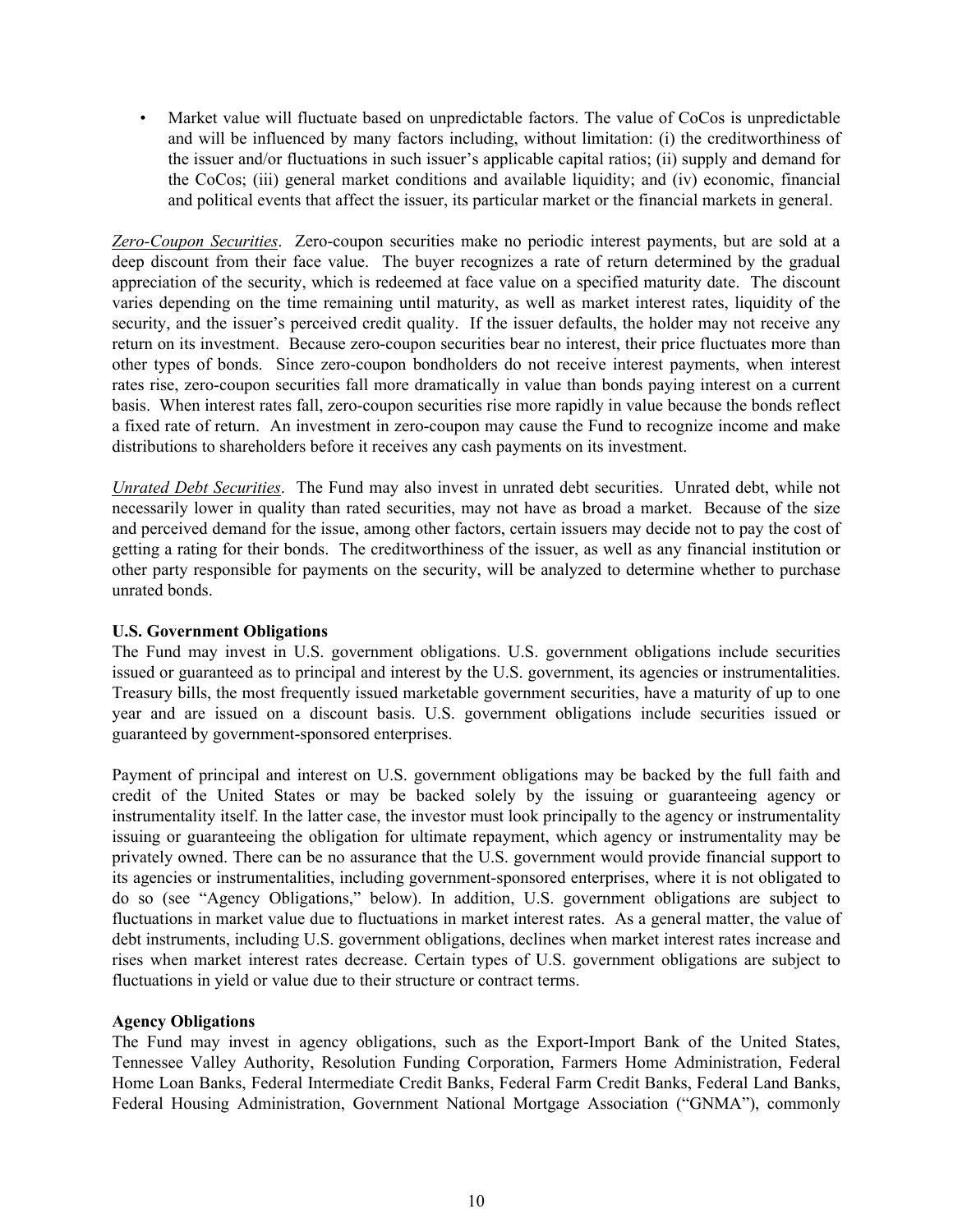known as "Ginnie Mae," Federal National Mortgage Association ("FNMA"), commonly known as "Fannie Mae," Federal Home Loan Mortgage Corporation ("FHLMC"), commonly known as "Freddie Mac," and the Student Loan Marketing Association ("SLMA"), commonly known as "Sallie Mae." Some, such as those of the Export-Import Bank of United States, are supported only by the right of the issuer to borrow from the Treasury; others, such as those of the FNMA and FHLMC, are supported by only the discretionary authority of the U.S. government to purchase the agency's obligations; still others, such as those of the SLMA, are supported only by the credit of the instrumentality. No assurance can be given that the U.S. government would provide financial support to U.S. government-sponsored instrumentalities because they are not obligated by law to do so. As a result, there is a risk that these entities will default on a financial obligation. For instance, in September 2008, at the direction of the U.S. Treasury, FNMA and FHLMC were placed into conservatorship under the Federal Housing Finance Agency ("FHFA"), a newly created independent regulator.

# **Options, Futures and Other Strategies**

*General.* Through direct or indirect investments, the Fund may use options (both traded on an exchange and OTC), futures contracts (sometimes referred to as "futures"), swaps, caps, floors, collars, structured or synthetic financial instruments, forward agreements, and other derivative securities (collectively, "Financial Instruments") as a substitute for a comparable market position in the underlying security, to attempt to hedge or limit the exposure of a particular portfolio security, to create a synthetic position, for certain tax-related purposes, to close out previously established derivatives such as options, forward and futures positions, to reduce volatility, to enhance income, and/or to gain market exposure. These can also be used as speculative instruments. In addition to the other limitations described herein, the Fund's ability to use Financial Instruments may be limited by tax considerations.

In addition to the instruments, strategies and risks described below, the Adviser may discover additional opportunities in connection with Financial Instruments and other similar or related techniques. These new opportunities may become available as the Adviser develops new investment techniques, as regulatory authorities broaden the range of permitted transactions and as new Financial Instruments or other techniques are developed. The Adviser may utilize these opportunities to the extent that they are consistent with the Fund's investment objective and permitted by the Fund's investment limitations and applicable regulatory authorities. The Prospectus or this SAI will be supplemented to the extent that new products or techniques involve materially different risks than those described below.

*Exclusion of Adviser from Commodity Pool Operator Definition*. An exclusion from the definition of "commodity pool operator" ("CPO") under the Commodity Exchange Act ("CEA") and the rules of the CFTC has been claimed with respect to the Fund, and, therefore, the Adviser is not subject to CFTC registration or regulation as a CPO with respect to the Fund. In addition, the Adviser is relying upon a related exemption from the definition of "commodity trading advisor" ("CTA") under the CEA and the rules of the CFTC.

The terms of the CPO exclusion require the Fund, among other things, to adhere to certain limits on its investments in "commodity interests." Commodity interests include commodity futures, commodity options and swaps, which in turn include non-deliverable currency forward contracts, as further described below. Because the Adviser and the Fund intend to comply with the terms of the CPO exclusion, the Fund may, in the future, need to adjust its investment strategies, consistent with its investment goal, to limit its investments in these types of instruments. The Fund is not intended as a vehicle for trading in the commodity futures, commodity options or swaps markets. The CFTC has neither reviewed nor approved the Fund's and the Adviser's reliance on this exclusion and exemption, respectively, or the Fund, its investment strategies, the Prospectus or this SAI.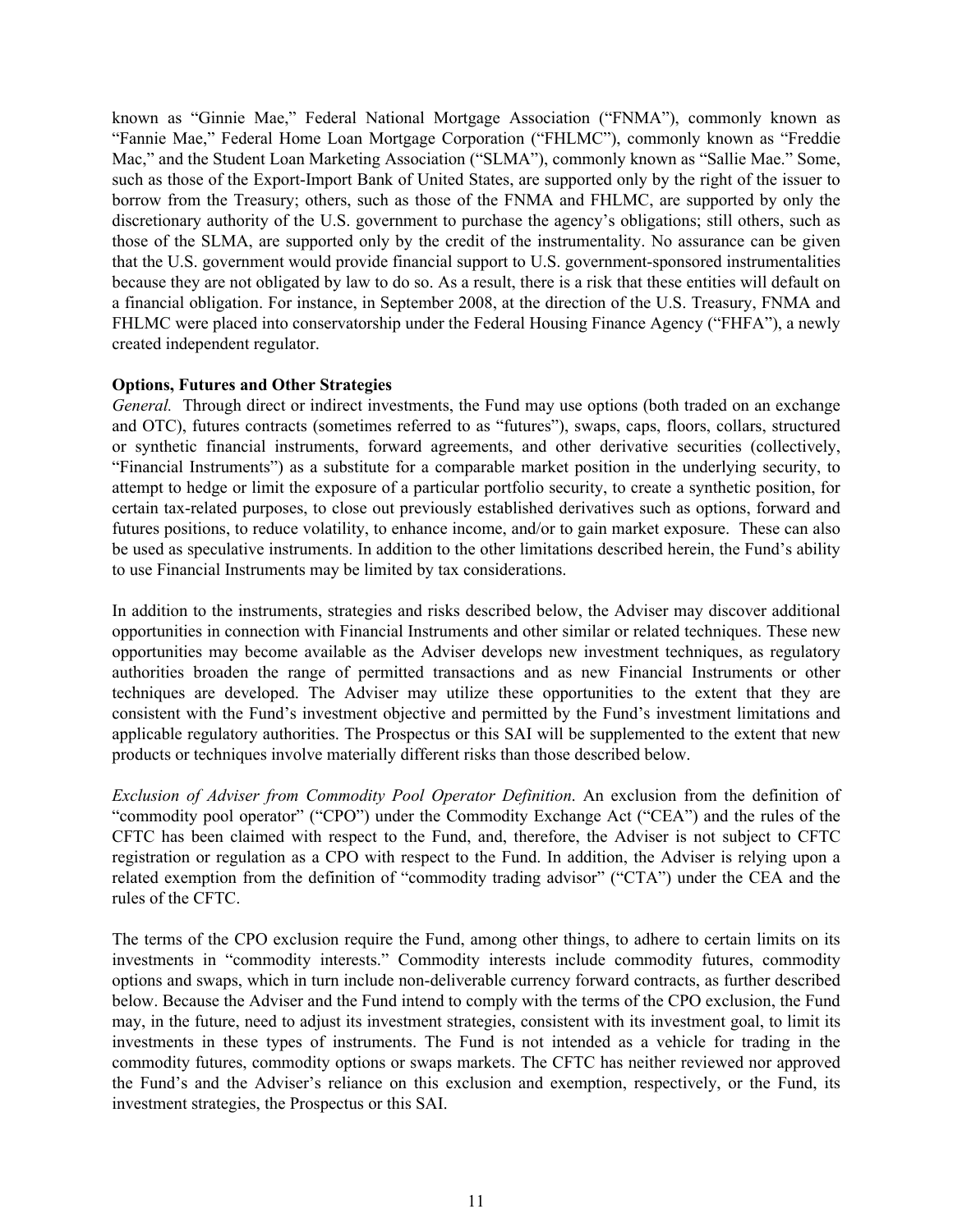Generally, the exclusion from CPO regulation requires the Fund to meet one of the following tests for its commodity interest positions, other than positions entered into for bona fide hedging purposes (as defined in the rules of the CFTC): either (1) the aggregate initial margin and premiums required to establish the Fund's positions in commodity interests may not exceed 5% of the liquidation value of the Fund's portfolio (after taking into account unrealized profits and unrealized losses on any such positions); or (2) the aggregate net notional value of the Fund's commodity interest positions, determined at the time the most recent such position was established, may not exceed 100% of the liquidation value of the Fund's portfolio (after taking into account unrealized profits and unrealized losses on any such positions). In addition to meeting one of these trading limitations, the Fund may not be marketed as a commodity pool or otherwise as a vehicle for trading in the commodity futures, commodity options or swaps markets. If, in the future, the Fund can no longer satisfy these requirements, the notice claiming an exclusion from the definition of a CPO would be withdrawn, and the Adviser would be subject to registration and regulation as a CPO with respect to the Fund, in accordance with CFTC rules that apply to CPOs of registered investment companies. Generally, these rules allow for substituted compliance with CFTC disclosure and shareholder reporting requirements, based on the Adviser's compliance with comparable SEC requirements. However, as a result of CFTC regulation with respect to the Fund, the Fund may incur additional compliance and other expenses.

*Special Risks.* The use of Financial Instruments involves special considerations and risks, certain of which are described below. Risks pertaining to particular Financial Instruments are described in the sections that follow.

- (1) Successful use of most Financial Instruments depends upon the Adviser's ability to predict movements of the overall securities markets, which requires different skills than predicting changes in the prices of individual securities. The ordinary spreads between prices in the cash and futures markets, due to the differences in the natures of those markets, are subject to distortion. Due to the possibility of distortion, a correct forecast of market trends by the Adviser may still not result in a successful transaction. The Adviser may be incorrect in its expectations as to the extent of market movements or the time span within which the movements take place, which, thus, may result in the strategy being unsuccessful.
- (2) Certain Financial Instruments may have a leveraging effect on the Fund, and adverse changes in the value of the underlying security, index, interest rate, currency or other or measure can result in losses substantially greater than the amount invested in the Financial Instrument itself. When the Fund engages in transactions that have a leveraging effect, the value of the Fund is likely to be more volatile and all other risks are also likely to be compounded. This is because leverage generally magnifies the effect of any increase or decrease in the value of an asset and creates investment risk with respect to a larger pool of assets than the Fund would otherwise have. Certain Financial Instruments have the potential for unlimited loss, regardless of the size of the initial investment.
- (3) Certain Financial Instrument transactions, including certain options, swaps, forward contracts, and certain options on foreign currencies, are entered into directly by the counterparties and/or through financial institutions acting as market makers ("OTC derivatives"), rather than being traded on exchanges or in markets registered with the CFTC or the SEC. Many of the protections afforded to exchange participants will not be available to participants in OTC derivatives transactions. For example, OTC derivatives transactions are not subject to the guarantee of an exchange, and only OTC derivatives that are either required to be cleared or submitted voluntarily for clearing to a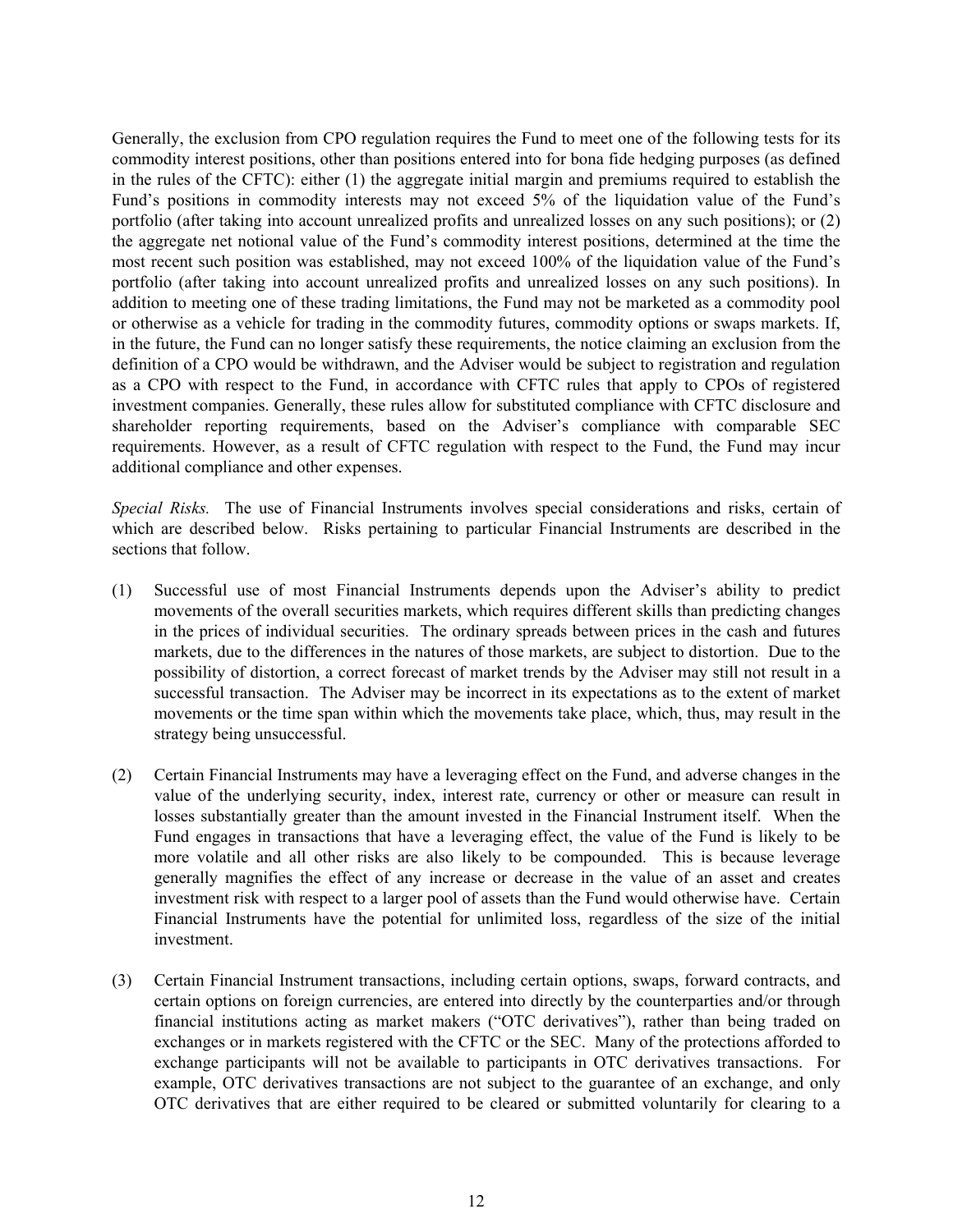clearinghouse will enjoy the protections that central clearing provides against default by the original counterparty to the trade. In an OTC derivatives transaction that is not cleared, the Fund bears the risk of default by its counterparty. In a cleared derivatives transaction, the Fund is instead exposed to the risk of default of the clearinghouse and the risk of default of the broker through which it has entered into the transaction. Information available on counterparty creditworthiness may be incomplete or outdated, thus reducing the ability to anticipate counterparty defaults.

- (4) Options and futures prices can diverge from the prices of their underlying instruments. Options and futures prices are affected by such factors as current and anticipated short-term interest rates, changes in volatility of the underlying instrument and the time remaining until expiration of the contract, which may not affect security prices the same way. Imperfect or no correlation also may result from differing levels of demand in the options and futures markets and the securities markets, from structural differences in how options and futures and securities are traded, and from the imposition of daily price fluctuation limits or trading halts.
- (5) As described below, the Fund might be required to maintain assets as "cover," maintain segregated accounts or make margin payments when it takes positions in Financial Instruments involving obligations to third parties (*e.g.*, Financial Instruments other than purchased options). If the Fund is unable to close out its positions in such Financial Instruments, it might be required to continue to maintain such assets or accounts or make such payments until the position expires or matures. These requirements might impair the Fund's ability to sell a portfolio security or make an investment when it would otherwise be favorable to do so or require that the Fund sells a portfolio security at a disadvantageous time. The Fund's ability to close out a position in a Financial Instrument prior to expiration or maturity depends on the existence of a liquid secondary market or, in the absence of such a market, the ability and willingness of the other party to the transaction (the "counter-party") to enter into a transaction closing out the position. Therefore, there is no assurance that any position can be closed out at a time and price that is favorable to the Fund.
- (6) Losses may arise due to unanticipated market price movements, lack of a liquid secondary market for any particular instrument at a particular time or due to losses from premiums paid by the Fund on options transactions.

*Cover.* Transactions using Financial Instruments, other than purchasing options, expose the Fund to an obligation to another party. The Fund will not enter into any such transactions unless it owns either (1) an offsetting ("covered") position in securities or other options or futures contracts or (2) cash and liquid assets with a value, marked-to-market daily, sufficient to cover its potential obligations to the extent not covered as provided in (1) above. The Fund will comply with SEC guidelines regarding cover for these instruments and will, if the guidelines so require, set aside cash or liquid assets in an account with its custodian, U.S. Bank N.A. (the "Custodian"), in the prescribed amount as determined daily.

Assets used as cover or held in an account cannot be sold while the position in the corresponding Financial Instrument is open, unless they are replaced with other appropriate assets. As a result, the commitment of a large portion of the Fund's assets to cover obligations under Financial Instruments could impede portfolio management or the Fund's ability to meet redemption requests or other current obligations.

*Options.* The value of an option position will reflect, among other things, the current market value of the underlying investment, the time remaining until expiration, the relationship of the exercise price to the market price of the underlying investment and general market conditions. Options that expire unexercised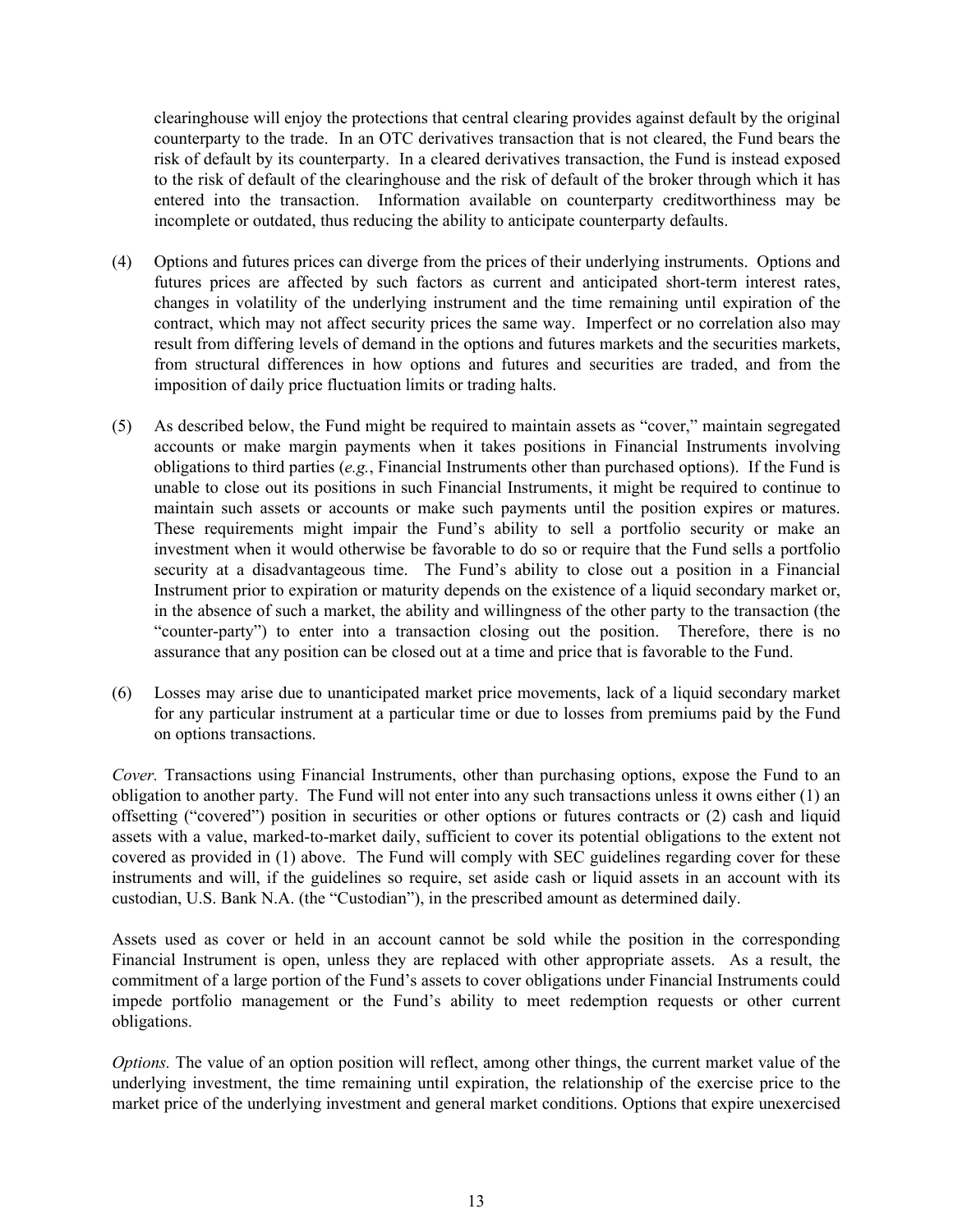have no value. Options currently are traded on the Chicago Board Options Exchange ("CBOE"), the American Stock and Options Exchange ("AMEX") and other exchanges, as well as the OTC markets.

By buying a call option on a security, the Fund has the right, in return for the premium paid, to buy the security underlying the option at the exercise price. By writing (selling) a call option and receiving a premium, the Fund becomes obligated during the term of the option to deliver securities underlying the option at the exercise price if the option is exercised. The Fund will only write call options on securities it holds in its portfolio (*i.e.*, covered calls). By buying a put option, the Fund has the right, in return for the premium, to sell the security underlying the option at the exercise price. By writing a put option and receiving a premium, the Fund becomes obligated during the term of the option to purchase the securities underlying the option at the exercise price.

Because options premiums paid or received by the Fund are small in relation to the market value of the investments underlying the options, buying and selling put and call options can be more speculative than investing directly in securities.

The Fund may effectively terminate its right or obligation under an option by entering into a closing transaction. For example, the Fund may terminate an obligation under a call option or put option that it has written by purchasing an identical call option or put option. This is known as a closing purchase transaction. Conversely, the Fund may terminate a position in a put or call option it had purchased by writing an identical put or call option. This is known as a closing sale transaction. Closing transactions permit the Fund to realize profits or limit losses on an option position prior to its exercise or expiration.

*Interest Rate Options.* Interest rate options, including interest rate caps and interest rate floors, which can be combined to form interest rate collars, are contracts that entitle the purchaser to pay or receive the amounts, if any, by which a specified market rate exceeds a cap strike interest rate, or falls below a floor strike interest rate, respectively, at specified dates. The Fund may use interest rate options to hedge against anticipated and non-anticipated changes in interest rates on a portfolio wide basis or versus individual securities which may also have interest rate options embedded within the security.

*OTC Options.* Unlike exchange-traded options, which are standardized with respect to the underlying instrument, expiration date, contract size and strike price, the terms of OTC options (options not traded on exchanges) generally are established through negotiation with the other party to the option contract. While this type of arrangement allows the Fund great flexibility to tailor the option to its needs, OTC options generally involve greater risk than exchange-traded options, which are guaranteed by the clearing organization of the exchanges where they are traded.

*Interest Rate Futures Contracts and Options on Interest Rate Futures Contracts.* Bond prices are established in both the cash market and the futures market. In the cash market, bonds are purchased and sold with payment for the full purchase price of the bond being made in cash, generally within five business days after the trade. In the futures market, a contract is made to purchase or sell a bond in the future for a set price on a certain date. Historically, the prices for bonds established in the futures markets have tended to move generally in the aggregate in concert with the cash market prices and have maintained fairly predictable relationships. Accordingly, the Fund may use interest rate futures contracts as a defense, or hedge, against anticipated interest rate changes. The Fund presently could accomplish a similar result to that which it hopes to achieve through the use of interest rate futures contracts by selling bonds with long maturities and investing in bonds with short maturities when interest rates are expected to increase, or conversely, selling bonds with short maturities and investing in bonds with long maturities when interest rates are expected to decline. However, because of the liquidity that is often available in the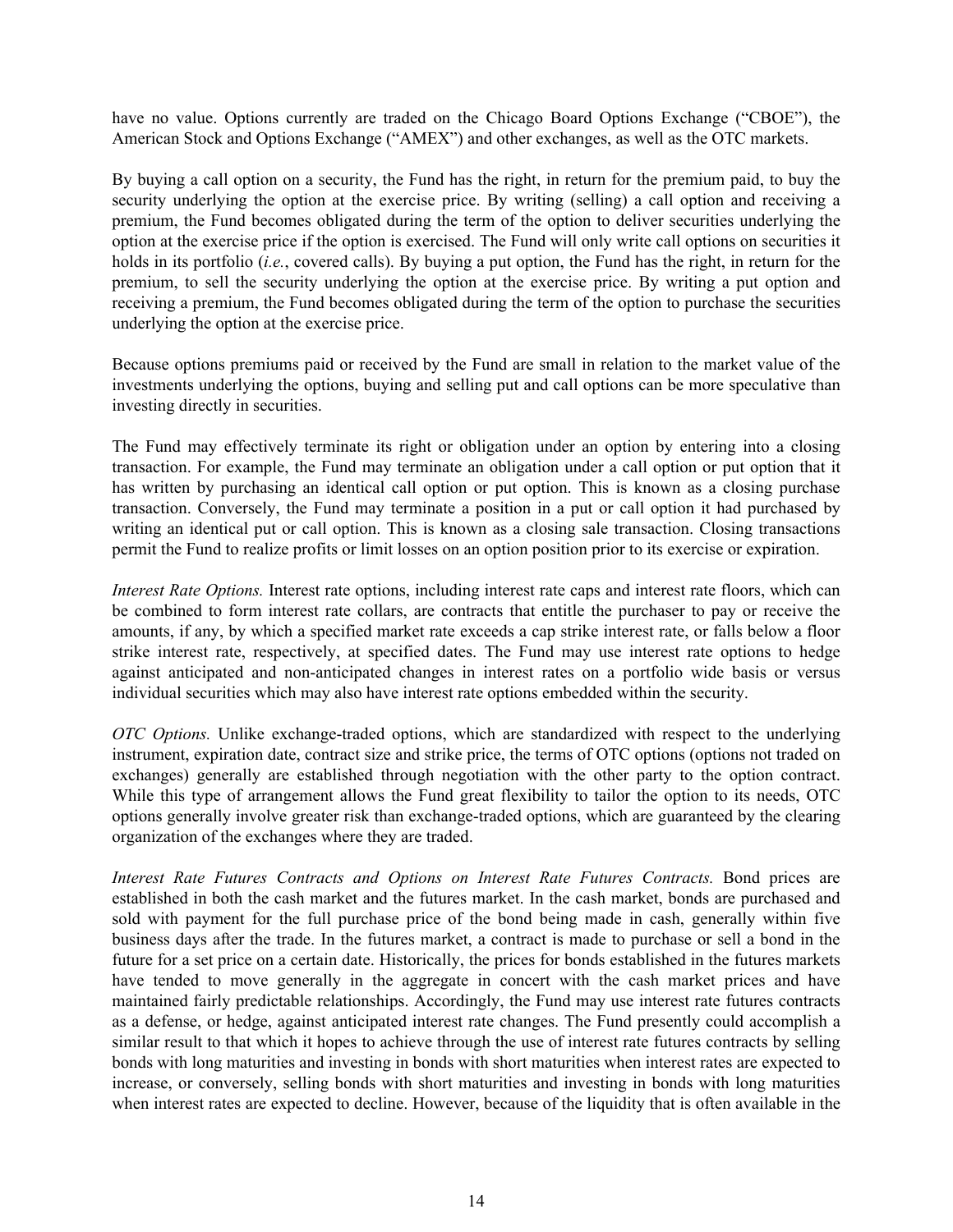futures market, the protection is more likely to be achieved, perhaps at a lower cost and without changing the rate of interest being earned by the Fund, through using futures contracts.

Interest rate futures contracts are traded in an auction environment on the floors of several exchanges and must be executed through a futures commission merchant ("FCM"), which is a brokerage firm that is a member of the relevant contract market. Each exchange guarantees performance under contract provisions through a clearing corporation, a nonprofit organization managed by the exchange membership. A public market exists in futures contracts covering various financial instruments including long-term U.S. Treasury Bonds and Notes; GNMA modified pass-through mortgage backed securities; three-month U.S. Treasury Bills; and ninety-day commercial paper. The Fund may also invest in exchange-traded Eurodollar contracts, which are interest rate futures on the forward level of LIBOR. These contracts are generally considered liquid securities and trade on the Chicago Mercantile Exchange. Such Eurodollar contracts are generally used to "lock-in" or hedge the future level of short-term rates. The Fund may trade in any interest rate futures contracts for which there exists a public market, including, without limitation, the foregoing instruments.

*Futures Contracts and Options on Futures Contracts.* A futures contract obligates the seller to deliver (and the purchaser to take delivery of) the specified security on the expiration date of the contract. An index futures contract obligates the seller to deliver (and the purchaser to take) an amount of cash equal to a specific dollar amount times the difference between the value of a specific index at the close of the last trading day of the contract and the price at which the agreement is made. No physical delivery of the underlying securities in the index is made.

When the Fund writes an option on a futures contract, it becomes obligated, in return for the premium received, to assume a position in the futures contract at a specified exercise price at any time during the term of the option. If the Fund writes a call, it assumes a short futures position. If the Fund writes a put, it assumes a long futures position. When the Fund purchases an option on a futures contract, it acquires the right in return for the premium it pays to assume a position in a futures contract (a long position if the option is a call and a short position if the option is a put).

Whether the Fund realizes a gain or loss from futures activities depends upon movements in the underlying security or index. The extent of the Fund's loss from an unhedged short position in futures contracts or from writing unhedged call options on futures contracts is potentially unlimited. The Fund only purchases and sells futures contracts and options on futures contracts that are traded on a U.S. exchange or board of trade.

No price is paid upon entering into a futures contract. Instead, at the inception of a futures contract the Fund is required to deposit "initial margin" that is typically calculated as an amount equal to the volatility in the market value of a contract over a fixed period. Margin also must be deposited when writing a call or put option on a futures contract, in accordance with applicable exchange rules. Unlike margin in securities transactions, initial margin does not represent a borrowing, but rather is in the nature of a performance bond or good-faith deposit that is returned to the Fund at the termination of the transaction if all contractual obligations have been satisfied. Under certain circumstances, such as periods of high volatility, the Fund may be required by an exchange to increase the level of its initial margin payment, and initial margin requirements might be increased generally in the future by regulatory action.

Subsequent "variation margin" payments are made to and from the futures commission merchant daily as the value of the futures position varies, a process known as "marking-to-market." Variation margin does not involve borrowing, but rather represents a daily settlement of the Fund's obligations to or from a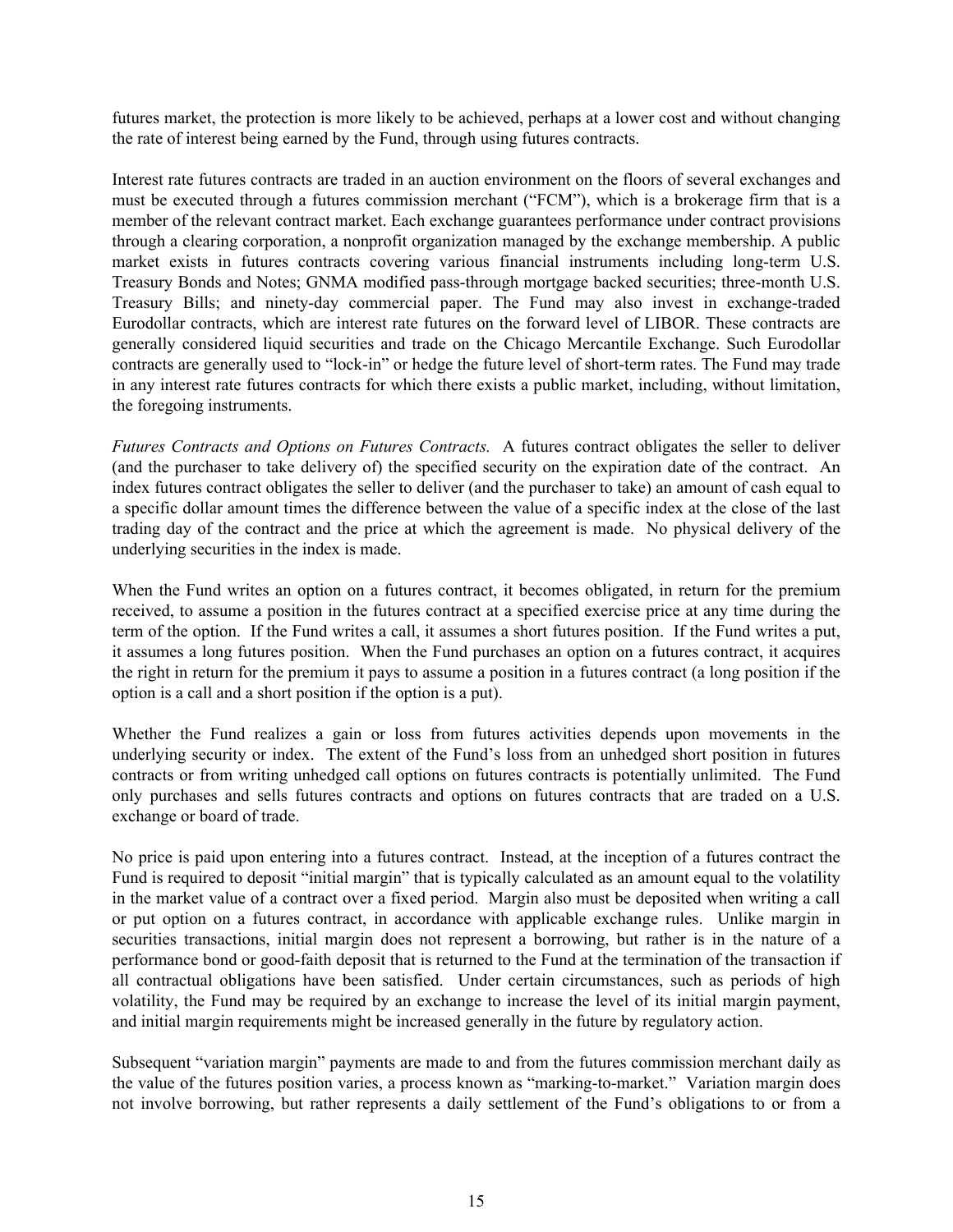futures commission merchant. When the Fund purchases an option on a futures contract, the premium paid plus transaction costs is all that is at risk. In contrast, when the Fund purchases or sell a futures contract or writes a call or put option thereon, it is subject to daily variation margin calls that could be substantial in the event of adverse price movements. If the Fund has insufficient cash to meet daily variation margin requirements, it might need to sell securities at a time when such sales are disadvantageous.

Purchasers and sellers of futures contracts and options on futures can enter into offsetting closing transactions, similar to closing transactions in options, by selling or purchasing, respectively, an instrument identical to the instrument purchased or sold. Positions in futures and options on futures contracts may be closed only on an exchange or board of trade that provides a secondary market. However, there can be no assurance that a liquid secondary market will exist for a particular contract at a particular time. In such event, it may not be possible to close a futures contract or options position.

The CFTC and the various exchanges have established limits referred to as "speculative position limits" on the maximum net long or net short position that any person, such as the Fund, may hold or control in a particular futures contract. Trading limits are also imposed on the maximum number of contracts that any person may trade on a particular trading day. An exchange may order the liquidation of positions found to be in violation of these limits and it may impose other sanctions or restrictions.

In addition, under certain circumstances, futures exchanges may establish daily limits on the amount that the price of a futures contract or an option on a futures contract can vary from the previous day's settlement price. Once that limit is reached, no trades may be made that day at a price beyond the limit. Daily price limits do not limit potential losses because prices could move to the daily limit for several consecutive days with little or no trading, thereby preventing liquidation of unfavorable positions.

If the Fund were unable to liquidate a futures contract or an option on a futures position due to the absence of a liquid secondary market or the imposition of price limits, it could incur substantial losses. The Fund would continue to be subject to market risk with respect to the position. In addition, except in the case of purchased options, the Fund would continue to be required to make daily variation margin payments and might be required to maintain cash or liquid assets in an account.

*Risks of Futures Contracts and Options Thereon.* The Fund's use of futures contracts is subject to the risks associated with derivative instruments generally. In addition, a purchase or sale of a futures contract may result in losses to the Fund in excess of the amount the Fund delivered as initial margin. Because of the relatively low margin deposits required, futures trading involves a high degree of leverage; as a result, a relatively small price movement in a futures contract may result in immediate and substantial loss, or gain, to the Fund.

There is a risk of loss by the Fund of its initial and variation margin deposits in the event of bankruptcy of the futures commission merchant ("FCM") with which the Fund has an open position in a futures contract. The assets of the Fund may not be fully protected in the event of the bankruptcy of the FCM or central counterparty because the Fund might be limited to recovering only a pro rata share of all available Fund and margin segregated on behalf of an FCM's customers. If the FCM does not provide accurate reporting, the Fund is also subject to the risk that the FCM could use the Fund's assets, which are held in an omnibus account with assets belonging to the FCM's other customers, to satisfy its own financial obligations or the payment obligations of another customer.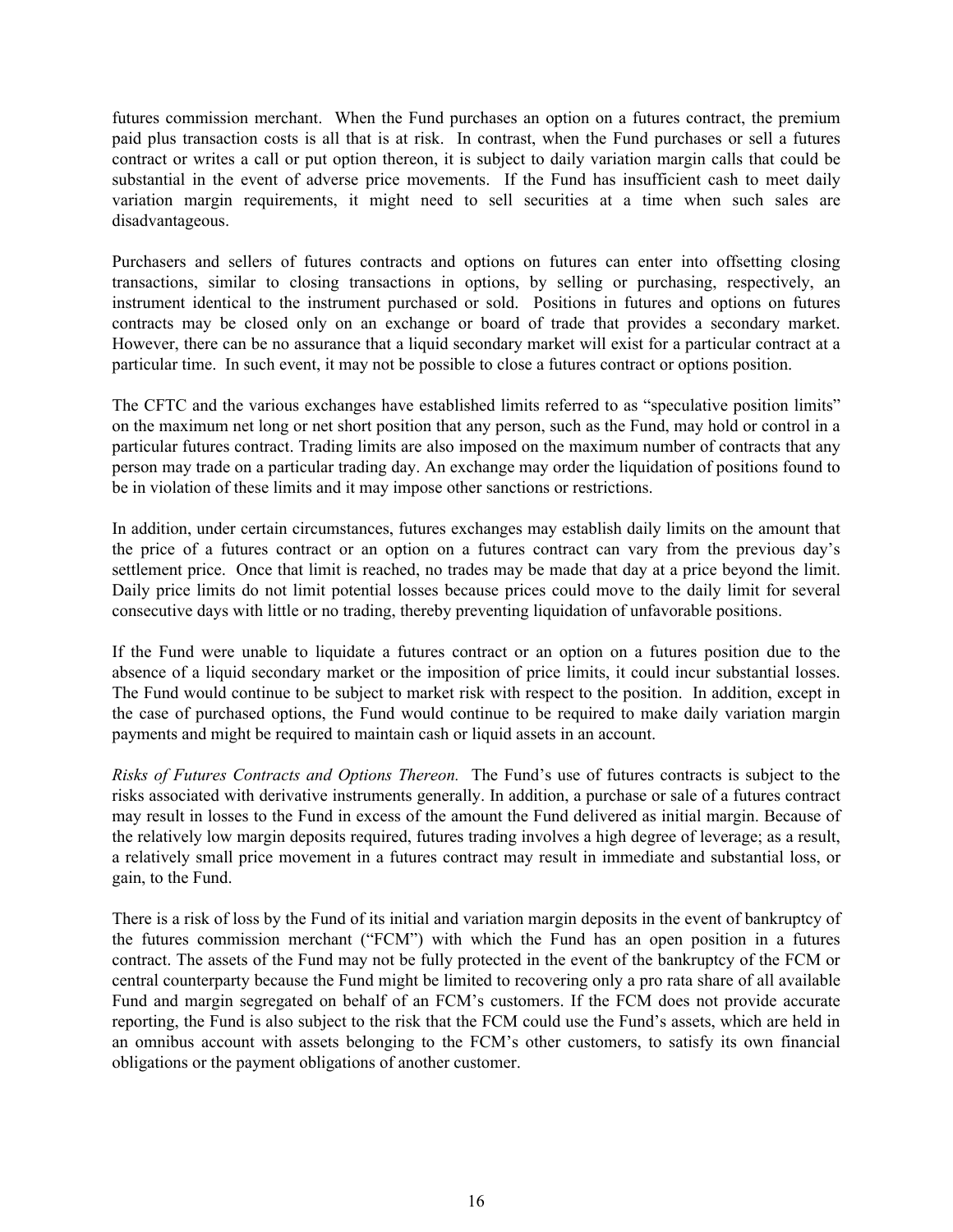Options on futures contracts trade on the same contract markets as the underlying futures contracts. The writer (seller) of an option on a futures contract becomes contractually obligated to take the opposite futures position if the buyer of the option exercises its rights to the futures position specified in the option. The Fund's use of options on futures contracts is subject to the risks related to derivative instruments generally. In addition, the amount of risk the Fund assumes when it purchases an option on a futures contract is the premium paid for the option plus related transaction costs. The purchase of an option also entails the risk that changes in the value of the underlying futures contract will not be fully reflected in the value of the option purchased.

The ordinary spreads between prices in the cash and futures markets (including the options on futures markets), due to differences in the natures of those markets, are subject to the following factors, which may create distortions. First, all participants in the futures market are subject to margin deposit and maintenance requirements. Rather than meeting additional margin deposit requirements, investors may close futures contracts through offsetting transactions, which could distort the normal relationships between the cash and futures markets. Second, the liquidity of the futures market depends on participants entering into offsetting transactions rather than making or taking delivery. To the extent participants decide to make or take delivery, liquidity in the futures market could be reduced, thus producing distortion. Third, from the point of view of speculators, the deposit requirements in the futures market are less onerous than margin requirements in the securities market. Therefore, increased participation by speculators in the futures market may cause temporary price distortions.

*Combined Positions.* The Fund may purchase and write options in combination with each other. For example, the Fund may purchase a put option and write a call option on the same underlying instrument in order to construct a combined position whose risk and return characteristics are similar to selling a futures contract. Another possible combined position would involve writing a call option at one strike price and buying a call option at a lower price, in order to reduce the risk of the written call option in the event of a substantial price increase. Because combined options positions involve multiple trades, they result in higher transaction costs and may be more difficult to open and close out.

*Swaps Generally*. The Fund may enter into swap contracts. Generally, swap agreements are contracts between the Fund and another party (the swap counterparty) involving the exchange of payments on specified terms over periods ranging from a few days to multiple years. A swap agreement may be negotiated bilaterally and traded OTC between the two parties (for an uncleared swap) or, in some instances, must be transacted through an FCM and cleared through a clearinghouse that serves as a central counterparty (for a cleared swap). The notional amount is the set dollar or other value selected by the parties to use as the basis on which to calculate the obligations that the parties to a swap agreement have agreed to exchange. The parties typically do not actually exchange the notional amount. Instead they agree to exchange the returns that would be earned or realized if the notional amount were invested in given investments or at given rates.

Certain standardized swaps are subject to mandatory central clearing and exchange trading. The Dodd-Frank Wall Street Reform and Consumer Protection Act (the "Dodd-Frank Act") and related regulatory developments will ultimately require the clearing and exchange-trading of many OTC derivative instruments that the CFTC and the SEC recently defined as "swaps," including non-deliverable foreign exchange forwards, OTC foreign exchange options, and swaptions. Mandatory exchange-trading and clearing will take place on a phased-in basis based on the type of market participant, CFTC approval of contracts for central clearing, and public trading facilities making such cleared swaps available to trade. To date, the CFTC has designated only certain of the most common types of credit default index swaps and interest rate swaps as subject to mandatory clearing and certain public trading facilities have made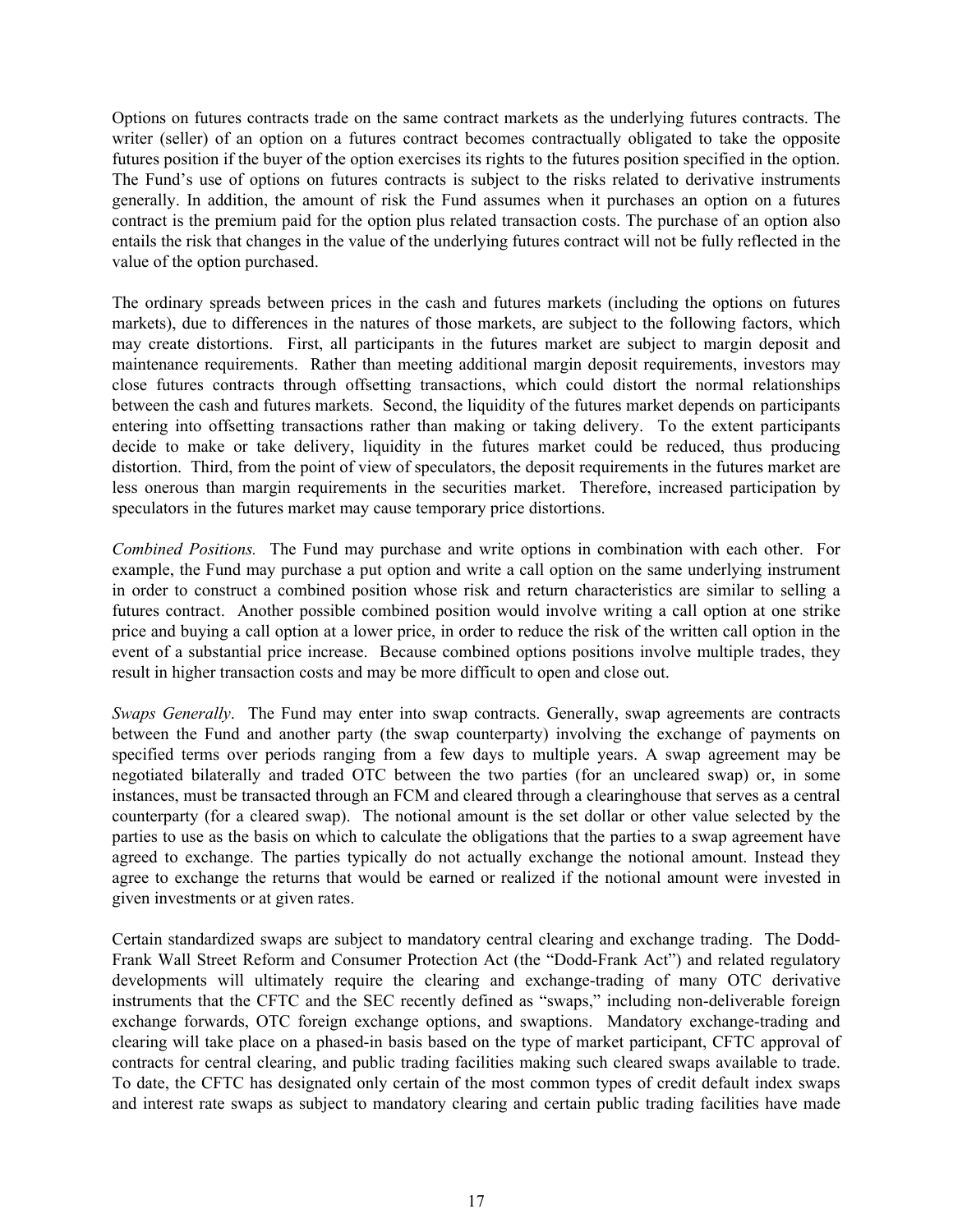certain of those cleared swaps available to trade, but it is expected that additional categories of swaps will in the future be designated as subject to mandatory clearing and trade execution requirements. Central clearing is intended to reduce counterparty credit risk and increase liquidity, but central clearing does not eliminate these risks and may involve additional costs and risks not involved with uncleared swaps.

*Interest Rate Swaps.* The Fund may enter into interest rate swap contracts. Interest rate swap contracts are contracts in which each party agrees to make a periodic interest payment based on an index or the value of an asset in return for a periodic payment from the other party based on a different index or asset. The purchase of an interest rate floor entitles the purchaser, to the extent that a specified index falls below a predetermined interest rate, to receive payments of interest on a notional principal amount from the party selling such interest rate floor. The purchase of an interest rate cap entitles the purchaser, to the extent that a specified index rises above a predetermined interest rate, to receive payments of interest on a notional principal amount from the party selling such interest rate cap. Like a traditional investment in a debt security, the Fund could lose money by investing in an interest rate swap if interest rates change adversely. For example, if the Fund enters into a swap where it agrees to exchange a floating rate of interest for a fixed rate of interest, the Fund may have to pay more money than it receives. Similarly, if the Fund enters into a swap where it agrees to exchange a fixed rate of interest for a floating rate of interest, the Fund may receive less money than it has agreed to pay.

*Credit Default Swaps*. The Fund may enter into credit default swap agreements. The credit default swap agreement may have as a reference obligation one or more securities that are not currently held by the Fund. The buyer in a credit default swap agreement is obligated to pay the seller a periodic fee, typically expressed in basis points on the principal amount of the underlying obligation (the "notional" amount), over the term of the agreement in return for a contingent payment upon the occurrence of a credit event with respect to the underlying reference obligation. A credit event is typically a default, restructuring or bankruptcy.

The Fund may be either the buyer or seller in the transaction. As a seller, the Fund receives a fixed rate of income throughout the term of the agreement, which typically is between one month and five years, provided that no credit event occurs. If a credit event occurs, the Fund typically must pay the contingent payment to the buyer, which is typically the par value (full notional value) of the reference obligation. The contingent payment may be a cash settlement or by physical delivery of the reference obligation in return for payment of the face amount of the obligation. If the Fund is a buyer and no credit event occurs, the Fund may lose its investment and recover nothing. However, if a credit event occurs, the buyer typically receives full notional value for a reference obligation that may have little or no value.

Credit default swaps may involve greater risks than if the Fund had invested in the reference obligation directly. Credit default swaps are subject to general market risk, liquidity risk and credit risk. If the Fund is a buyer in a credit default swap agreement and no credit event occurs, then it will lose its investment. In addition, the value of the reference obligation received by the Fund as a seller if a credit event occurs, coupled with the periodic payments previously received, may be less than the full notional value it pays to the buyer, resulting in a loss of value to the Fund.

*Currency Swaps.* In order to protect against currency fluctuations, the Fund may enter into currency swaps. The Fund may also hedge portfolio positions through currency swaps, which are transactions in which one currency is simultaneously bought for a second currency on a spot basis and sold for the second currency on a forward basis. Currency swaps involve the exchange of the rights of the Fund and another party to make or receive payments in specified currencies. Currency swaps usually involve the delivery of the entire principal value of one designated currency in exchange for the other designated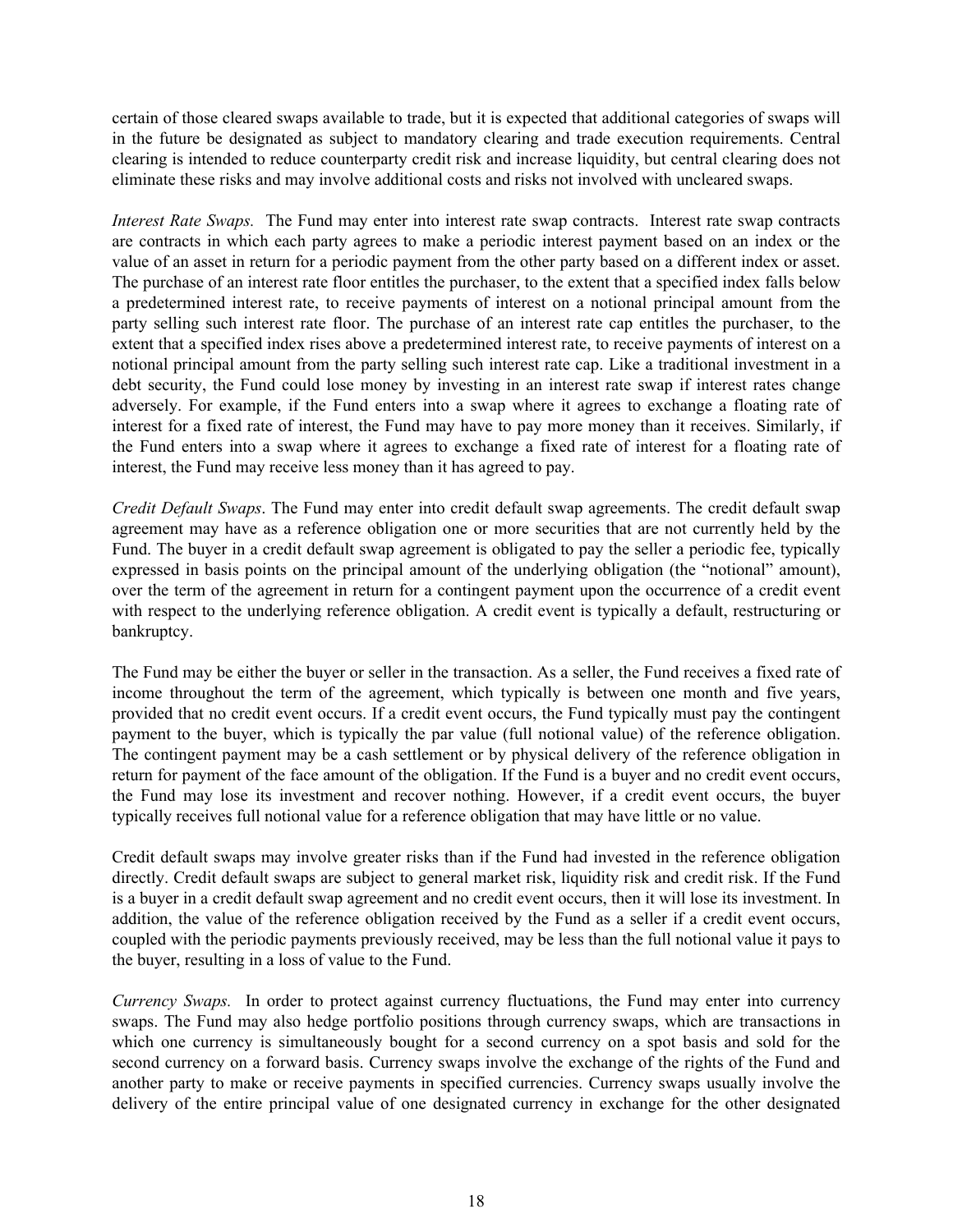currency. Because currency swaps usually involve the delivery of the entire principal value of one designated currency in exchange for the other designated currency, the entire principal value of a currency swap is subject to the risk that the other party to the swap will default on its contractual delivery obligations.

*Comprehensive Swaps Regulation*. The Dodd-Frank Wall Street Reform and Consumer Protection Act of 2010 (the "Dodd-Frank Act") and related regulatory developments have imposed comprehensive regulatory requirements on swaps and swap market participants. The regulatory framework includes: (1) registration and regulation of swap dealers and major swap participants; (2) requiring central clearing and execution of standardized swaps; (3) imposing margin requirements on swap transactions; (4) regulating and monitoring swap transactions through position limits and large trader reporting requirements; and (5) imposing record keeping and centralized and public reporting requirements, on an anonymous basis, for most swaps. The CFTC is responsible for the regulation of most swaps, and has completed most of its rules implementing the Dodd-Frank Act swap regulations. The SEC has jurisdiction over a small segment of the market referred to as "security-based swaps," which includes swaps on single securities or credits, or narrow-based indices of securities or credits.

*Risks of Swaps.* The Fund's use of swaps is subject to the risks associated with derivative instruments generally. In addition, because uncleared swaps are typically executed bilaterally with a swap dealer rather than traded on exchanges, uncleared swap participants may not be as protected as participants on organized exchanges. Performance of an uncleared swap agreement is the responsibility only of the swap counterparty and not of any exchange or clearinghouse. As a result, the Fund is subject to the risk that a counterparty will be unable or will refuse to perform under such agreement, including because of the counterparty's bankruptcy or insolvency. In addition, the Fund's risk of loss also includes any margin at risk in the event of default by the counterparty.

Many swaps may be considered to be illiquid, and involve the risk that the Fund may not be able to establish or liquidate a position at an advantageous time or price, which may result in significant losses. Additionally, certain swap agreements entail complex terms and may require a greater degree of subjectivity in their valuation.

As noted above, under recent financial reforms, certain types of swaps are, and others eventually are expected to be, required to be cleared through a central counterparty, which may affect counterparty risk and other risks faced by the Fund. Central clearing is designed to reduce counterparty credit risk and increase liquidity compared to uncleared swaps because central clearing interposes the central clearinghouse as the counterparty to each participant's swap, but it does not eliminate those risks completely and may involve additional costs and risks not involved with uncleared swaps. The Fund is also subject to the risk that, after entering into a cleared swap with an executing broker, no FCM or central counterparty is willing or able to clear the transaction. In such an event, the Fund may be required to break the trade and make an early termination payment to the executing broker.

With respect to cleared swaps, there is also a risk of loss by the Fund of its initial and variation margin deposits in the event of bankruptcy of the FCM with which the Fund has an open position, or the central counterparty in a swap contract. The assets of the Fund may not be fully protected in the event of the bankruptcy of the FCM or central counterparty because the Fund might be limited to recovering only a pro rata share of all available funds and margin segregated on behalf of an FCM's customers. If the FCM does not provide accurate reporting, the Fund is also subject to the risk that the FCM could use the Fund's assets, which are held in an omnibus account with assets belonging to the FCM's other customers, to satisfy its own financial obligations or the payment obligations of another customer to the central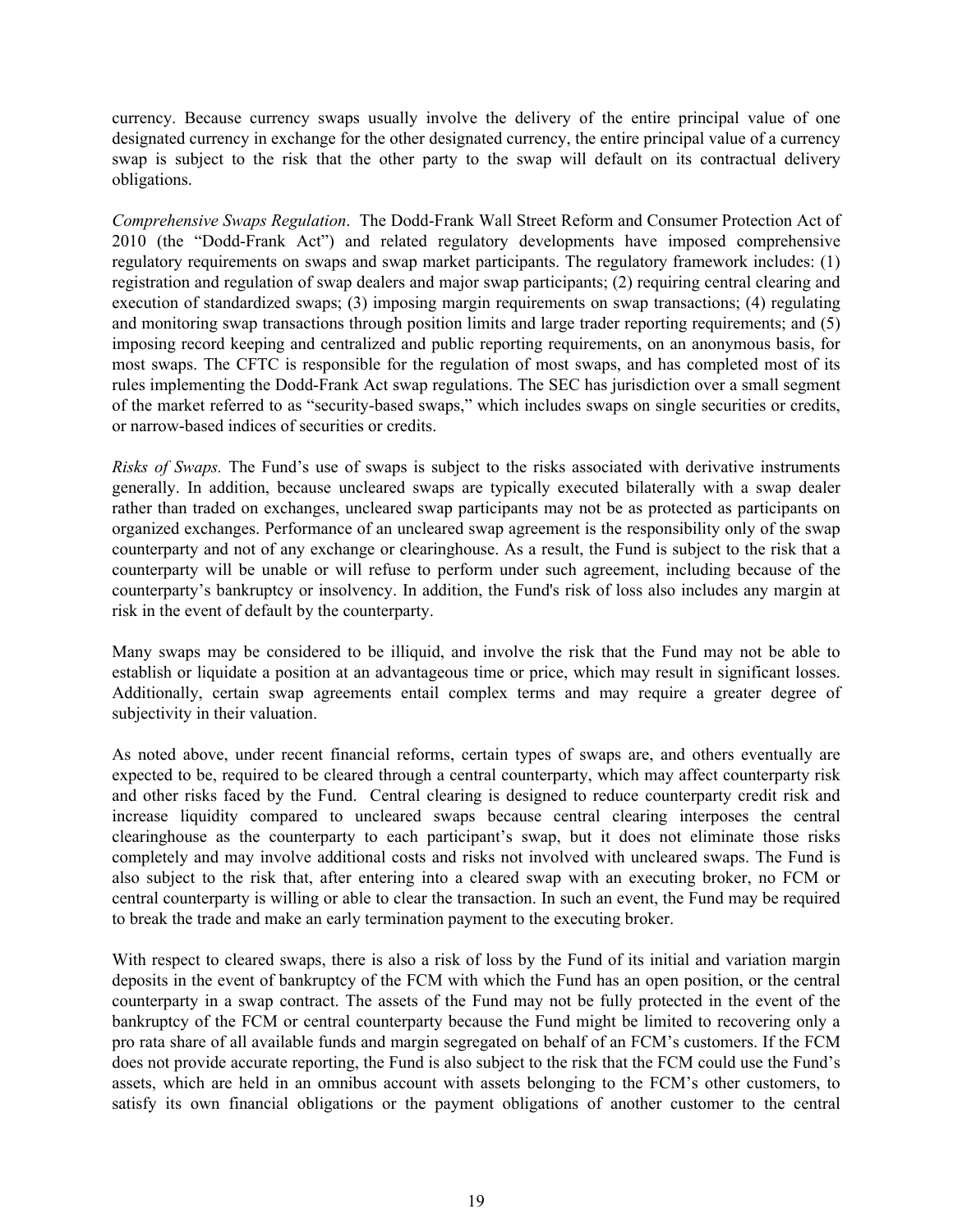counterparty. Credit risk of cleared swap participants is concentrated in a few clearinghouses, and the consequences of insolvency of a clearinghouse are not clear.

*Risks of Developing Government Regulation of Derivatives.* It is possible that additional government regulation of various types of derivative instruments, including futures, options, and swap contracts, may limit or prevent the Fund from using such instruments as part of its investment strategy, and could ultimately prevent the Fund from being able to achieve its investment objective. It is impossible to fully predict the effects of past, present or future legislation and regulation in this area, but the effects could be substantial and adverse. It is possible that legislative and regulatory activity could limit or restrict the ability of the Fund to use certain instruments as part of its investment strategy. Limits or restrictions applicable to the counterparties with which the Fund engages in derivative transactions could also prevent the Fund from using certain instruments.

There is a possibility of future regulatory changes altering, perhaps to a material extent, the nature of an investment in the Fund or the ability of the Fund to continue to implement its investment strategies. The futures, options, and swaps markets are subject to comprehensive statutes, regulations, and margin requirements. In addition, the SEC, the CFTC and the exchanges are authorized to take extraordinary actions in the event of a market emergency, including, for example, the implementation or reduction of speculative position limits, the implementation of higher margin requirements, the establishment of daily price limits, and the suspension of trading. The regulation of futures, options, and swaps transactions in the U.S. is a rapidly changing area of law and is subject to modification by government action.

New and developing regulation may negatively impact the Fund's ability to meet its investment objective either through limits or requirements imposed on it or upon its counterparties. In particular, any new position limits imposed on the Fund or its counterparties may impact the Fund's ability to invest in futures, options, and swaps in a manner that efficiently meets its investment objective. New requirements, even if not directly applicable to the Fund, including capital requirements and mandatory clearing, may increase the cost of the Fund's investments and cost of doing business, which could adversely affect investors.

*Interest Rate Floors, Caps, and Collars*. The purchase of an interest rate cap entitles the purchaser, to the extent that a specified index exceeds a predetermined interest rate, to receive payment of interest on a notional principal amount from the party selling such interest rate cap. The purchase of an interest rate floor entitles the purchaser, to the extent that a specified index falls below a predetermined interest rate, to receive payments of interest on a notional principal amount from the party selling the interest rate floor. An interest rate collar is the combination of a cap and a floor that preserves a certain return within a predetermined range of interest rates.

# **Warrants and Rights**

The Fund may purchase, or receive as a distribution from other investments, warrants and rights, which are instruments that permit the Fund to acquire, by subscription, the capital stock of a corporation at a set price, regardless of the market price for such stock. The principal difference between warrants and rights is their term-rights typically expire within weeks while warrants have longer durations. Neither rights nor warrants have voting rights or pay dividends. The market price of warrants is usually significantly less than the current price of the underlying stock. Thus, there is a greater risk that warrants might drop in value at a faster rate than the underlying stock.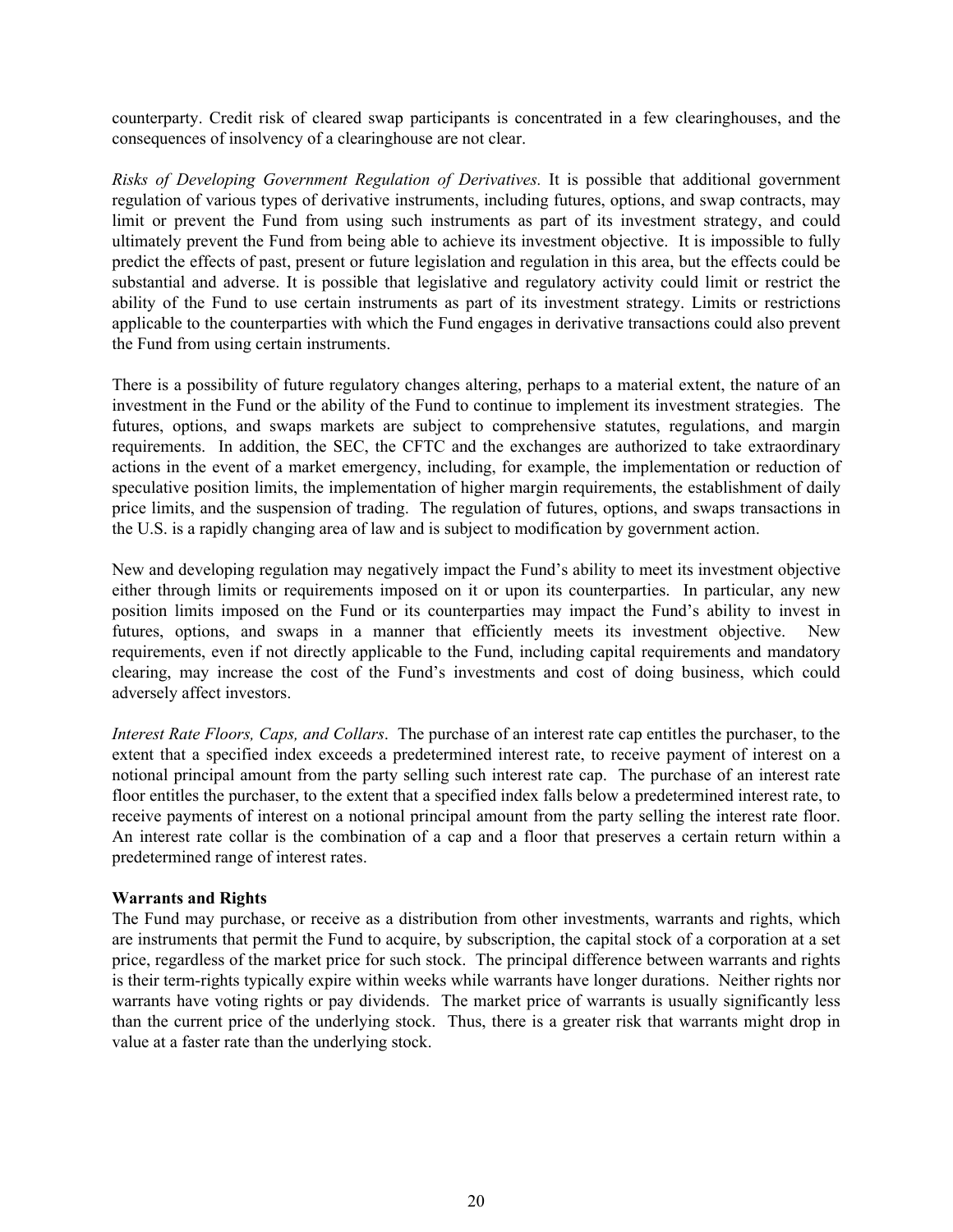#### **When-Issued Securities**

When-issued securities transactions involve a commitment by the Fund to purchase or sell particular securities with payment and delivery taking place at a future date, and permit the Fund to lock in a price or yield on a security it owns or intends to purchase, regardless of future changes in interest rates or market action. Typically, no income accrues to the purchaser of a security on a when-issued basis prior to delivery. Such securities are recorded as an asset and its value may fluctuate. Purchasing a security on a when-issued basis can involve a risk that the market price at the time of delivery may be lower than the agreed-upon purchase price, in which case there could be an unrealized loss at the time of delivery. The Fund will only make commitments to purchase securities on a when-issued basis with the intention of actually acquiring the securities. As required, the Fund will establish in a segregated account, or earmark as segregated on the books of the Custodian, an amount of liquid assets equal to 102% of the amount of its commitment to purchase securities on a when-issued basis. These assets will be marked-to-market daily, and the Fund will increase the aggregate value of the assets, as necessary, to ensure that the assets are at least equal to 102% of the amount of the Fund's commitments.

#### **Initial Public Offerings**

The Fund may invest in securities offered by companies in initial public offerings ("IPOs"). Because IPO shares frequently are volatile in price, the Fund may hold IPO shares for a very short period of time. This may increase the turnover of the Fund's portfolio and may lead to increased expenses to the Fund, such as commissions and transaction costs. By selling IPO shares, the Fund may realize taxable capital gains that it will subsequently distribute to shareholders. Companies that offer securities in IPOs tend to typically have small market capitalizations and therefore their securities may be more volatile and less liquid than those issued by larger companies. Certain companies offering securities in an IPO may have limited operating experience and, as a result face a greater risk of business failure.

#### **Master Limited Partnerships**

The Fund may invest in publicly traded master limited partnerships ("MLPs") that are registered under the Securities Exchange Act of 1934, as amended (the "Securities Exchange Act"), and listed on a major United States stock exchange, if the issuer meets the Fund's investment criteria. MLPs are businesses organized as limited partnerships which trade their proportionate shares of the partnership (units) on a public exchange. MLPs often own or own interests in properties of business that are related to oil and gas industries, including pipelines, although MLPs may invest in other types of investments, including creditrelated investments. MLPs are required to pay out most or all of their cash flow in distributions. This pass through creates passive income or losses, along with dividend and investment income. The MLPs the Fund may purchase are comprised of a general partner (the "GP") and multiple limited partners (the "LP Holders"). The GP is responsible for the operations and the maintenance of the partnership's businesses, while the LP Holders assume economic risk up to their level of investment. Typically, the GP has a 1% to 2% investment in the MLP, but can extract a higher percentage of the partnership's profits as the MLP's distributions increase. This serves as an incentive to the GP to grow the partnership's distributions. Conflicts of interest may exist among unit holders, subordinated unit holders and the general partner of an MLP, including those arising from incentive distribution payments.

MLP common units represent an equity ownership interest in a partnership, providing limited voting rights and entitling the holder to a share of the company's success through distributions and/or capital appreciation. Unlike shareholders of a corporation, common unit holders do not elect directors annually and generally have the right to vote only on certain significant events, such as mergers, a sale of substantially all of the assets, removal of the general partner or material amendments to the partnership agreement. MLPs are required by their partnership agreements to distribute a large percentage of their current operating earnings. Common unit holders generally have first right to a minimum quarterly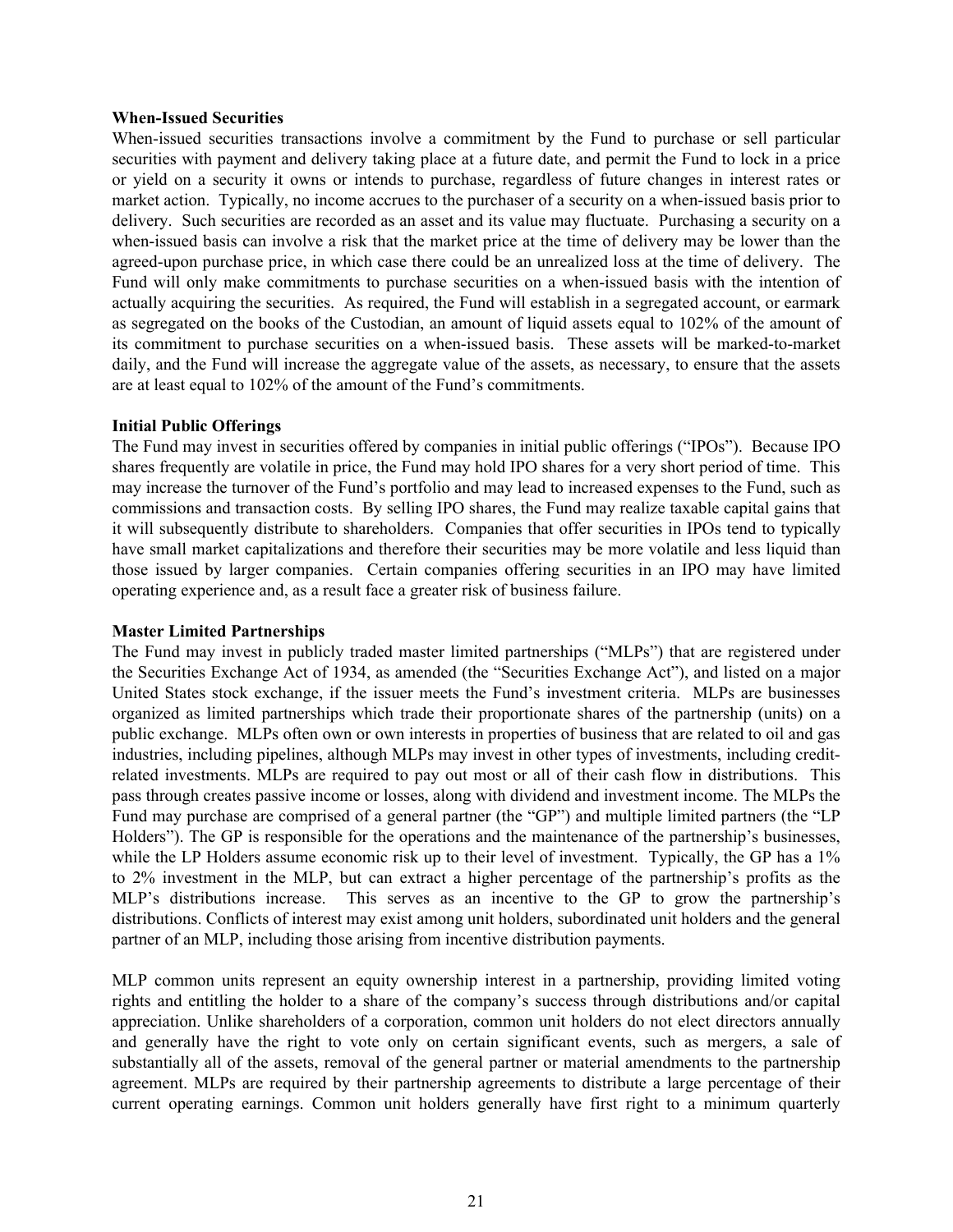distribution prior to distributions to the convertible subordinated unit holders or the general partner (including incentive distributions). Common unit holders typically have arrearage rights if the minimum quarterly distribution is not met. In the event of liquidation, MLP common unit holders have first right to the partnership's remaining assets after bondholders, other debt holders, and preferred unit holders have been paid in full.

Investments in securities of an MLP involve risks that differ from investments in common stock, including risks related to limited control and limited rights to vote on matters affecting the MLP, risks related to potential conflicts of interest between the MLP and the MLP's general partner, cash flow risks, dilution risks and risks related to the general partner's right to require unit-holders to sell their common units at an undesirable time or price. Certain MLP securities may trade in lower volumes due to their smaller capitalizations, and may be subject to more abrupt or erratic price movements and lower market liquidity.

Generally speaking, MLP investment returns are enhanced during periods of declining or low interest rates and tend to be negatively influenced when interest rates are rising. During periods of interest rate volatility, these investments may not provide attractive returns. As an income vehicle, the unit price can be influenced by general interest rate trends independent of specific underlying fundamentals. In addition, most MLPs are fairly leveraged and typically carry a portion of a "floating" rate debt. As such, a significant upward swing in interest rates would also drive interest expense higher. Furthermore, most MLPs grow by acquisitions partly financed by debt, and higher interest rates could make it more difficult to make acquisitions.

There are also certain tax risks undertaken by the Fund when it invests in MLPs. MLPs are generally treated as partnerships for U.S. federal income tax purposes, subject to the application of certain partnership audit rules. Partnerships do not pay U.S. federal income tax at the partnership level. Rather, each partner is allocated a share of the partnership's income, gains, losses, deductions and expenses. A change in current tax law or a change in the underlying business mix of a given MLP could result in an MLP being treated as a corporation for U.S. federal income tax purposes, which would result in the MLP being required to pay U.S. federal income tax (as well as state and local income taxes) on its taxable income. This would have the effect of reducing the amount of cash available for distribution by the MLP and could result in a reduction in the value of the Fund's investment in the MLP and lower income to the Fund. Also, to the extent a distribution received by the Fund from an MLP is treated as a return of capital, the Fund's adjusted tax basis in the interests of the MLP will be reduced, which may increase the Fund's tax liability upon the sale of the interests in the MLP or upon subsequent distributions in respect of such interests.

The manner and extent of the Fund's investments in MLPs may be limited by its intention to qualify as a regulated investment company under the Code, and any such investments by the Fund may adversely affect the ability of the Fund to so qualify.

# **Private Placements and Restricted Securities**

The Fund may invest in restricted securities (securities with limited transferability under the securities laws) acquired from the issuer in "private placement" transactions. Private placement securities are not registered under the Securities Act of 1933, as amended (the "Securities Act"), and are subject to restrictions on resale. They are eligible for sale only to certain qualified institutional buyers, like the Fund, and are not sold on a trading market or exchange. While private placement securities offer attractive investment opportunities otherwise not available on an open market, because such securities are available to few buyers, they are often both difficult to sell and to value. Certain of the Fund's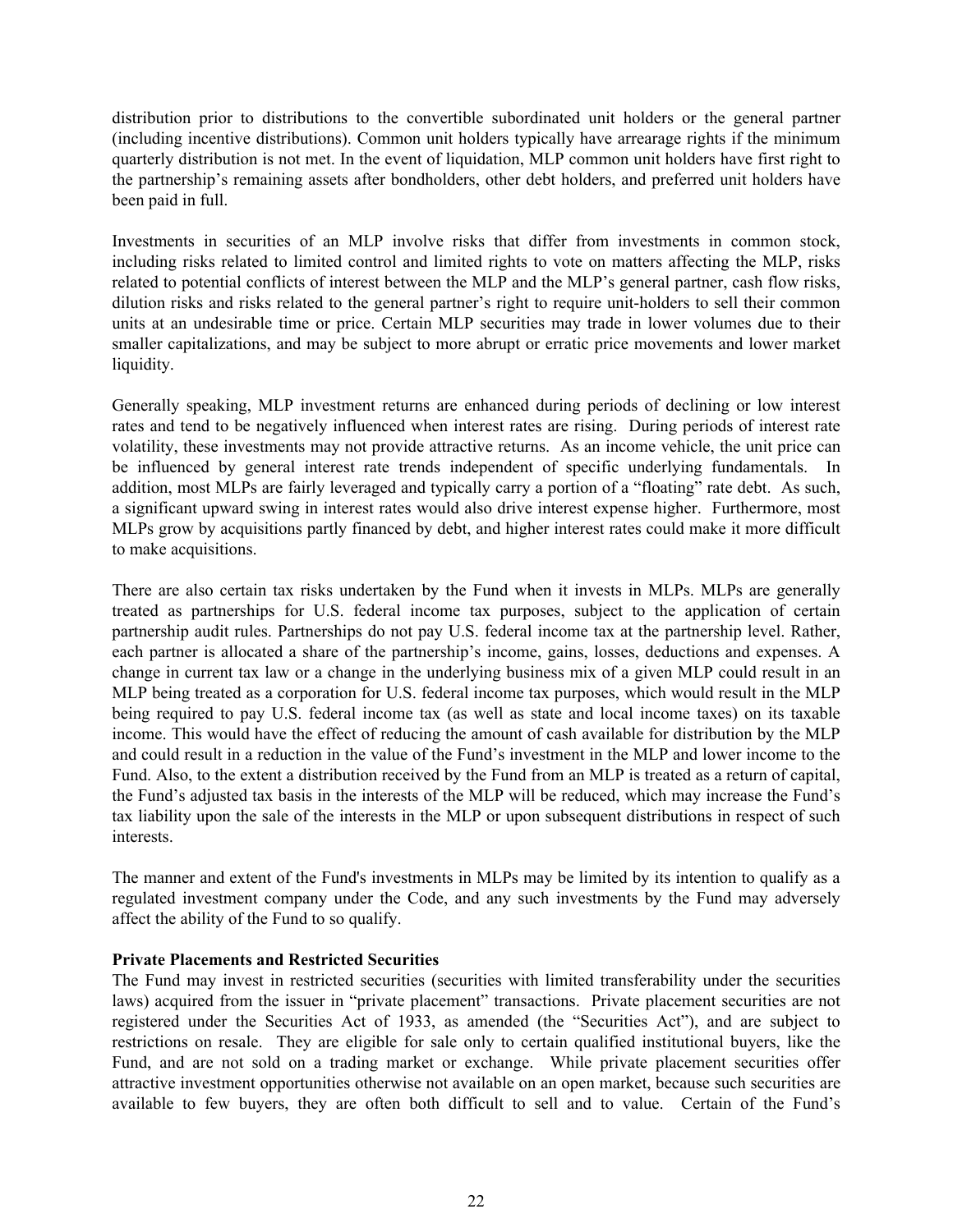investments may be placed in smaller, less seasoned, issuers that present a greater risk due to limited product lines and/or financial resources. The issuer of privately placed securities may not be subject to the disclosure and other investor protection requirements of a public trade. Additionally, the Fund could obtain material non-public information from the issuer of such securities that would restrict the Fund's ability to conduct transactions in underlying securities.

Privately placed securities can usually only be resold to other qualified institutional buyers, or in a private transaction, or to a limited number of purchasers, or in limited quantities after they have been held for a specified period of time and other conditions are met pursuant to an exemption from registration. The Fund may incur more cost in the disposition of such securities because of the time and legal expense required to negotiate a private placement. Because of the limited market, the Fund may find it difficult to sell the securities when it finds it advisable to do so and, to the extent such securities are sold in private negotiations, they may be sold for less than the price for which they were purchased or less than their fair market value.

Privately placed securities cannot be resold to the public unless they have been registered under the Securities Act or pursuant to an exemption, such as Rule 144A. The Fund may purchase Rule 144A securities subject to the limitation on investments in illiquid investments, described in the "Illiquid Investments" section below. The Fund may also purchase certain commercial paper issued in reliance on the exemption from regulation in Section 4(2) of the Securities Act ("4(2) Paper"). The liquidity of Rule 144A securities and 4(2) Paper will be determined in accordance with Rule 22e-4 under the 1940 Act.

The Fund currently has no intention of investing in private placements and restricted securities.

# **Cash Investments**

The Fund may invest up to 100% of its assets in high-quality, short-term debt securities and money market instruments ("Cash Investments") for (i) temporary defensive purposes in response to adverse market, economic, or political conditions and (ii) retaining flexibility in meeting redemptions, paying expenses, and identifying and assessing investment opportunities. Cash Investments include shares of other mutual funds, certificates of deposit, bankers' acceptances, time deposits, savings association obligations, commercial paper, short-term notes (including discount notes), and other obligations.

The Fund may hold a substantial position in Cash Investments for long periods of time, which may result in the Fund not achieving its investment objectives. If the market advances during periods when the Fund is holding a large Cash Investment, the Fund may not participate to the extent it would have if the Fund had been more fully invested. To the extent that the Fund uses a money market fund for its Cash Investment, there will be some duplication of expenses because the Fund would bear its pro rata portion of such money market fund's advisory fees and operational expenses.

Cash Investments are subject to credit risk and interest rate risk although to a lesser extent than longerterm debt securities, due to Cash Investments' short-term, significant liquidity, and the high credit quality typically associated with such securities.

The Fund may invest in any of the following Cash Investments:

*Money Market Mutual Funds*. Generally, money market mutual funds seek to earn income consistent with the preservation of capital and maintenance of liquidity. They primarily invest in high quality money market obligations, including U.S. government obligations, bank obligations and high-grade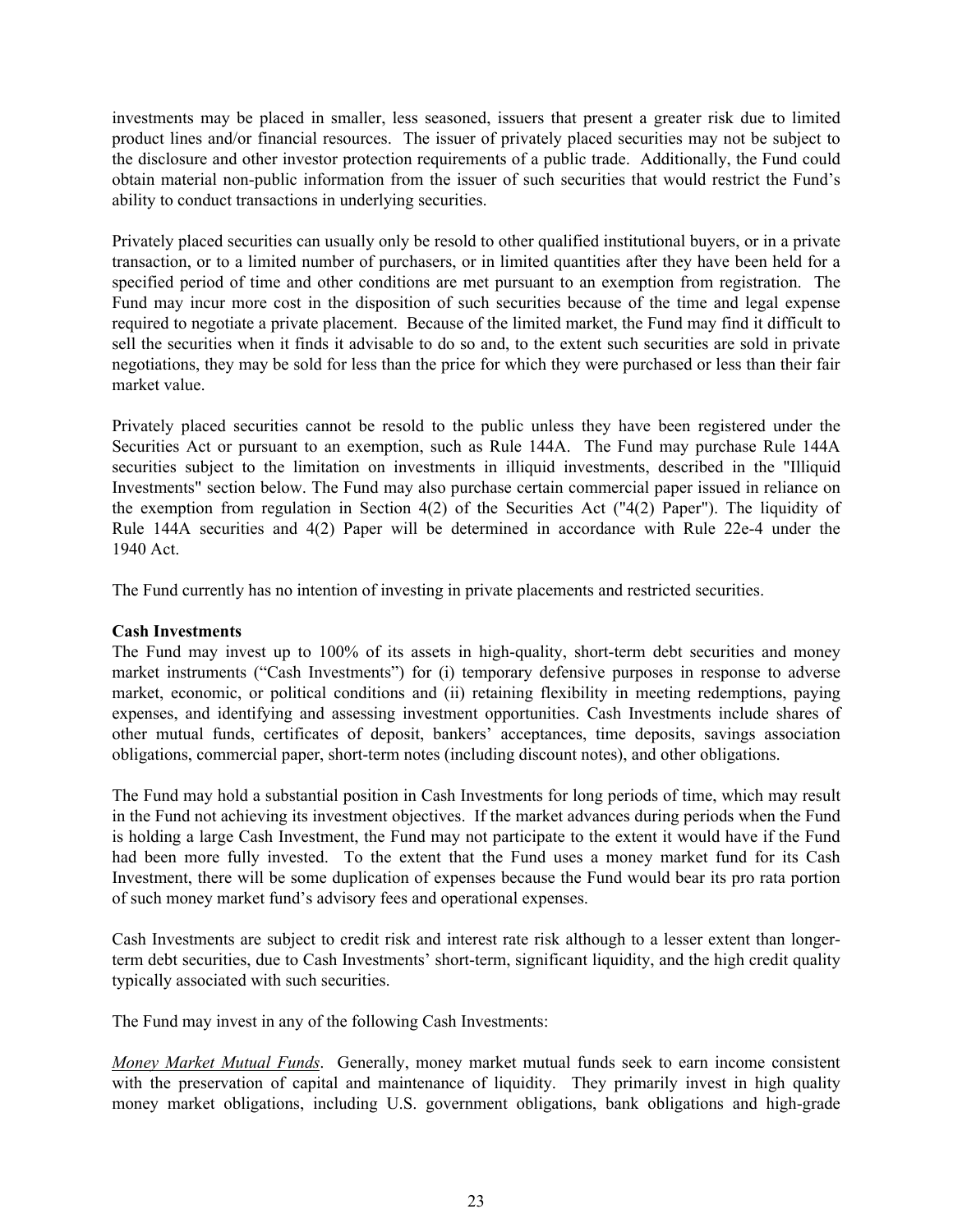corporate instruments. These investments generally mature within 397 days from the date of purchase. An investment in a money market mutual fund is not a bank deposit and is not insured or guaranteed by the Federal Deposit Insurance Corporation or any government agency.

To the extent that the Fund invests in money market mutual funds, your cost of investing in the Fund will generally be higher since you will indirectly bear fees and expenses charged by the underlying money market mutual funds in addition to the Fund's direct fees and expenses. Furthermore, investing in money market mutual funds could affect the timing, amount and character of distributions to you and therefore may increase the amount of taxes payable by you.

*Bank Certificates of Deposit, Bankers' Acceptances and Time Deposits*. The Fund may acquire certificates of deposit, bankers' acceptances and time deposits. Certificates of deposit are negotiable certificates issued against monies deposited in a commercial bank for a definite period of time and earning a specified return. Bankers' acceptances are negotiable drafts or bills of exchange, normally drawn by an importer or exporter to pay for specific merchandise, which are "accepted" by a bank, meaning in effect that the bank unconditionally agrees to pay the face value of the instrument on maturity. Certificates of deposit and bankers' acceptances acquired by the Fund will be dollar-denominated obligations of domestic or foreign banks or financial institutions which at the time of purchase have capital, surplus and undivided profits in excess of \$100 million (including assets of both domestic and foreign branches), based on latest published reports, or less than \$100 million if the principal amount of such bank obligations are fully insured by the U.S. government.

In addition to purchasing certificates of deposit and bankers' acceptances, to the extent permitted under the investment objective and policies stated above and in the Prospectus, the Fund may make interestbearing time or other interest-bearing deposits in commercial or savings banks. Time deposits are nonnegotiable deposits maintained at a banking institution for a specified period of time at a specified interest rate.

*Savings Association Obligations*. The Fund may invest in certificates of deposit (interest-bearing time deposits) issued by savings banks or savings and loan associations that have capital, surplus and undivided profits in excess of \$100 million, based on latest published reports, or less than \$100 million if the principal amount of such obligations is fully insured by the U.S. government.

*Commercial Paper, Short-Term Notes and Other Corporate Obligations*. The Fund may invest a portion of its assets in commercial paper, short-term notes and other corporate obligations. Commercial paper consists of unsecured promissory notes issued by corporations. Issues of commercial paper and shortterm notes will normally have maturities of less than nine months and fixed rates of return, although such instruments may have maturities of up to one year.

Commercial paper and short-term notes will consist of issues rated at the time of purchase "A-2" or higher by S&P, "Prime-1" or "Prime-2" by Moody's, or similarly rated by another nationally recognized statistical rating organization or, if unrated, determined by the Adviser to be of comparable quality.

Corporate obligations include bonds and notes issued by corporations to finance longer-term credit needs than supported by commercial paper. While such obligations generally have maturities of ten years or more, the Fund may purchase corporate obligations which have remaining maturities of one year or less from the date of purchase and which are rated "A" or higher by S&P, "A" or higher by Moody's, similarly rated by another nationally recognized statistical rating organization, or, if unrated, determined by the Adviser to be of comparable quality.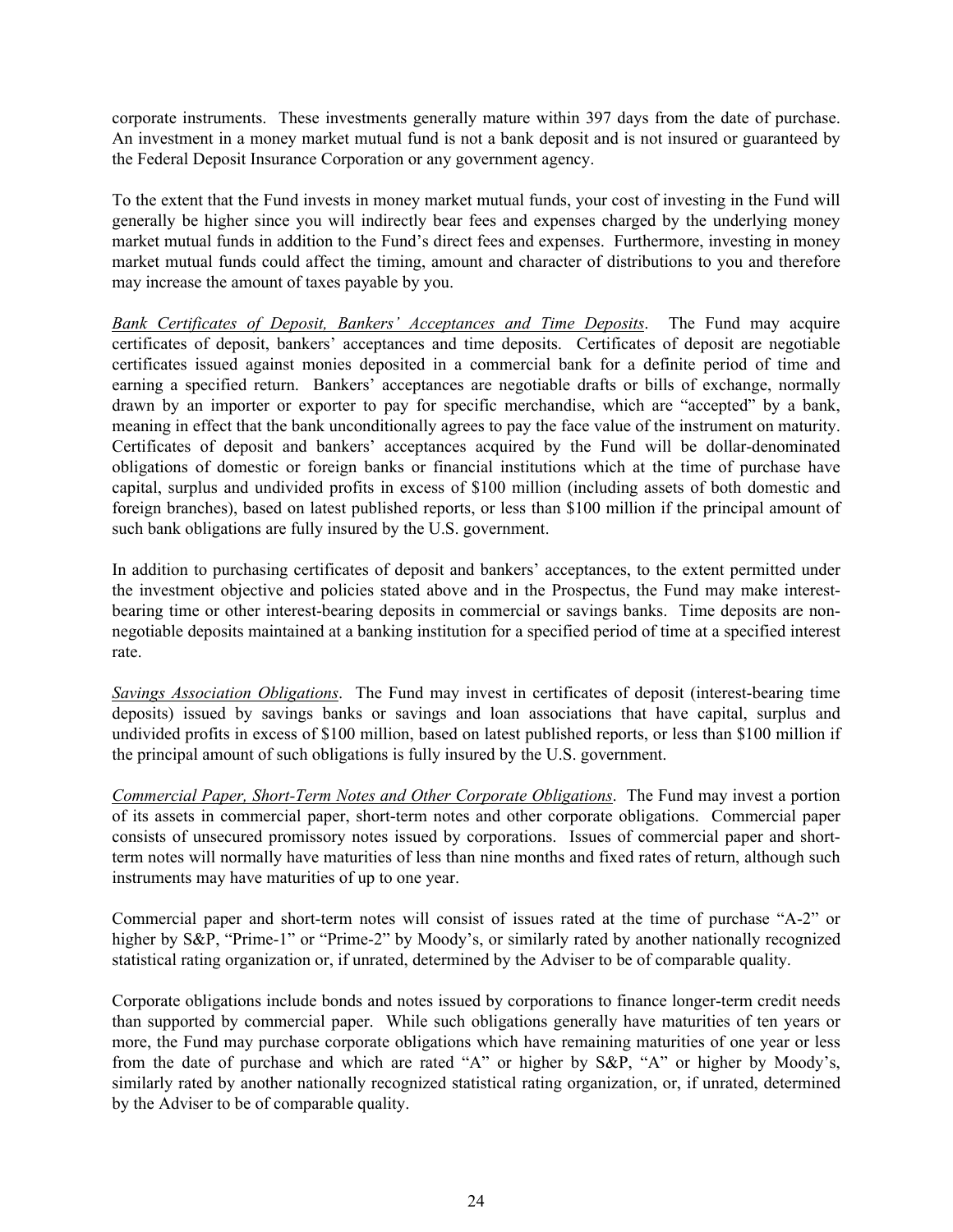#### **Investment Companies**

The Fund may invest in other investment companies to the extent permitted by the 1940 Act. The Fund generally may purchase or redeem, without limitation, shares of any affiliated or unaffiliated money market funds, including unregistered money market funds, so long as the Fund does not pay a sales load or service fee in connection with the purchase, sale or redemption or if such fees are paid, and the Fund's investment adviser waives its management fee in an amount necessary to offset the amounts paid. With respect to other investments in investment companies, the 1940 Act generally limits the Fund from acquiring (i) more than 3% of the total outstanding shares of another investment company; (ii) shares of another investment company having an aggregate value in excess of 5% of the value of the total assets of the Fund; or (iii) shares of another registered investment company and all other investment companies having an aggregate value in excess of 10% of the value of the total assets of the Fund.

Investments by the Fund in other investment companies will be subject to the limitations of the 1940 Act (including limitations on sales charges), and the rules and regulations thereunder. By investing in securities of an investment company, the Fund's shareholders will indirectly bear the fees and expenses of that underlying fund in addition to the Fund's own fees and expenses.

*Closed-End Funds.* Closed-end funds are investment companies that typically issue a fixed number of shares that trade on a securities exchange or over-the-counter. The risks of investment in closed-end funds typically reflect the risk of the types of securities in which the funds invest. Investments in closed-end funds are subject to the additional risk that shares of the fund may trade at a premium or discount to their net asset value ("NAV") per share. Closed-end funds come in many varieties and can have different investment objectives, strategies and investment portfolios. They also can be subject to different risks, volatility and fees and expenses. Although closed-end funds are generally listed and traded on an exchange, the degree of liquidity, or ability to be bought and sold, will vary significantly from one closedend fund to another based on various factors including, but not limited to, demand in the marketplace. When the Fund invests in shares of a closed-end fund, shareholders of the Fund bear their proportionate share of the closed-end fund's fees and expenses, as well as their share of the Fund's fees and expenses.

*Open-End Mutual Funds.* Open-end mutual funds are investment companies that issue new shares continuously and redeem shares daily. The risks of investment of open-end mutual funds typically reflect securities in which the funds invest. The NAV per share of an open-end fund will fluctuate daily depending upon the performance of the securities held by the fund. Each open-end fund may have a different investment objective and strategy and different investment portfolio. Different funds may also be subject to different risks, volatility and fees and expenses. When the Fund invests in shares of an openend fund, shareholders of the Fund bear their proportionate share of the open-end funds' fees and expenses, as well as their share of the Fund's fees and expenses.

*Exchange-Traded Funds.* Exchange-traded Funds ("ETF"s) are typically open-end investment companies that are bought and sold on a national securities exchange. When the Fund invests in an ETF, it will bear additional expenses based on its pro rata share of the ETF's operating expenses, including the potential duplication of management fees. The risk of owning an ETF generally reflects the risks of owning the underlying securities it holds. Many ETFs seek to replicate a specific benchmark index. However, an ETF may not fully replicate the performance of its benchmark index for many reasons, including because of the temporary unavailability of certain index securities in the secondary market or discrepancies between the ETF and the index with respect to the weighting of securities or the number of stocks held. Lack of liquidity in an ETF could result in an ETF being more volatile than the underlying portfolio of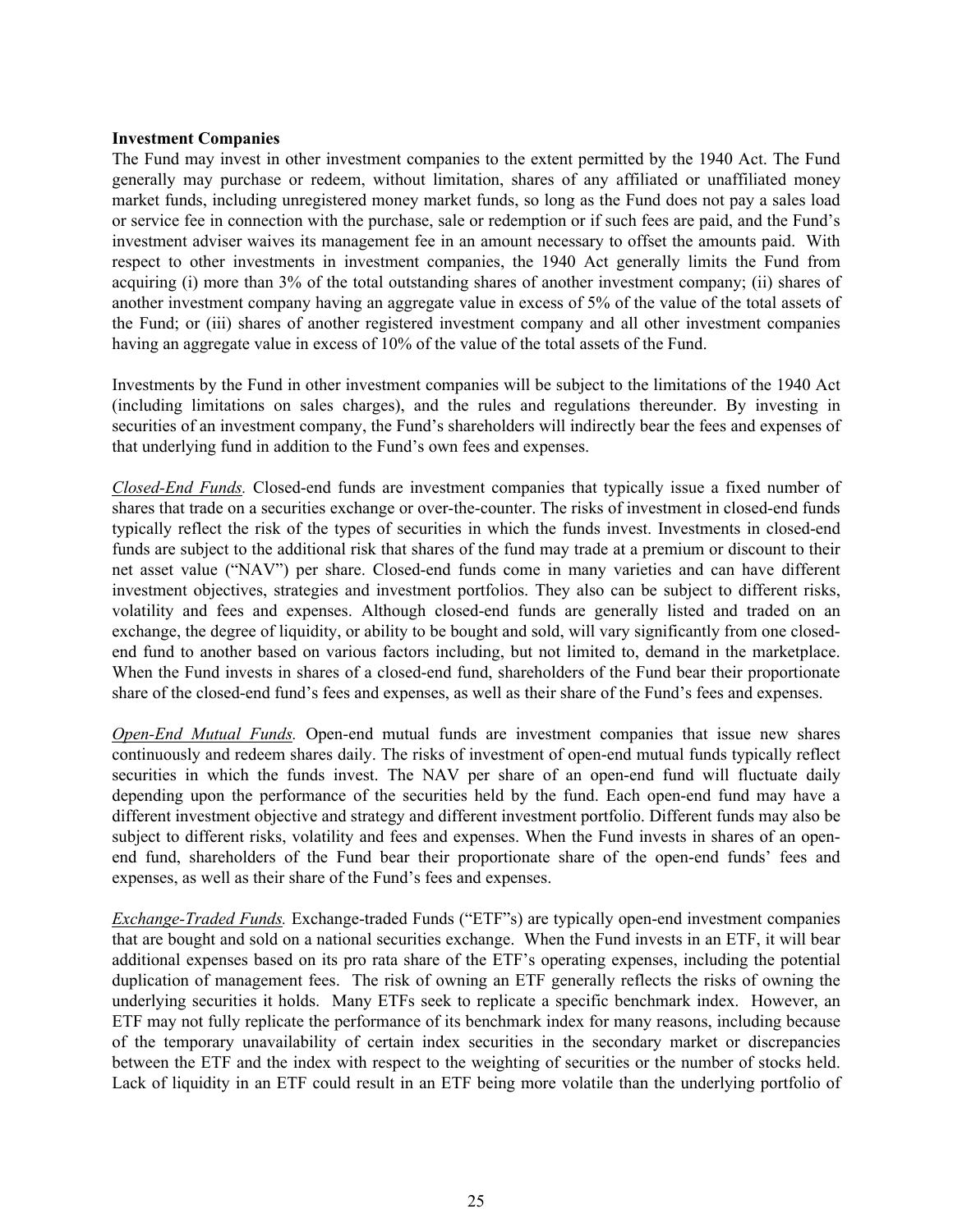securities it holds. In addition, because of ETF expenses, compared to owning the underlying securities directly, it may be costlier to own an ETF.

If the Fund invests in shares of an ETF, shareholders will indirectly bear fees and expenses charged by the underlying ETF in which the Fund invests in addition to the Fund's direct fees and expenses. The Fund also will incur brokerage costs when it purchases ETFs. Furthermore, investments in other ETFs could affect the timing, amount and character of distributions to shareholders and therefore may increase the amount of taxes payable by investors in the Fund.

### **Securities Lending**

The Fund may lend its securities in order to increase the return on its portfolio. The SEC currently requires that the following conditions must be met whenever the Fund's portfolio securities are loaned: (1) the Fund must receive liquid collateral of at least 102% for domestic securities and 105% for foreign securities from the borrower in the form of cash or cash equivalents; (2) the borrower must increase such collateral whenever the market value of the securities rises above the level of such collateral; (3) the Fund must be able to terminate the loan at any time; (4) the Fund must receive reasonable interest on the loan, as well as any dividends, interest or other distributions on the loaned securities, and any increase in market value; (5) the Fund may pay only reasonable custodian fees approved by the Board in connection with the loan; (6) while voting rights on the loaned securities may pass to the borrower, the Board must terminate the loan and regain the right to vote the securities if a material event adversely affecting the investment occurs, and (7) the Fund may not loan its portfolio securities so that the value of the loaned securities is more than one-third of its total asset value, including collateral received from such loans. These conditions may be subject to future modification. Such loans will be terminable at any time upon specified notice. The Fund might experience the risk of loss if the institution with which it has engaged in a portfolio loan transaction breaches its agreement with the Fund. In addition, the Fund will not enter into any portfolio security lending arrangement having a duration of longer than one year. The principal risk of portfolio lending is potential default or insolvency of the borrower. In either of these cases, the Fund could experience delays in recovering securities or collateral or could lose all or part of the value of the loaned securities. As part of participating in a lending program, the Fund may be required to invest in collateralized debt or other securities that bear the risk of loss of principal. In addition, all investments made with the collateral received are subject to the risks associated with such investments. If such investments lose value, the Fund will have to cover the loss when repaying the collateral.

The Board appoints agents to be responsible for monitoring the creditworthiness of borrowers. To the extent the Fund is participating in securities lending, on a quarterly basis, the Board reviews a report regarding the Fund's loans. Such report includes, among other things, the identity and value of all securities comprising each loan, the length of time that the loan has been outstanding, the amount earned by the Fund, the amount of fees paid in connection with the loan and the ratio of the value of the collateral to the value of the loan.

Any loans of portfolio securities are fully collateralized based on values that are marked-to-market daily. Any securities that the Fund may receive as collateral will not become part of the Fund's investment portfolio at the time of the loan and, in the event of a default by the borrower, the Fund will, if permitted by law, dispose of such collateral except for such part thereof that is a security in which the Fund is permitted to invest. During the time securities are on loan, the borrower will pay the Fund any accrued income on those securities, and the Fund may invest the cash collateral and earn income or receive an agreed-upon fee from a borrower that has delivered cash-equivalent collateral. The Fund currently has no intention of lending its portfolio securities.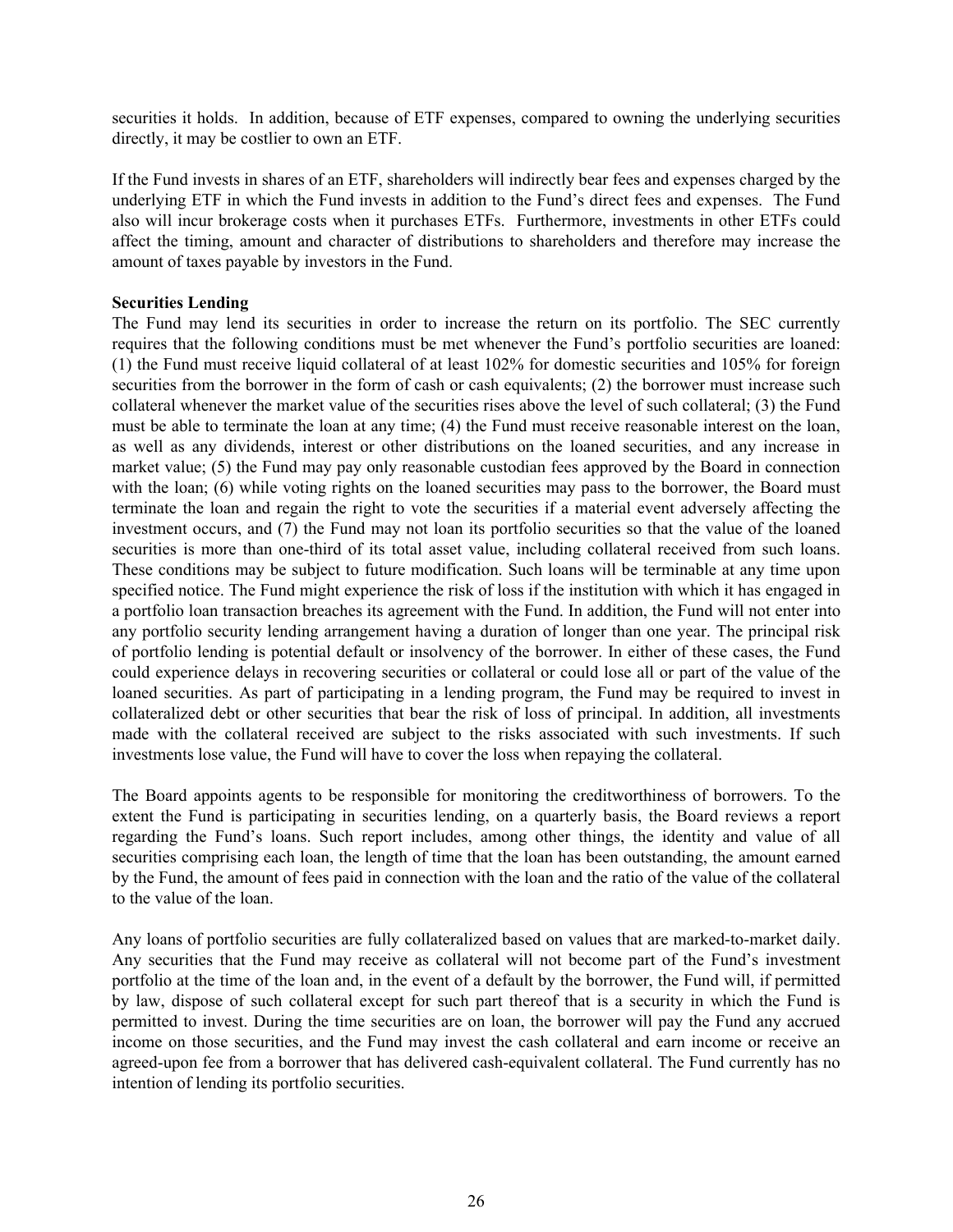#### **Illiquid Investments**

The Fund may purchase illiquid investments, which may include securities that are not readily marketable and securities that are not registered under the Securities Act. The Fund may not acquire any illiquid investments if, immediately after the acquisition, the Fund would have invested more than 15% of its net assets in illiquid investments that are assets. The term "illiquid investments" for this purpose means any investment that a fund reasonably expects cannot be sold or disposed of in current market conditions in seven calendar days or less without the sale or disposition significantly changing the market value of the investment, as determined pursuant to the provisions of Rule 22e-4 under the 1940 Act. The Fund may not be able to sell illiquid investments when the Adviser considers it desirable to do so or may have to sell such investments at a price that is lower than the price that could be obtained if the investments were more liquid. In addition, the sale of illiquid investments also may require more time and may result in higher dealer discounts and other selling expenses than does the sale of investments that are more liquid. Illiquid investments also may be more difficult to value due to the unavailability of reliable market quotations for such investments, and investments in illiquid investments may have an adverse impact on NAV.

Institutional markets for restricted securities have developed as a result of the promulgation of Rule 144A under the Securities Act, which provides a safe harbor from Securities Act registration requirements for qualifying sales to institutional investors. When Rule 144A restricted securities present an attractive investment opportunity and otherwise meet selection criteria, the Fund may make such investments. Whether or not such investments are illiquid depends on the market that exists for the particular investment. It is not possible to predict with assurance exactly how the market for Rule 144A restricted securities or any other security will develop. An investment which when purchased enjoyed a fair degree of marketability may subsequently become illiquid. In such event, appropriate remedies are considered to minimize the effect on the Fund's liquidity.

# **Repurchase Agreements**

The Fund may enter into repurchase agreements. Under such agreements, the Fund agrees to purchase U.S. government obligations from a counterparty and the counterparty agrees to repurchase the securities at a mutually agreed upon time and price. The repurchase price may be higher than the purchase price, the difference being income to the Fund, or the purchase and repurchase prices may be the same, with interest at a stated rate due to the Fund together with the repurchase price on repurchase. In either case, the income to the Fund is unrelated to the interest rate on the security itself. Such repurchase agreements will be made only with banks with assets of \$500 million or more that are insured by the Federal Deposit Insurance Corporation or with government securities dealers recognized by the Federal Reserve Board and registered as broker-dealers with the SEC or exempt from such registration. The Fund will generally enter into repurchase agreements of short durations, from overnight to one week, although the underlying securities generally have longer maturities. The Fund may not enter into a repurchase agreement with more than seven days to maturity if, as a result, more than 5% of the value of the Fund's net assets would be invested in illiquid investments including such repurchase agreements. To the extent necessary to facilitate compliance with Section 12(d)(3) of the 1940 Act and Rule 12d3-1 promulgated thereunder, the Fund will ensure that repurchase agreements will be collateralized fully to the extent required by Rule 5b-3.

For purposes of the 1940 Act, a repurchase agreement is deemed to be a loan from the Fund to the seller of the U.S. government obligations that are subject to the repurchase agreement. It is not clear whether a court would consider the U.S. government obligations to be acquired by the Fund subject to a repurchase agreement as being owned by the Fund or as being collateral for a loan by the Fund to the seller. In the event of the commencement of bankruptcy or insolvency proceedings with respect to the seller of the U.S.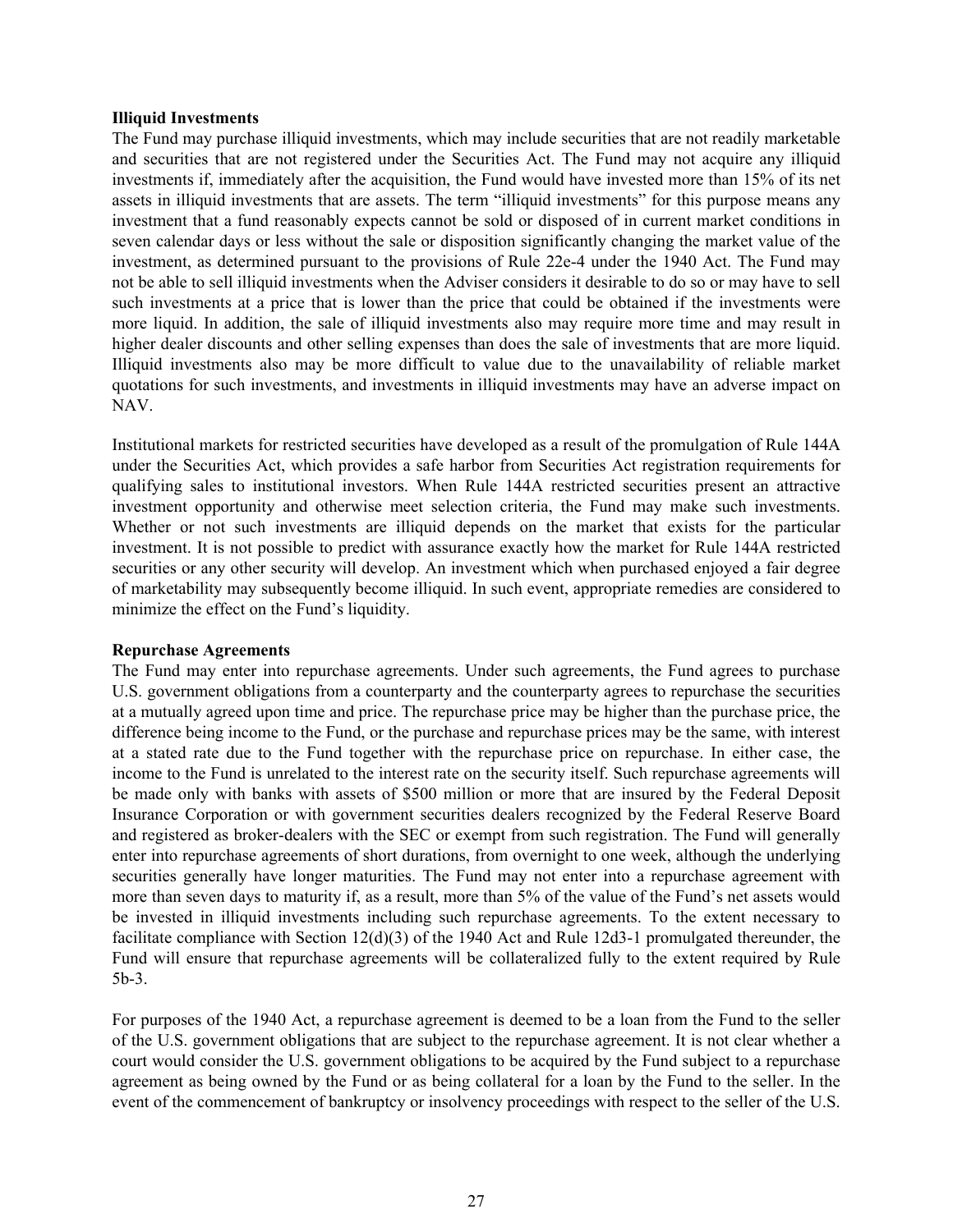government obligations before its repurchase under a repurchase agreement, the Fund could encounter delays and incur costs before being able to sell the underlying U.S. government obligations. Delays may involve loss of interest or a decline in price of the U.S. government obligations. If a court characterizes the transaction as a loan and the Fund has not perfected a security interest in the U.S. government obligations, the Fund may be required to return the securities to the seller's estate and be treated as an unsecured creditor of the seller. As an unsecured creditor, the Fund would be at the risk of losing some or all of the principal and income involved in the transaction. As with any unsecured debt instrument purchased for the Fund, the Adviser seeks to minimize the risk of loss through repurchase agreements by analyzing the creditworthiness of the other party, in this case the seller of the U.S. government security.

Apart from the risk of bankruptcy or insolvency proceedings, there is also the risk that the seller may fail to repurchase the U.S. government obligations. However, the Fund will always receive as collateral for any repurchase agreement to which it is a party securities acceptable to the Adviser, the market value of which is equal to at least 100% of the repurchase price, and the Fund will make payment against such securities only upon physical delivery or evidence of book entry transfer to the account of its Custodian. If the market value of the U.S. government obligations subject to the repurchase agreement become less than the repurchase price (including interest), the Fund will direct the seller of the U.S. government obligations to deliver additional securities so that the market value of all securities subject to the repurchase agreement will equal or exceed the repurchase price. It is possible that the Fund could be unsuccessful in seeking to enforce on the seller a contractual obligation to deliver additional securities.

# **Reverse Repurchase Agreements**

The Fund may enter into reverse repurchase agreements for temporary purposes with banks and securities dealers if the creditworthiness of the bank or securities dealer has been determined by the Adviser to be satisfactory. A reverse repurchase agreement is a repurchase agreement in which the Fund is the seller of, rather than the investor in, securities and agrees to repurchase them at an agreed-upon time and price. Use of a reverse repurchase agreement may be preferable to a regular sale and later repurchase of securities because it avoids certain market risks and transaction costs.

At the time when the Fund enters into a reverse repurchase agreement, the Fund's liquid assets (such as cash, U.S. government securities or other "high-grade" debt obligations), having a value at least as great as the purchase price of the securities to be purchased, will be segregated on the Fund's books and held by the Custodian throughout the period of the obligation. Reverse repurchase agreements are considered a form of borrowing, and the Fund's use of reverse repurchase agreements creates leverage which increases its investment risk. If the income and gains on securities purchased with the proceeds of these transactions exceed the cost, the Fund's earnings or NAV will increase faster than otherwise would be the case; conversely, if the income and gains fail to exceed the cost, earnings or NAV would decline faster than otherwise would be the case. The Fund intends to enter into reverse repurchase agreements only if the income from the investment of the proceeds is expected to be greater than the expense of the transaction, because the proceeds are invested for a period no longer than the term of the reverse repurchase agreement.

# **Borrowing**

The Fund may borrow money in amounts of up to one-third of its total assets (including the amount borrowed) from banks. In addition, the Fund is authorized to borrow money from time to time for temporary, extraordinary or emergency purposes or for clearance of transactions. The use of borrowing by the Fund involves special risk considerations that may not be associated with other funds having similar objectives and policies. Since substantially all of the Fund's assets fluctuate in value, while the interest obligation resulting from a borrowing will be fixed by the terms of the Fund's agreement with its lender,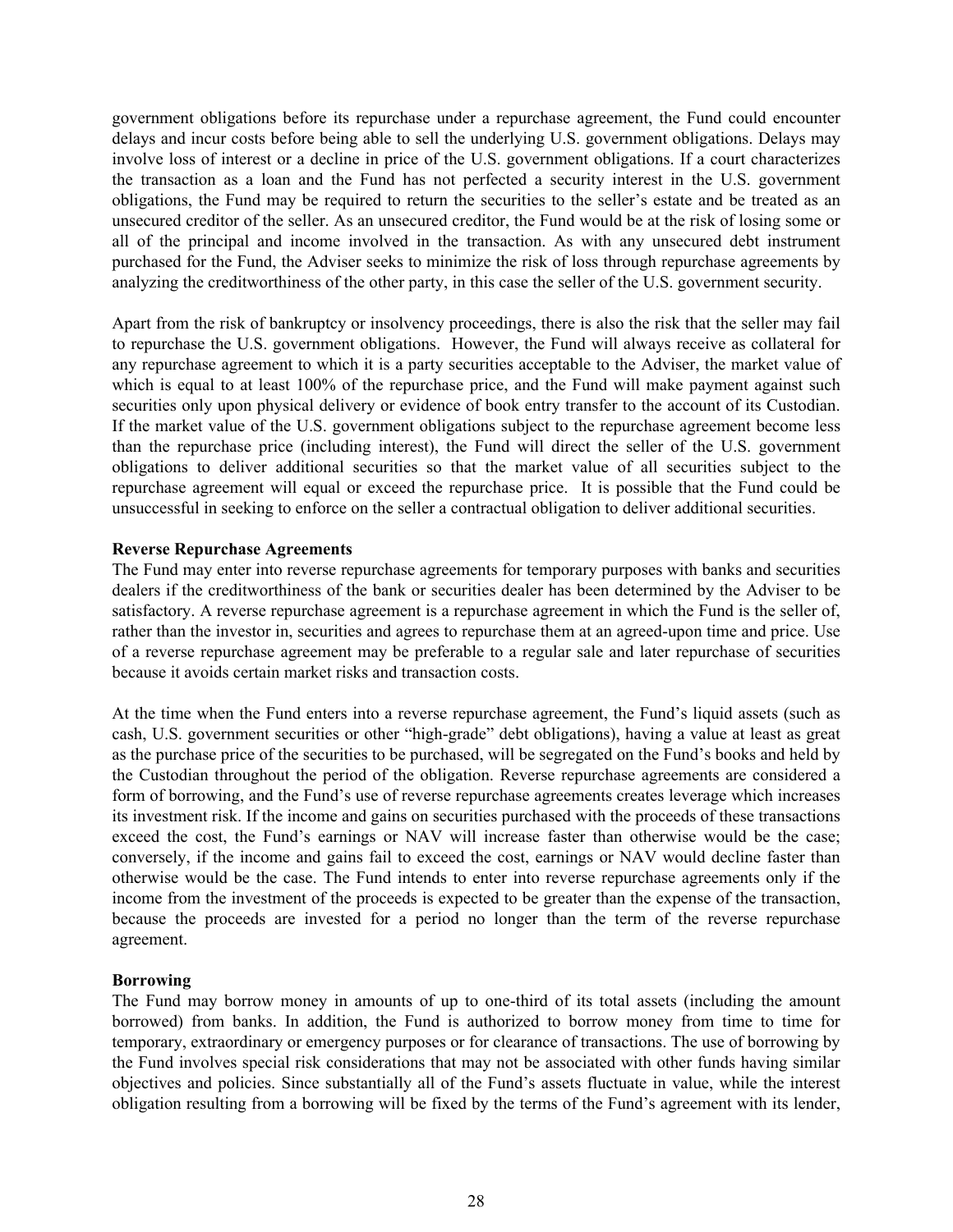the NAV per share of the Fund will tend to increase more when its portfolio securities increase in value and to decrease more when its portfolio assets decrease in value than would otherwise be the case if the Fund did not borrow funds. In addition, interest costs on borrowings may fluctuate with changing market rates of interest and may partially offset or exceed the return earned on borrowed funds. Under adverse market conditions, the Fund might have to sell portfolio securities to meet interest or principal payments at a time when fundamental investment considerations would not favor such sales.

The Fund currently intends only to use borrowing to facilitate the management of its portfolio by enabling the Fund to meet redemption requests when the liquidation of portfolio instruments would be inconvenient or disadvantageous. Such borrowing is not for investment purposes and will be repaid promptly.

# **Cybersecurity Risk**

The Fund, like all companies, may be susceptible to operational and information security risks. Cybersecurity failures or breaches of the Fund or its service providers or the issuers of securities in which the Fund invests have the ability to cause disruptions and impact business operations, potentially resulting in financial losses, the inability of Fund shareholders to transact business, violations of applicable privacy and other laws, regulatory fines, penalties, reputational damage, reimbursement or other compensation costs, and/or additional compliance costs. The Fund and its shareholders could be negatively impacted as a result.

# **Fundamental and Non-Fundamental Investment Limitations**

The Trust (on behalf of the Fund) has adopted the following restrictions as fundamental policies, which may not be changed without the favorable "vote of the holders of a majority of the outstanding voting securities" of the Fund, as defined under the 1940 Act. Under the 1940 Act, the "vote of the holders of a majority of the outstanding voting securities" means the vote of the holders of the lesser of (i) 67% of the shares of the Fund represented at a meeting at which the holders of more than 50% of its outstanding shares are represented; or (ii) more than 50% of the outstanding shares of the Fund.

The Fund may not:

- 1. Issue senior securities, borrow money or pledge its assets, except that (i) the Fund may borrow from banks in amounts not exceeding one-third of its total assets (including the amount borrowed) less liabilities (other than borrowings); and (ii) this restriction shall not prohibit the Fund from engaging in options transactions, reverse repurchase agreements, purchasing securities on a when-issued, delayed delivery or forward delivery basis or short sales in accordance with its objectives and strategies;
- 2. Underwrite the securities of other issuers (except that the Fund may engage in transactions involving the acquisition, disposition or resale of its portfolio securities under circumstances where it may be considered to be an underwriter under the Securities Act);
- 3. Purchase or sell real estate or interests in real estate, unless acquired as a result of ownership of securities (although the Fund may purchase and sell securities which are secured by real estate and securities of companies that invest or deal in real estate);
- 4. Purchase or sell physical commodities or commodities contracts, unless acquired as a result of ownership of securities or other instruments and provided that this restriction does not prevent the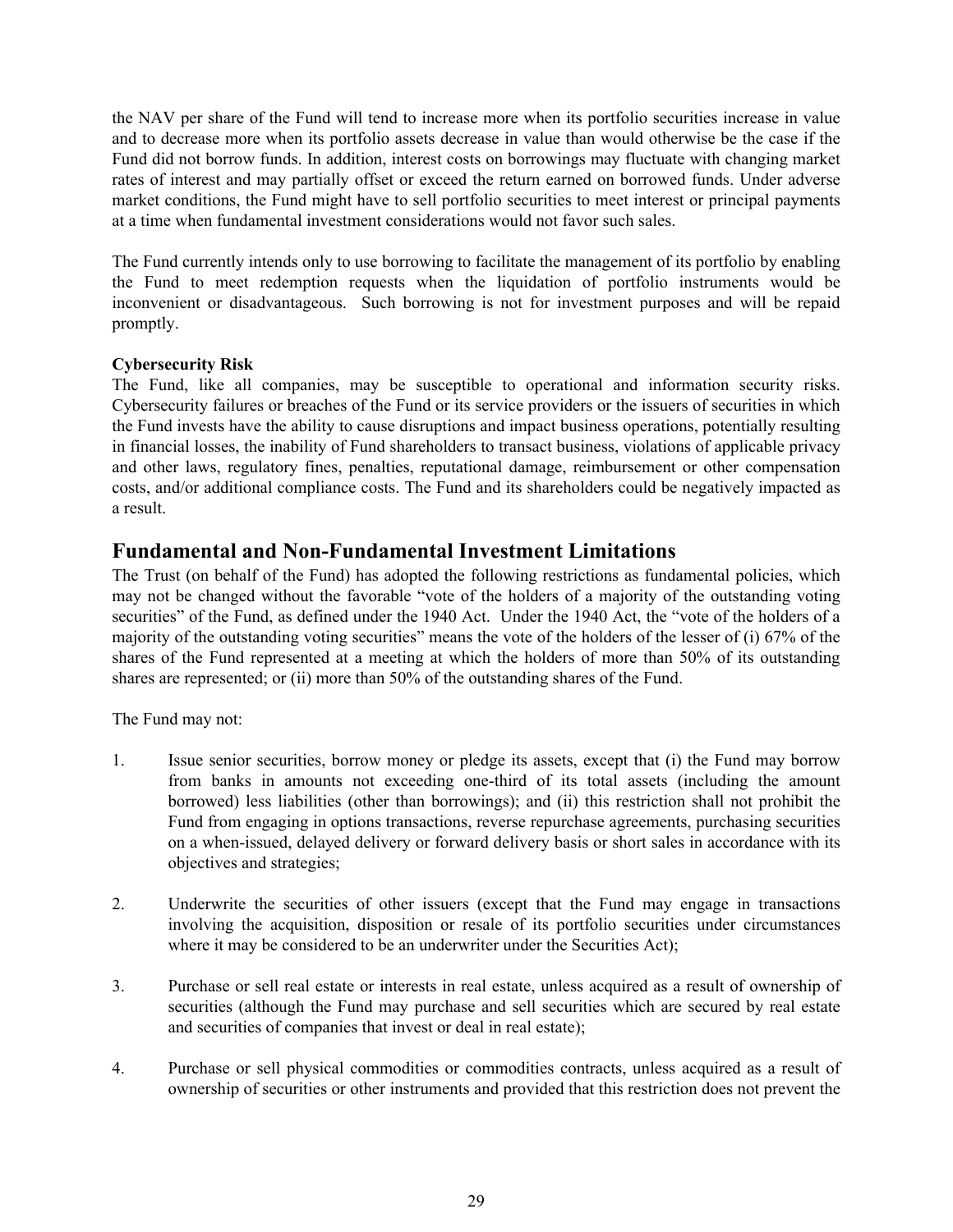Fund from engaging in transactions involving currencies and futures contracts and options thereon or investing in securities or other instruments that are secured by physical commodities;

- 5. Make loans of money (except for the lending of the Fund's portfolio securities, repurchase agreements and purchases of debt securities consistent with the investment policies of the Fund);
- 6. Invest in the securities of any one industry or group of industries if, as a result, 25% or more of the Fund's total assets would be invested in the securities of such industry or group of industries, except that the foregoing does not apply to securities issued or guaranteed by the U.S. government, its agencies or instrumentalities; or
- 7. With respect to 75% of the Fund's total assets, purchase the securities of any issuer (other than securities issued or guaranteed by the U.S. government or any of its agencies or instrumentalities, or, to the extent permitted by the 1940 Act, the rules and regulations thereunder and any applicable exemptive relief, securities of other investment companies) if, as a result, (1) more than 5% of the Fund's total assets would be invested in the securities of that issuer; or (2) the Fund would hold more than 10% of the outstanding voting securities of that issuer.

The following lists the non-fundamental investment restrictions applicable to the Fund. These restrictions can be changed by the Board of Trustees, but the change will only be effective after prior written notice is given to shareholders of the Fund.

The Fund may not:

- 1. Invest in futures, mortgages or oil, gas, mineral or other exploration or development programs.
- 2. Borrow money, except for temporary purposes, and then only in amounts not to exceed 5% of the market value of its total assets at the time of such borrowing.
- 3. Invest more than 5% of its total assets at the time of purchase in securities of companies that have been in business or have been in continuous operations less than 3 years, including the operations of any predecessor.
- 4. Invest or deal in securities that do not have quoted markets.
- 5. Maintain margin accounts, purchase its investments on credit or margin, or leverage its investments, except for normal transaction obligations during settlement periods.
- 6. Invest for the purpose of obtaining, exercising, or planning to exercise voting control of the subject company.
- 7. Sell securities short.
- 8. Invest in real estate limited partnerships.
- 9. Invest in warrants in excess of 5% of the Fund's net assets; no more than 2% of the Fund's net assets may be invested in warrants not listed on the New York or American Stock Exchange.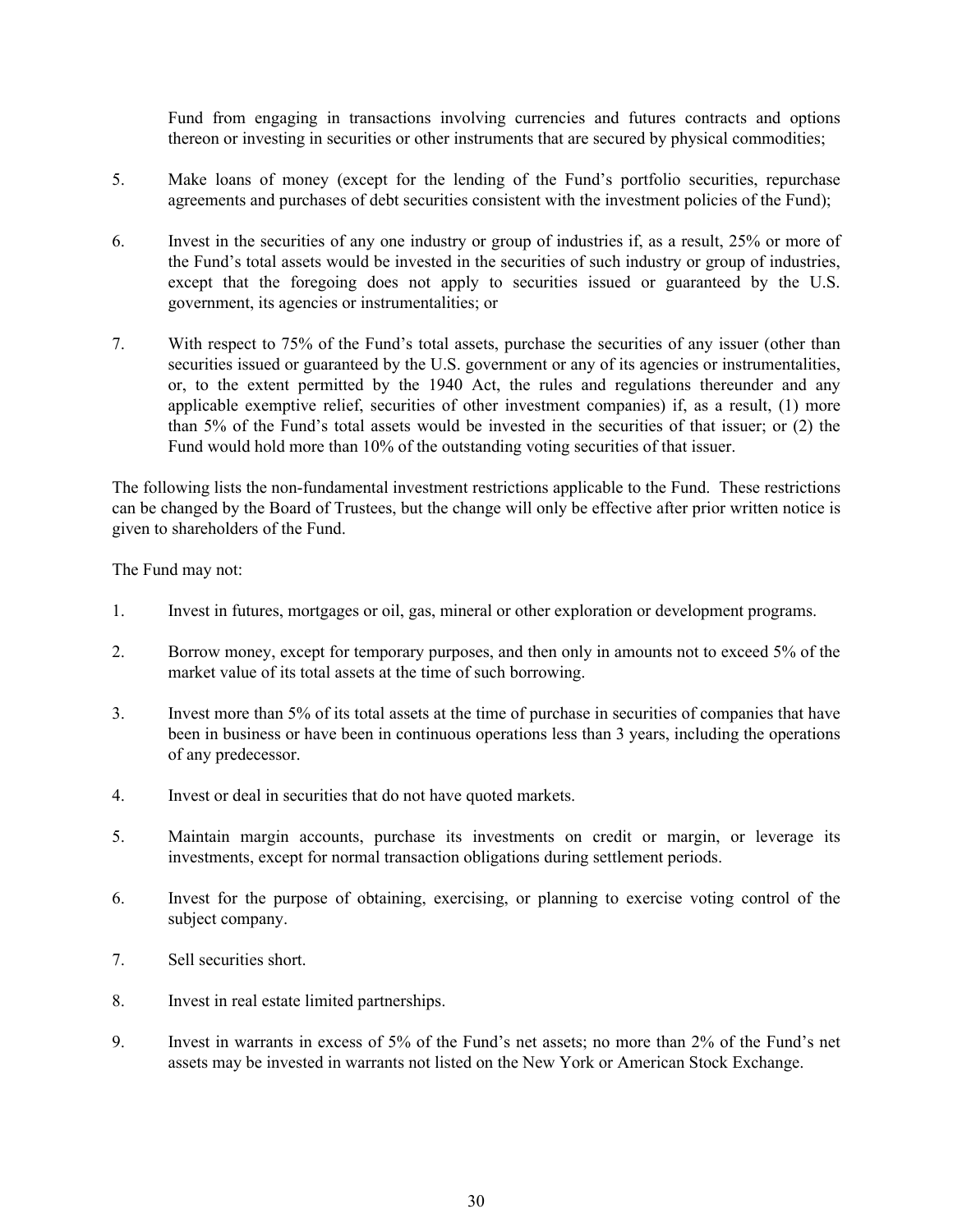10. Lend its assets to any person or individual, except by the purchase of bonds or other debt obligations customarily sold to institutional investors. However, portfolio securities may be loaned if collateral values are continuously maintained at no less than 100% by "marking to the market" daily, and the practice is fair, just and equitable as determined by a finding that adequate provision has been made for margin calls, termination of the loan, reasonable servicing fees (including finders' fees), voting rights, dividend rights, shareholder approval, and disclosure. Such lending of portfolio securities must also be within the limitations approved by the SEC.

Except with respect to borrowing and investments in illiquid investments, if a percentage or rating restriction on investment or use of assets set forth herein or in the Prospectus is adhered to at the time a transaction is effected, later changes in percentage resulting from any cause other than actions by the Fund will not be considered a violation. With respect to borrowing, if at any time the Fund's borrowings exceed one-third of its total assets (including the amount borrowed) less liabilities (other than borrowings), such borrowings will be reduced within three days, (not including Sundays and holidays) or such longer period as may be permitted by the 1940 Act, to the extent necessary to comply with the onethird limitation. If at any time the Fund's illiquid investments are greater than 15% of its net assets, the Advisor and Trust will determine how to remediate the excess illiquid investments in accordance with the 1940 Act and the Fund's policies and procedures.

# **Management of the Fund**

# **Board of Trustees**

The management and affairs of the Fund are supervised by the Board of Trustees. The Board consists of four individuals. The Trustees are fiduciaries for the Fund's shareholders and are governed by the laws of the State of Delaware in this regard. The Board establishes policies for the operation of the Fund and appoints the officers who conduct the daily business of the Fund.

# **The Role of the Board**

The Board provides oversight of the management and operations of the Trust. Like all mutual funds, the day-to-day responsibility for the management and operation of the Trust is the responsibility of various service providers to the Trust and its individual series, such as the Adviser; Quasar Distributors, LLC, the Fund's principal underwriter (the "Distributor"); U.S. Bancorp Fund Services, LLC, doing business as U.S. Bank Global Fund Services, the Fund's administrator (the "Administrator") and transfer agent (the "Transfer Agent"); and U.S. Bank, N.A., the Fund's Custodian, each of whom are discussed in greater detail in this SAI. The Board approves all significant agreements between the Trust and its service providers, including the agreements with the Adviser, Distributor, Administrator, Custodian and Transfer Agent. The Board has appointed various individuals of certain of these service providers as officers of the Trust, with responsibility to monitor and report to the Board on the Trust's day-to-day operations. In conducting this oversight, the Board receives regular reports from these officers and service providers regarding the Trust's operations. The Board has appointed a Chief Compliance Officer ("CCO") who reports directly to the Board and who administers the Trust's compliance program and regularly reports to the Board as to compliance matters, including an annual compliance review. Some of these reports are provided as part of formal Board Meetings, which are held four times per year, in person, and such other times as the Board determines is necessary, and involve the Board's review of recent Trust operations. From time to time one or more members of the Board may also meet with Trust officers in less formal settings, between formal Board Meetings to discuss various topics. In all cases, however, the role of the Board and of any individual Trustee is one of oversight and not of management of the day-to-day affairs of the Trust and its oversight role does not make the Board a guarantor of the Trust's investments, operations or activities.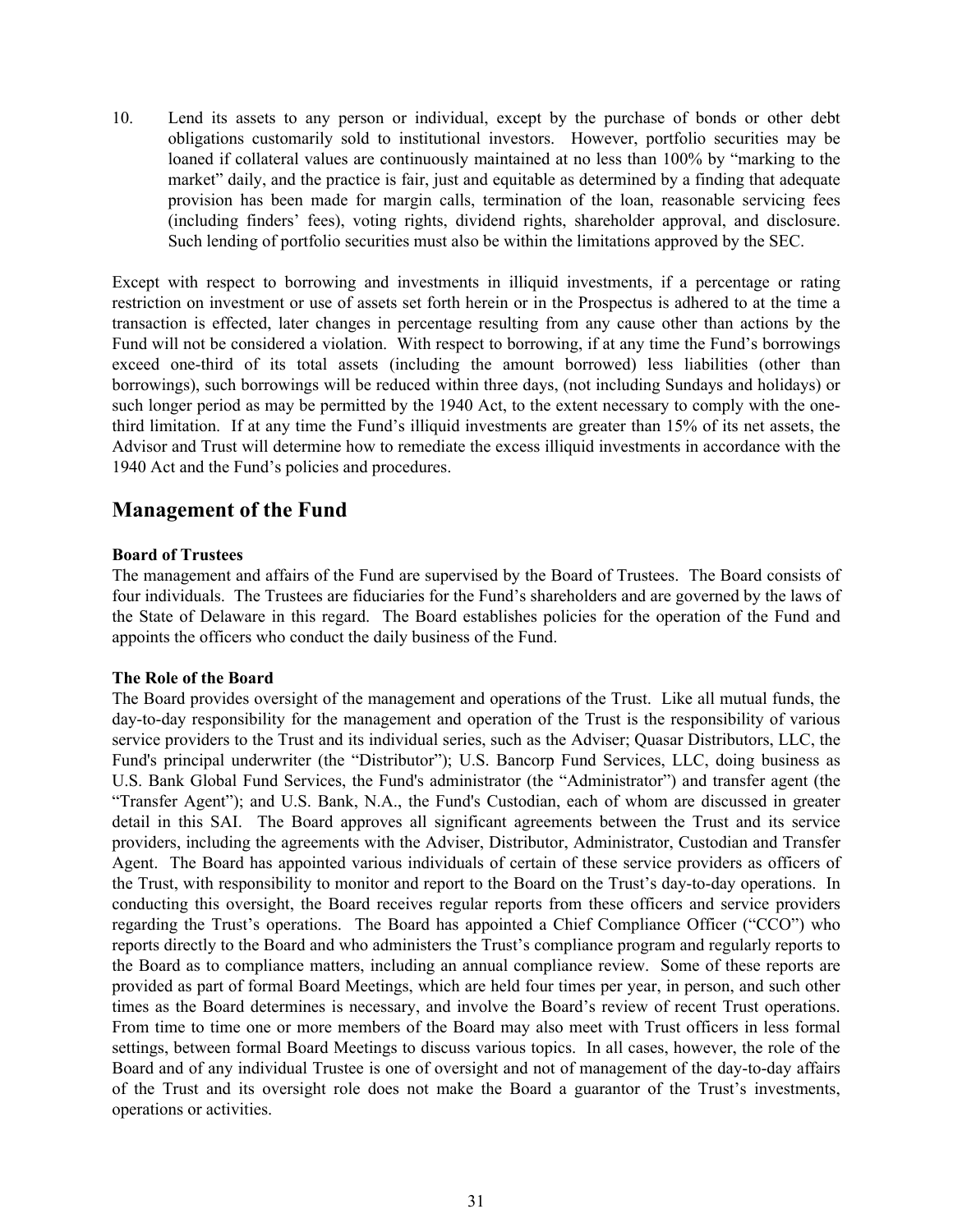#### **Board Leadership Structure**

The Board has structured itself in a manner that it believes allows it to effectively perform its oversight function. The Board is comprised of four Trustees that are not considered to be "interested persons," of the Trust, as defined by the 1940 Act ("Independent Trustees") – Messrs. David A. Massart, Leonard M. Rush, David M. Swanson and Mr. Robert J. Kern. Accordingly, 100% of the members of the Board are Independent Trustees, who are Trustees that are not affiliated with any investment adviser to the Trust or their respective affiliates or other service providers to the Trust or any Trust series. Prior to July 6, 2020, Mr. Kern was considered an "interested person" of the Trust as defined in the 1940 Act ("Interested Trustee"). He was considered an Interested Trustee by virtue of the fact that he had served as a board member of Quasar Distributors, LLC, which acts as principal underwriter to many of the Trust's underlying funds and had been an Executive Vice President of the Administrator. The Board has established three standing committees, an Audit Committee, a Nominating & Governance Committee and a Valuation Committee, which are discussed in greater detail under "Board Committees" below. Each of the Audit Committee and the Nominating & Governance Committee are comprised entirely of Independent Trustees. The Independent Trustees have engaged independent counsel to advise them on matters relating to their responsibilities in connection with the Trust, as well as the Fund.

The Independent Trustees have appointed Leonard M. Rush as Chairman. Prior to July 6, 2020, Mr. Kern served as Chairman of the Trust and Mr. Rush served as lead Independent Trustee with responsibilities to coordinate activities of the Independent Trustees, act as a liaison with the Trust's service providers, officers, legal counsel, and other Trustees between meetings, help to set Board meeting agendas, and serve as chair during executive sessions of the Independent Trustees.

In accordance with the fund governance standards prescribed by the SEC under the 1940 Act, the Independent Trustees on the Nominating & Governance Committee select and nominate all candidates for Independent Trustee positions. Each Trustee was appointed to serve on the Board because of his experience, qualifications, attributes and skills as set forth in the subsection "Trustee Qualifications" below.

The Board reviews its structure regularly in light of the characteristics and circumstances of the Trust, including: the affiliated or unaffiliated nature of each investment adviser; the number of funds that comprise the Trust; the variety of asset classes that those funds reflect; the net assets of the Trust; the committee structure of the Trust; and the independent distribution arrangements of each of the Trust's underlying funds.

The inclusion of all Independent Trustees as members of the Audit Committee and the Nominating & Governance Committee allows all such Trustees to participate in the full range of the Board's oversight duties, including oversight of risk management processes discussed below. Given the composition of the Board and the function and composition of its various committees as described above, the Trust has determined that the Board's leadership structure is appropriate.

# **Board Oversight of Risk Management**

As part of its oversight function, the Board receives and reviews various risk management reports and assessments and discusses these matters with appropriate management and other personnel, including personnel of the Trust's service providers. Because risk management is a broad concept comprised of many elements (such as, for example, investment risk, issuer and counter-party risk, compliance risk, operational risk, business continuity risk, etc.) the oversight of different types of risks is handled in different ways. For example, the CCO regularly reports to the Board during Board Meetings and meets in executive session with the Independent Trustees and their legal counsel to discuss compliance and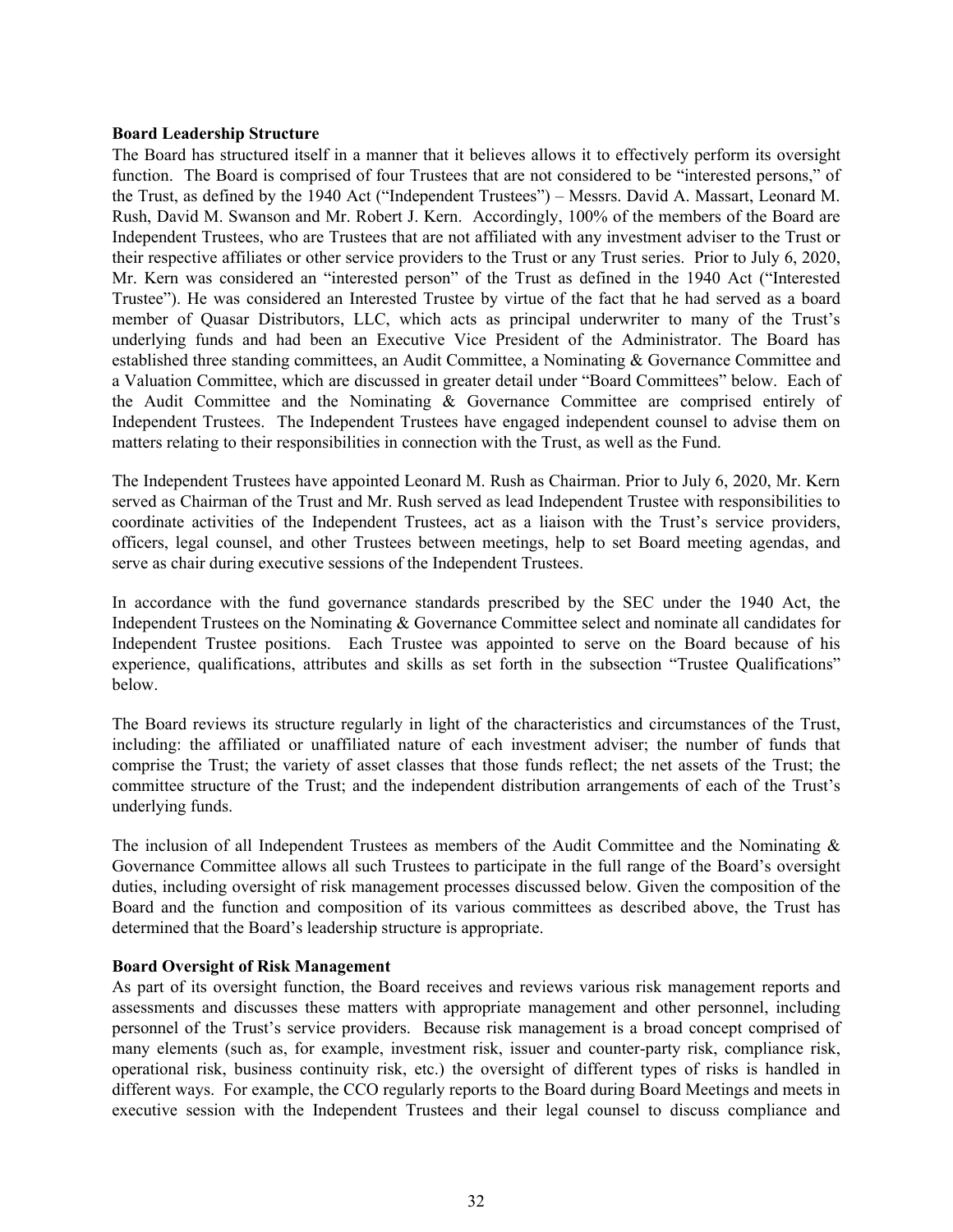operational risks. In addition, Mr. Rush, the Independent Trustee designated as the Audit Committee's "audit committee financial expert" meets with the President, Treasurer and the Fund's independent registered public accounting firm to discuss, among other things, the internal control structure of the Fund's financial reporting function. The full Board receives reports from the investment advisers to the underlying series as to investment risks.

# **Trustees and Officers**

The Trustees and officers of the Trust are listed below with their addresses, present positions with the Trust and principal occupations over at least the last five years.

| Name, Address and<br><b>Year of Birth</b>                                             | Position(s)<br><b>Held with</b><br>the Trust | Term of<br><b>Office and</b><br>Length of<br>Time<br><b>Served</b> | Number of<br><b>Portfolios in</b><br><b>Trust</b><br>Overseen by<br><b>Trustee</b> | <b>Principal</b><br><b>Occupation(s) During</b><br>the Past Five Years                                                                                                                                   | Other<br><b>Directorships</b><br><b>Held by Trustee</b><br><b>During the Past</b><br><b>Five Years</b> |
|---------------------------------------------------------------------------------------|----------------------------------------------|--------------------------------------------------------------------|------------------------------------------------------------------------------------|----------------------------------------------------------------------------------------------------------------------------------------------------------------------------------------------------------|--------------------------------------------------------------------------------------------------------|
| <b>Independent Trustees</b><br>Leonard M. Rush,<br><b>CPA</b>                         | Chairman,<br>Trustee and                     | Indefinite                                                         | 34                                                                                 | Retired; Chief                                                                                                                                                                                           | Independent                                                                                            |
| 615 E. Michigan St.<br>Milwaukee, WI 53202<br>Year of Birth: 1946                     | Audit<br>Committee<br>Chairman               | Term; Since<br>April 2011                                          |                                                                                    | Financial Officer,<br>Robert W. Baird & Co.<br>Incorporated,<br>$(2000-2011).$                                                                                                                           | Trustee, ETF<br>Series Solutions<br>(60 Portfolios)<br>$(2012$ -Present);<br>Director                  |
| David A. Massart<br>615 E. Michigan St.<br>Milwaukee, WI 53202<br>Year of Birth: 1967 | Trustee                                      | Indefinite<br>Term; Since<br>April 2011                            | 34                                                                                 | Partner and Managing<br>Director, Beacon<br>Pointe Advisors, LLC<br>$(since 2022)$ ; Co-<br>Founder and Chief<br>Investment Strategist,<br>Next Generation<br>Wealth Management,<br>Inc. $(2005-2021)$ . | Independent<br>Trustee, ETF<br>Series Solutions<br>(60 Portfolios)<br>$(2012$ -Present)                |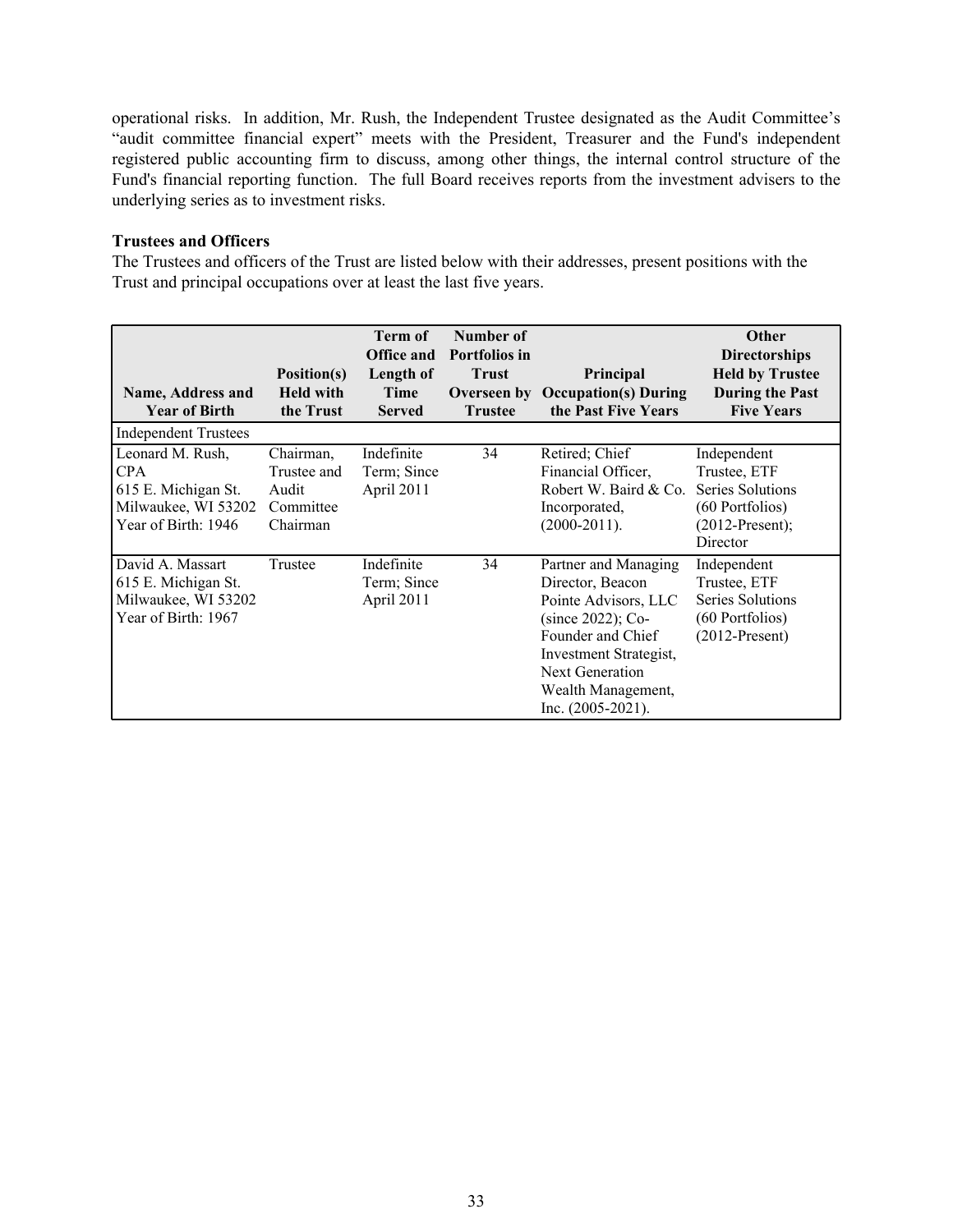| Name, Address and<br><b>Year of Birth</b>                                             | Position(s)<br><b>Held with</b><br>the Trust                             | <b>Term of</b><br><b>Office and</b><br>Length of<br><b>Time</b><br><b>Served</b> | Number of<br><b>Portfolios</b> in<br><b>Trust</b><br><b>Trustee</b> | Principal<br><b>Overseen by Occupation(s) During</b><br>the Past Five Years                                                                                                    | Other<br><b>Directorships</b><br><b>Held by Trustee</b><br><b>During the Past</b><br><b>Five Years</b>                                                                                                                                                                                                                                                                                                                                                                                                                                                                                                                                                                                                                                                       |
|---------------------------------------------------------------------------------------|--------------------------------------------------------------------------|----------------------------------------------------------------------------------|---------------------------------------------------------------------|--------------------------------------------------------------------------------------------------------------------------------------------------------------------------------|--------------------------------------------------------------------------------------------------------------------------------------------------------------------------------------------------------------------------------------------------------------------------------------------------------------------------------------------------------------------------------------------------------------------------------------------------------------------------------------------------------------------------------------------------------------------------------------------------------------------------------------------------------------------------------------------------------------------------------------------------------------|
| David M. Swanson<br>615 E. Michigan St.<br>Milwaukee, WI 53202<br>Year of Birth: 1957 | Trustee and<br>Nominating<br>$\&$<br>Governance<br>Committee<br>Chairman | Indefinite<br>Term; Since<br>April 2011                                          | 34                                                                  | Founder and Managing<br>Principal, SwanDog<br>Strategic Marketing,<br>LLC $(2006$ -present);<br><b>Executive Vice</b><br>President, Calamos<br>Investments<br>$(2004 - 2006).$ | Independent Trustee,<br><b>ALPS Variable</b><br>Investment Trust (7<br>Portfolios) (2006-<br>Present); Independent<br>Trustee, RiverNorth<br>Funds (3 Portfolios)<br>$(2018-Present);$<br>RiverNorth Managed<br><b>Duration Municipal</b><br>Income Fund Inc. (1)<br>Portfolio) (2019-<br>Present); RiverNorth<br><b>Specialty Finance</b><br>Corporation (1<br>Portfolio) (2018-<br>Present); RiverNorth/<br>DoubleLine Strategic<br>Opportunity Fund,<br>Inc. (1 Portfolio)<br>$(2018-Present);$<br>RiverNorth<br>Opportunities Fund,<br>Inc. (1 Portfolio)<br>$(2015-Present);$<br>RiverNorth<br>Opportunistic<br>Municipal Income<br>Fund, Inc. (1<br>Portfolio) (2018-<br>Present); RiverNorth<br>Flexible Municipal<br>Income Fund (2020-<br>Present). |
| Robert J. Kern<br>615 E. Michigan St.<br>Milwaukee, WI 53202<br>Year of Birth: 1958   | Trustee                                                                  | Indefinite<br>Term; Since<br>January<br>2011                                     | 34                                                                  | Retired (July 2018 -<br>present); Executive<br>Vice President, U.S.<br><b>Bancorp Fund</b><br>Services, LLC<br>$(1994 - 2018).$                                                | None                                                                                                                                                                                                                                                                                                                                                                                                                                                                                                                                                                                                                                                                                                                                                         |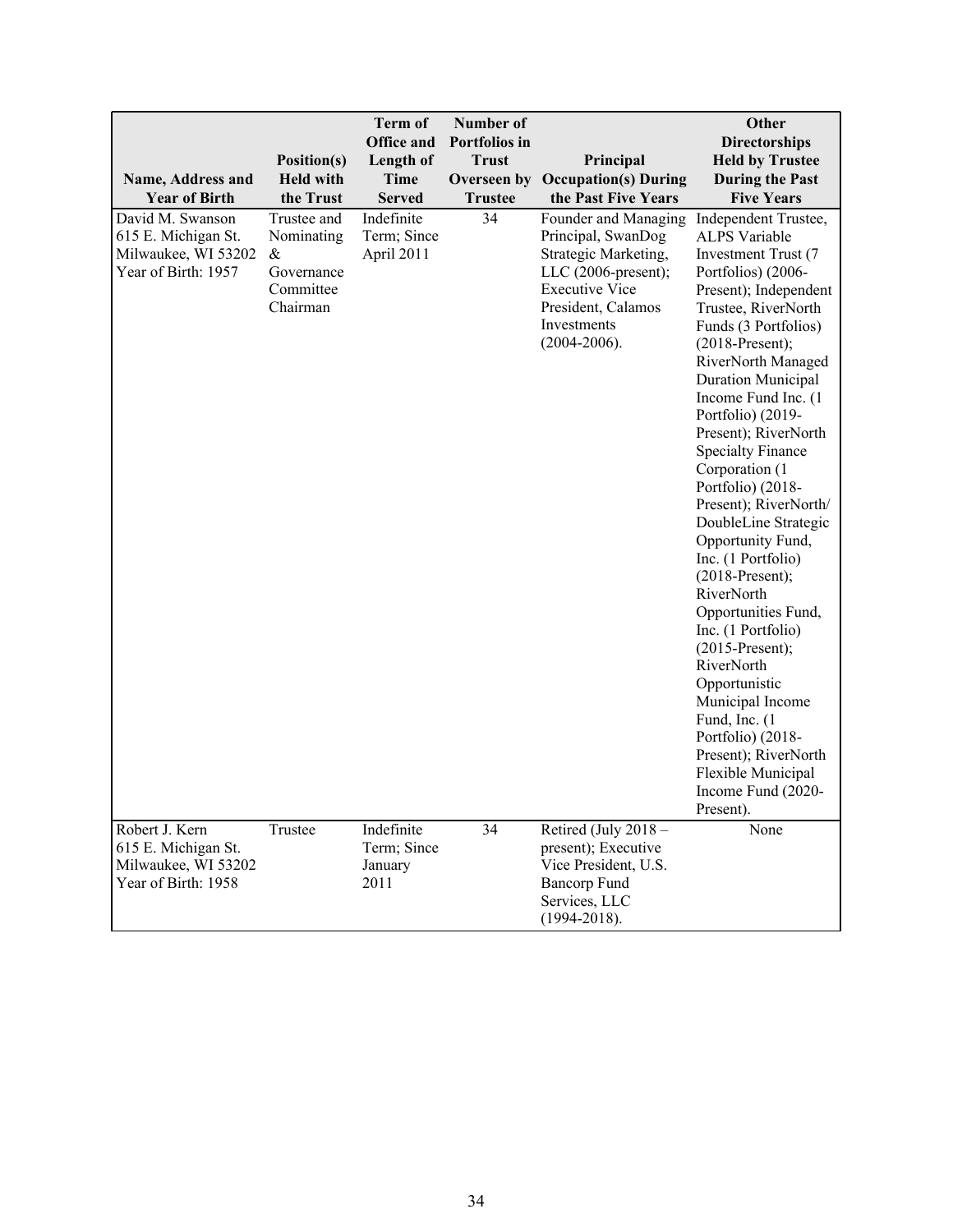| Name, Address and Year<br>of Birth                                                        | Position(s)<br><b>Held with</b><br>the Trust                                                    | <b>Term of</b><br><b>Office and</b><br>Length of<br>Time<br><b>Served</b>                                                               | Number of<br>Portfolios in<br><b>Trust</b><br><b>Trustee</b> | Principal<br><b>Overseen by Occupation(s) During</b><br>the Past Five Years                          | Other<br><b>Directorships</b><br><b>Held by Trustee</b><br>During the Past<br><b>Five Years</b> |
|-------------------------------------------------------------------------------------------|-------------------------------------------------------------------------------------------------|-----------------------------------------------------------------------------------------------------------------------------------------|--------------------------------------------------------------|------------------------------------------------------------------------------------------------------|-------------------------------------------------------------------------------------------------|
| Officers                                                                                  |                                                                                                 |                                                                                                                                         |                                                              |                                                                                                      |                                                                                                 |
| Brian R. Wiedmeyer<br>615 E. Michigan St.<br>Milwaukee, WI 53202<br>Year of Birth: 1973   | President and Indefinite<br>Principal<br>Executive<br>Officer                                   | Term; Since<br>November<br>2018                                                                                                         | N/A                                                          | Vice President, U.S.<br><b>Bancorp Fund</b><br>Services, LLC (2005-<br>present).                     | N/A                                                                                             |
| Deborah Ward<br>615 E. Michigan St.<br>Milwaukee, WI 53202<br>Year of Birth: 1966         | Vice<br>President,<br>Chief<br>Compliance<br>Officer and<br>Anti-Money<br>Laundering<br>Officer | Indefinite<br>Term; Since<br>April 2013                                                                                                 | N/A                                                          | Senior Vice President,<br>U.S. Bancorp Fund<br>Services, LLC (2004-<br>present).                     | N/A                                                                                             |
| Benjamin Eirich<br>615 E. Michigan St.<br>Milwaukee, WI 53202<br>Year of Birth: 1981      | Treasurer,<br>Principal<br>Financial<br>Officer and<br>Vice<br>President                        | Indefinite<br>Term; Since<br>August<br>2019<br>(Treasurer);<br>Indefinite<br>Term; Since<br>November<br>2018 (Vice<br>President)        | N/A                                                          | <b>Assistant Vice</b><br>President, U.S.<br><b>Bancorp Fund</b><br>Services, LLC (2008-<br>present). | N/A                                                                                             |
| Adam W. Smith<br>615 E. Michigan St.<br>Milwaukee, WI 53202<br>Year of Birth: 1981        | Secretary                                                                                       | Indefinite<br>Term; Since<br>February<br>2022                                                                                           | N/A                                                          | Vice President, U.S.<br><b>Bank Global Fund</b><br>Services (2012-<br>present).                      | N/A                                                                                             |
| Douglas Schafer<br>615 E. Michigan St.<br>Milwaukee, WI 53202<br>Year of Birth: 1970      | Assistant<br>Treasurer<br>and Vice<br>President                                                 | Indefinite<br>Term; Since<br>May 2016<br>(Assistant<br>Treasurer);<br>Indefinite<br>Term; Since<br>November<br>2018 (Vice<br>President) | N/A                                                          | <b>Assistant Vice</b><br>President, U.S.<br><b>Bancorp Fund</b><br>Services, LLC (2002-<br>present). | N/A                                                                                             |
| Sara J. Bollech<br>615 E. Michigan St.<br>Milwaukee, WI 53202<br>Year of Birth: 1977      | Assistant<br>Treasurer<br>and Vice<br>President                                                 | Indefinite<br>Term: Since<br>November<br>2021                                                                                           | N/A                                                          | Officer, U.S. Bancorp<br>Fund Services, LLC<br>$(2007$ -present).                                    | N/A                                                                                             |
| Peter A. Walker, CPA<br>615 E. Michigan St.<br>Milwaukee, WI 53202<br>Year of Birth: 1993 | Assistant<br>Treasurer<br>and Vice<br>President                                                 | Indefinite<br>Term: Since<br>November<br>2021                                                                                           | N/A                                                          | Officer, U.S. Bancorp<br>Fund Services, LLC<br>$(2016$ -present).                                    | N/A                                                                                             |

#### **Trustee Qualifications**

The Board believes that each of the Trustees has the qualifications, experience, attributes and skills appropriate to their continued service as Trustees of the Trust in light of the Trust's business and structure. The Trustees have substantial business and professional backgrounds that indicate they have the ability to critically review, evaluate and assess information provided to them. Certain of these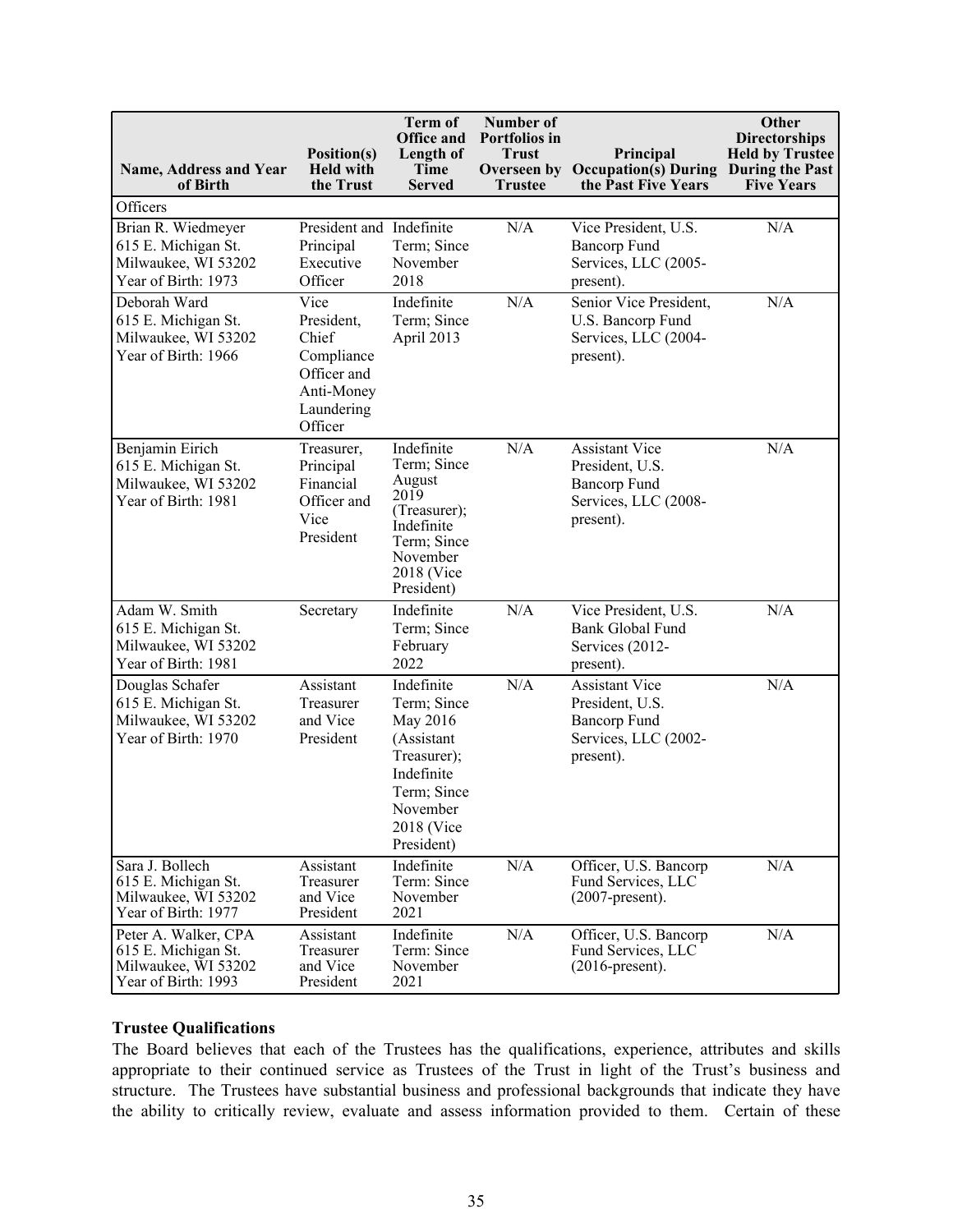business and professional experiences are set forth in detail in the table above. In addition, the Trustees have substantial board experience and, in their service to the Trust, have gained substantial insight as to the operation of the Trust. The Board annually conducts a "self-assessment" wherein the effectiveness of the Board and the individual Trustees is reviewed.

In addition to the information provided in the table above, below is certain additional information concerning each individual Trustee. The information provided below, and in the table above, is not allinclusive. Many of the Trustees' qualifications to serve on the Board involve intangible elements, such as intelligence, integrity, work ethic, the ability to work together, the ability to communicate effectively, the ability to exercise judgment, the ability to ask incisive questions, and commitment to shareholder interests.

Mr. Kern's trustee attributes include substantial industry experience, including his 35 years of service with U.S. Bancorp Fund Services, LLC (the fund accountant ("Fund Accountant"), Administrator and Transfer Agent to the Trust) where he managed business development and the mutual fund transfer agent operation including investor services, account services, legal compliance, document processing and systems support. He also served as a board member of U.S. Bancorp Fund Services, LLC. The Board believes Mr. Kern's experience, qualifications, attributes and skills on an individual basis and in combination with those of the other Trustees lead to the conclusion that he possesses the requisite skills and attributes as a Trustee to carry out oversight responsibilities with respect to the Trust.

Mr. Massart's trustee attributes include substantial industry experience, including over two decades working with high net worth individuals, families, trusts and retirement accounts to make strategic and tactical asset allocation decisions, evaluate and select investment managers and manage client relationships. He is currently Partner and Managing Director of Beacon Pointe Advisors, LLC. Previously, he served as Chief Investment Strategist and lead member of the investment management committee of the SEC registered investment advisory firm he co-founded. He also previously served as Managing Director of Strong Private Client and as a Manager of Wells Fargo Investments, LLC. The Board believes Mr. Massart's experience, qualifications, attributes and skills on an individual basis and in combination with those of the other Trustees lead to the conclusion that he possesses the requisite skills and attributes as a Trustee to carry out oversight responsibilities with respect to the Trust.

Mr. Rush's trustee attributes include substantial industry experience, including serving in several different senior executive roles at various global financial services firms. He most recently served as Managing Director and Chief Financial Officer of Robert W. Baird & Co. Incorporated and several other affiliated entities and served as the Treasurer for Baird Funds. He also served as the Chief Financial Officer for Fidelity Investments' four broker-dealers and has substantial experience with mutual fund and investment advisory organizations and related businesses, including Vice President and Head of Compliance for Fidelity Investments, a Vice President at Credit Suisse First Boston, a Manager with Goldman Sachs, & Co. and a Senior Manager with Deloitte & Touche. Mr. Rush has been determined to qualify as an Audit Committee Financial Expert for the Trust. The Board believes Mr. Rush's experience, qualifications, attributes and skills on an individual basis and in combination with those of the other Trustees lead to the conclusion that he possesses the requisite skills and attributes as a Trustee and as the Chairman to carry out oversight responsibilities with respect to the Trust.

Mr. Swanson's trustee attributes include substantial industry experience, including 38 years of senior management and marketing experience with over 30 years dedicated to the financial services industry. He is currently the Founder and Managing Principal of a marketing strategy boutique serving asset and wealth management businesses. He has also served as Chief Operating Officer and Chief Marketing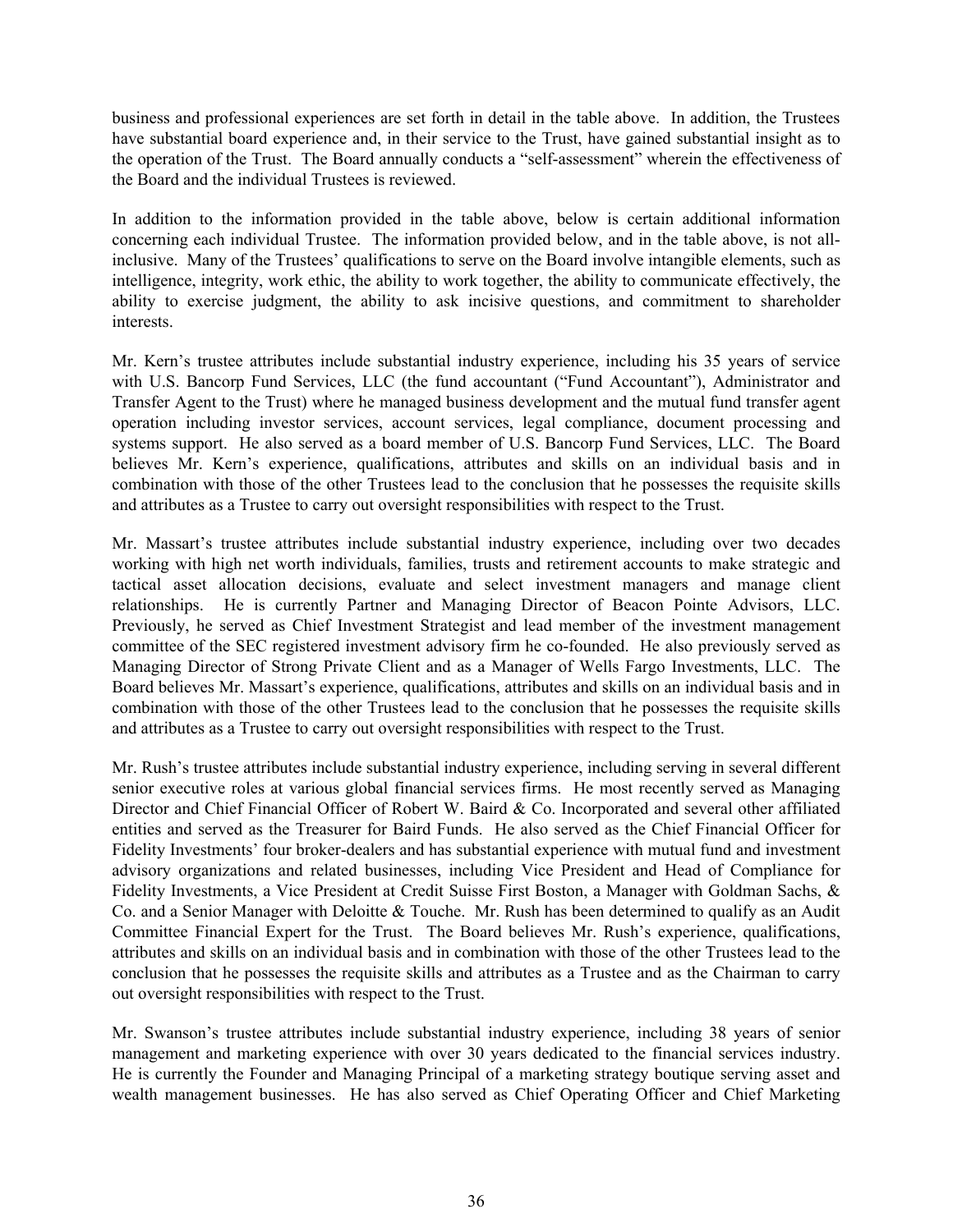Officer of Van Kampen Investments, President and Chief Executive Officer of Scudder, Stevens & Clark, Canada, Ltd., Managing Director and Head of Global Investment Products at Morgan Stanley, Director of Marketing for Morgan Stanley Mutual Funds, Director of Marketing for Kemper Funds, and Executive Vice President and Head of Distribution for Calamos Investments. The Board believes Mr. Swanson's experience, qualifications, attributes and skills on an individual basis and in combination with those of the other Trustees lead to the conclusion that he possesses the requisite skills and attributes as a Trustee to carry out oversight responsibilities with respect to the Trust.

The discussion of the Trustees' experience and qualifications is pursuant to SEC requirements, does not constitute holding out the Board or any Trustee as having special expertise, and shall not impose any greater responsibility or liability on any such Trustee or the Board by reason thereof.

# **Trustee and Management Ownership of Fund Shares**

The following table shows the dollar range of Fund shares and shares in all portfolios of the Trust beneficially owned by the Trustees as of the calendar year ended December 31, 2021.

| <b>Name</b>                 | <b>Dollar Range of</b><br><b>Fund Shares Beneficially Owned (None,</b><br>\$1-\$10,000, \$10,001-\$50,000,<br>\$50,001-\$100,000, Over \$100,000) | <b>Aggregate Dollar Range</b><br>of Shares in the Trust |
|-----------------------------|---------------------------------------------------------------------------------------------------------------------------------------------------|---------------------------------------------------------|
| <b>Independent Trustees</b> |                                                                                                                                                   |                                                         |
| Leonard M. Rush             | None                                                                                                                                              | None                                                    |
| David A. Massart            | None                                                                                                                                              | None                                                    |
| David M. Swanson            | $$1-$10,000$                                                                                                                                      | \$50,001-\$100,000                                      |
| Robert J. Kern              | None                                                                                                                                              | None                                                    |

As of December 31, 2021, the Trustees and Officers of the Trust as a group owned less than 1% of the outstanding shares of any fund in the Trust.

# **Board Committees**

*Audit Committee*. The Trust has an Audit Committee, which is comprised of the Independent Trustees. The Audit Committee reviews financial statements and other audit-related matters for the Fund. The Audit Committee also holds discussions with management and with the Fund's independent registered public accounting firm concerning the scope of the audit and the auditor's independence. The Audit Committee met twice with respect to the Fund during its fiscal year ended December 31, 2021.

*Nominating & Governance Committee*. The Trust has a Nominating & Governance Committee, which is comprised of the Independent Trustees. The Nominating & Governance Committee is responsible for seeking and reviewing candidates for consideration as nominees for the position of trustee and meets only as necessary.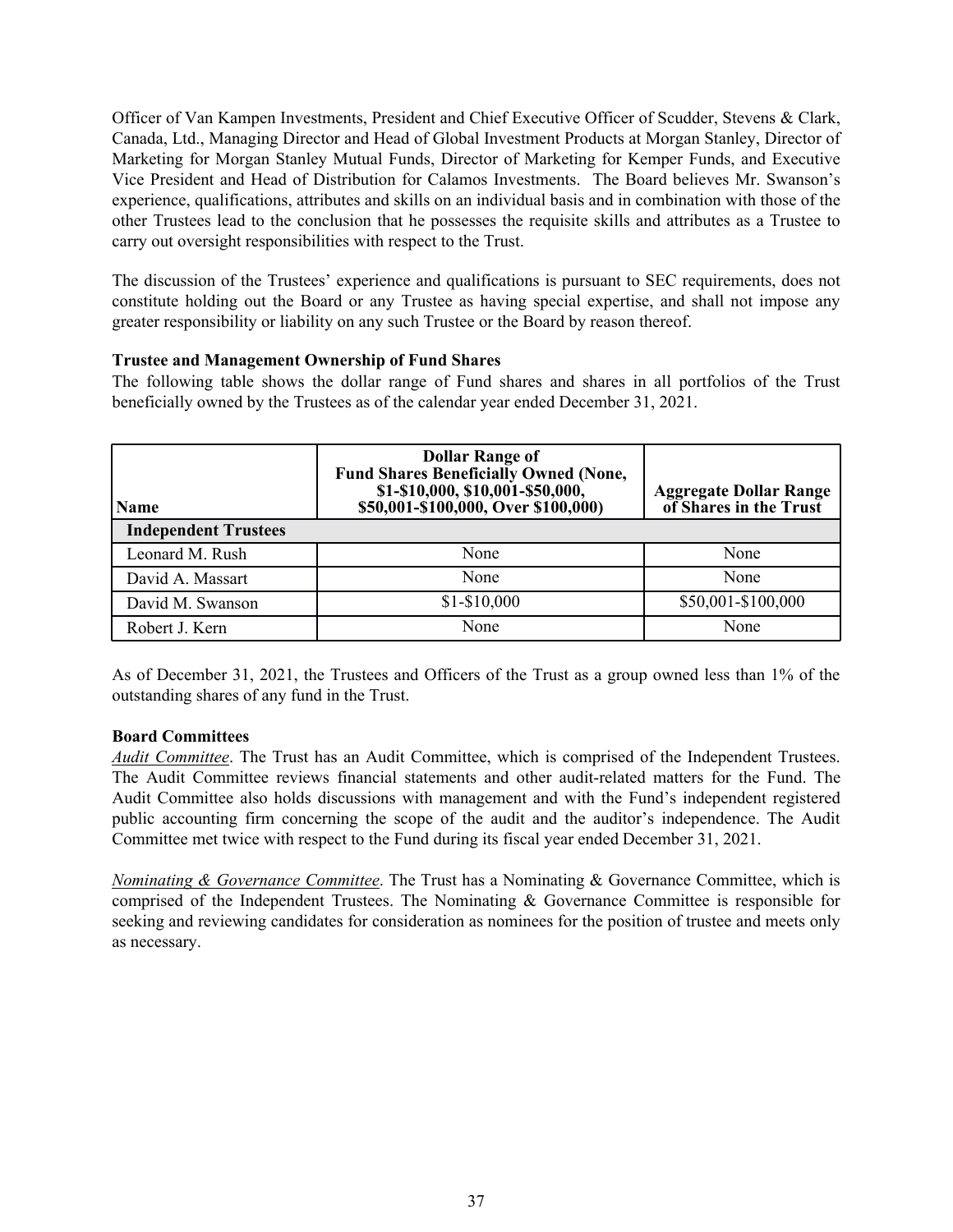The Nominating & Governance Committee will consider nominees recommended by shareholders for vacancies on the Board of Trustees. Recommendations for consideration by the Nominating & Governance Committee should be sent to the President of the Trust in writing together with the appropriate biographical information concerning each such proposed nominee, and such recommendation must comply with the notice provisions set forth in the Trust's Bylaws. In general, to comply with such procedures, such nominations, together with all required information, must be delivered to and received by the President of the Trust at the principal executive office of the Trust no fewer than 120 days, and no more than 150 days, prior to the shareholder meeting at which any such nominee would be voted on. Shareholder recommendations for nominations to the Board will be accepted on an ongoing basis. The Nominating & Governance Committee's procedures with respect to reviewing shareholder nominations will be disclosed as required by applicable securities laws. The Nominating & Governance Committee did not meet during the Fund's fiscal year ended December 31, 2021.

Valuation Committee. The Trust has a Valuation Committee. The Board has delegated day-to-day valuation issues to the Valuation Committee that is comprised of certain officers of the Trust. Although the Valuation Committee is not a Committee of the Board (*i.e.*, no Trustee is a member of the Valuation Committee), the Valuation Committee's membership is appointed by the Board and its charter and applicable procedures are approved by the Board. The Valuation Committee is responsible for the following: (1) monitoring the valuation of Fund securities and other investments; and (2) as required, when the Board is not in session, determining the fair value of illiquid investments and other holdings after consideration of all relevant factors, which determinations are reported to the Board. The Valuation Committee is comprised of the Trust's President, Treasurer and Assistant Treasurers. The Valuation Committee meets as necessary when a price for a portfolio security is not readily available. The Valuation Committee did not meet with respect to the Fund during its fiscal year ended December 31, 2021.

### **Trustee Compensation**

Prior to January 1, 2022, the Trustees received an annual retainer of \$105,000 per calendar year. Effective January 1, 2022, the Trustees receive an annual retainer of \$110,000. The Chairman of the Audit Committee receives additional compensation of \$14,000, the Chairman of the Nominating & Governance Committee receives additional compensation of \$8,000. The Chairman receives \$12,500 annually. The Trustees receive \$6,000 for regularly scheduled meetings and \$2,500 for additional meetings.

The following table sets forth the estimated compensation expected to be received by the Trustees for the fiscal year ended December 31, 2021: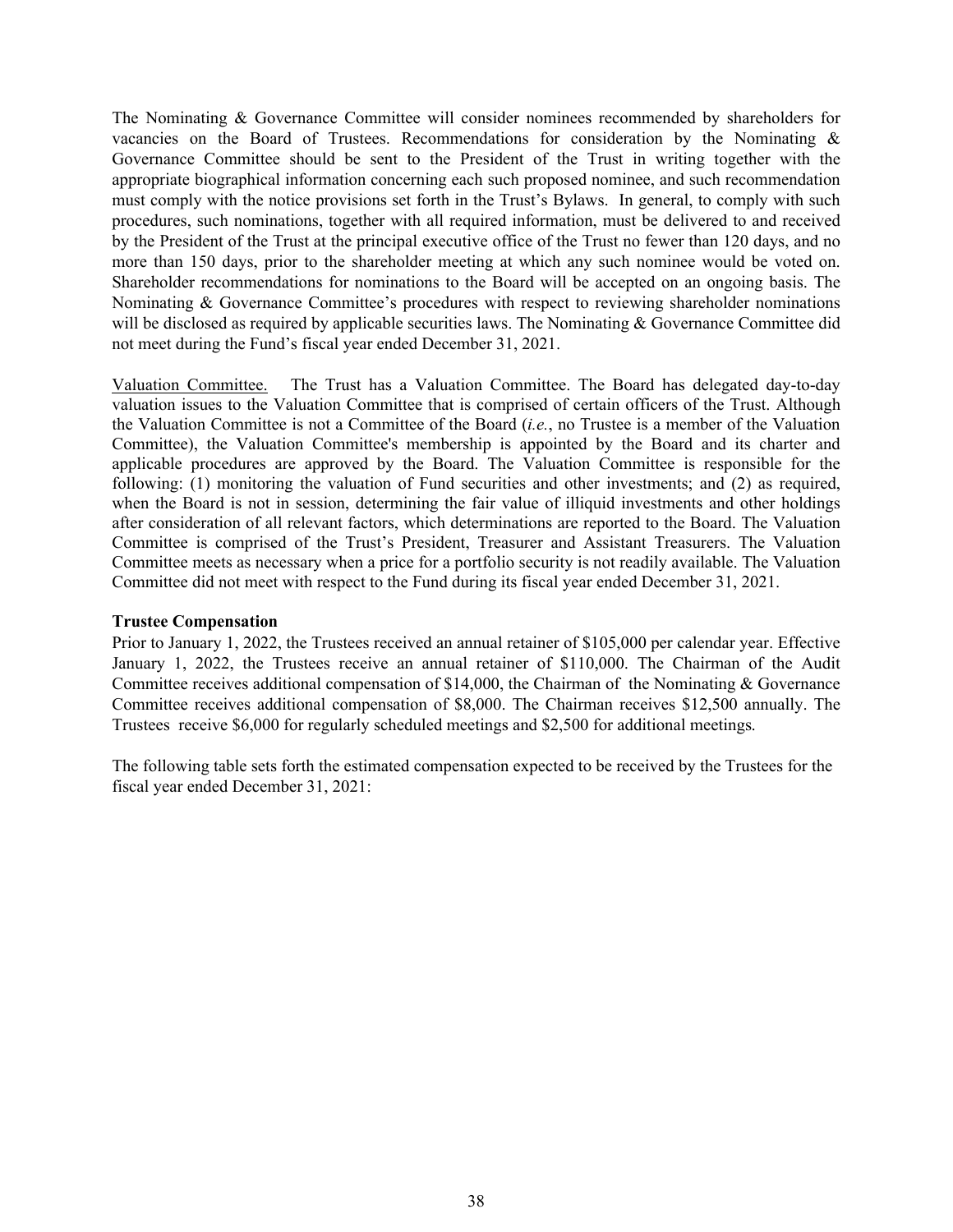| <b>Name of Person/Position</b>                                                                | <b>Aggregate</b><br>Compensation<br>from the<br>$Fund^{(1)}$ | <b>Pension or</b><br><b>Retirement</b><br><b>Benefits</b><br><b>Accrued</b><br>as Part of<br>Fund<br><b>Expenses</b> | <b>Estimated</b><br>Annual<br><b>Benefits</b><br>Upon<br><b>Retirement</b> | <b>Total</b><br>Compensation<br>from the Fund<br>and<br>the $Trust^{(2)}$<br>Paid to<br><b>Trustees</b> |
|-----------------------------------------------------------------------------------------------|--------------------------------------------------------------|----------------------------------------------------------------------------------------------------------------------|----------------------------------------------------------------------------|---------------------------------------------------------------------------------------------------------|
| Leonard M. Rush, Chairman, Trustee<br>and Audit Committee Chairman                            | \$4,816                                                      | None                                                                                                                 | None                                                                       | \$159,000                                                                                               |
| David A. Massart, Independent<br>Trustee                                                      | \$3,999                                                      | None                                                                                                                 | None                                                                       | \$132,500                                                                                               |
| David M. Swanson, Independent<br>Trustee and Nominating $\&$<br>Governance Committee Chairman | \$4,245                                                      | None                                                                                                                 | None                                                                       | \$140,500                                                                                               |
| Robert J. Kern, Independent Trustee                                                           | \$3,999                                                      | None                                                                                                                 | None                                                                       | \$132,500                                                                                               |

(1) Trustees fees and expenses are allocated among the Fund and any other series comprising the Trust.<br>(2) The Trust includes other portfolios in addition to the Fund

The Trust includes other portfolios in addition to the Fund.

#### **Control Persons and Principal Shareholders**

A principal shareholder is any person who owns of record or beneficially 5% or more of the outstanding shares of the Fund. A control person is one who owns beneficially or through controlled companies more than 25% of the voting securities of the Fund or acknowledges the existence of control. A controlling person possesses the ability to control the outcome of matters submitted for shareholder vote by the Fund. The following tables list the shareholders considered to be either a control person or a principal shareholder of the Fund as of March 31, 2022:

| <b>Name and Address</b>                                                                                                                                                     | % Ownership | <b>Type of</b><br>Ownership $^{(1)}$ |
|-----------------------------------------------------------------------------------------------------------------------------------------------------------------------------|-------------|--------------------------------------|
| National Financial Services LLC<br>For the Exclusive Benefit of Our Customers<br>Attn Mutual Funds Dept 4th Fl<br>499 Washington Blvd<br>Jersey City, New Jersey 07310-1995 | 12.39%      | Record                               |
| Charles Schwab & Co Inc<br>Special Custody A/C FBO Customers<br>Attn Mutual Funds<br>1211 Main St<br>San Francisco, California 94105-1905                                   | 9.39%       | Record                               |
| TD Ameritrade Inc.<br>For the Exclusive Benefit of our Clients<br>P.O. Box 2226<br>Omaha, Nebraska 6803-2226                                                                | 6.47%       | Record                               |

<sup>(1)</sup> "Record" ownership means the shareholder of record, or the exact name of the shareholder on the account, *e.g.*, "ABC Brokerage, Inc." "Beneficial" ownership refers to the actual pecuniary, or financial, interest in the security, *e.g.*, "Jane Doe Shareholder." "Both" refers to accounts held by the company of record, for the actual or pecuniary interest of others (*e.g.*, "ABC Brokerage, Inc. FBO Its Customers").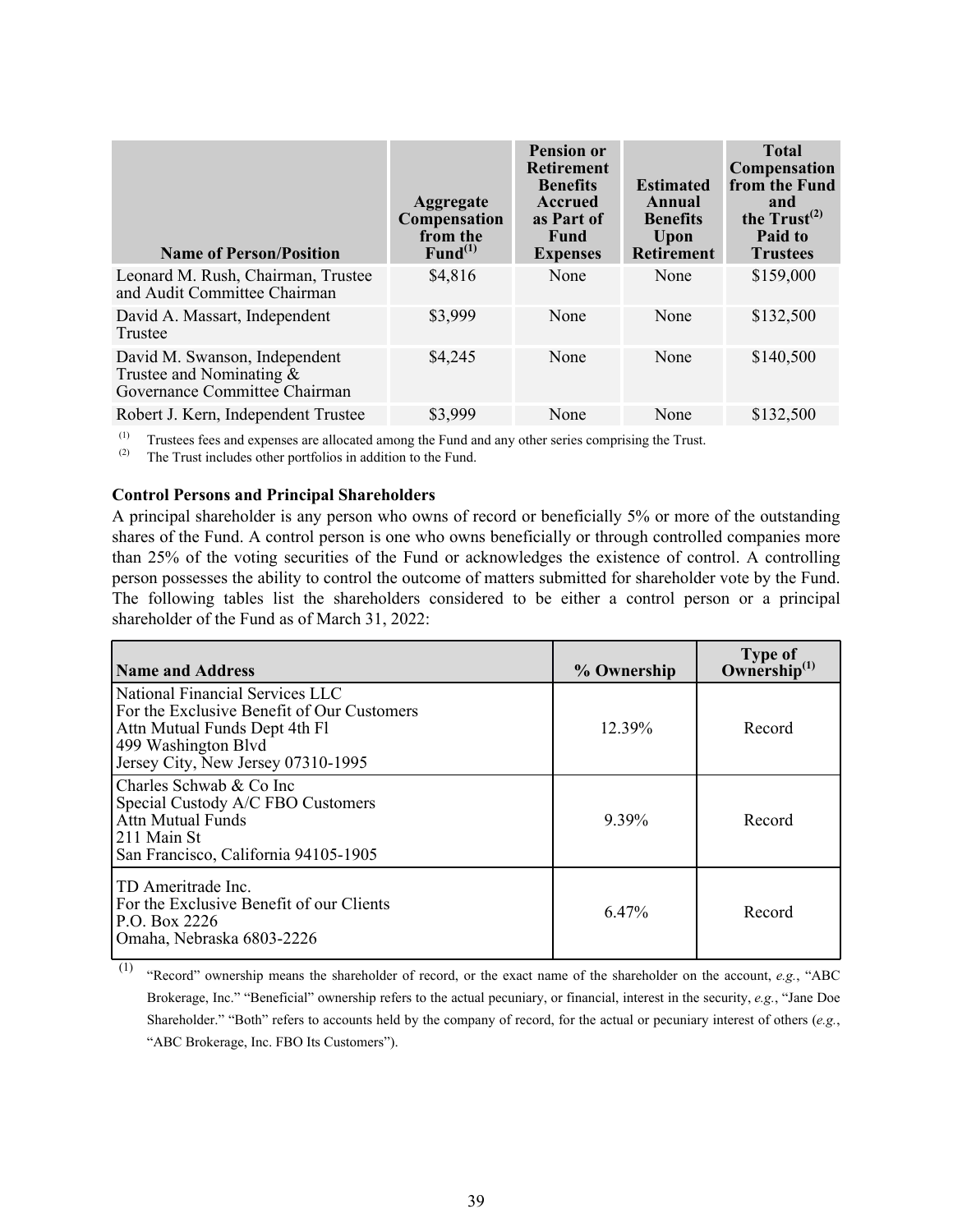#### **Investment Adviser**

Investment advisory services are provided to the Fund by the Adviser, Muhlenkamp & Company, Inc., pursuant to an investment advisory agreement (the "Advisory Agreement"). The Adviser is majority owned and controlled by Ronald H. Muhlenkamp, Founder of the Adviser. Ronald H. Muhlenkamp served as a portfolio manager of the Fund until his resignation on February 15, 2019.

Pursuant to the Advisory Agreement, the Adviser provides the Fund with investment research and advice and furnishes the Fund with an investment program consistent with the Fund's investment objective and policies, subject to the supervision of the Board of Trustees. The Adviser determines which portfolio securities will be purchased or sold, arranges for the placing of orders for the purchase or sale of portfolio securities, selects brokers or dealers to place those orders, maintains books and records with respect to the securities transactions and reports to the Board on the Fund's investments and performance. The Adviser is solely responsible for making investment decisions on behalf of the Fund. The Board will have sole responsibility for selecting, evaluating the performance of, and replacing as necessary any of the service providers to the Fund, including the Adviser.

After an initial two-year period, the Advisory Agreement will continue in effect from year to year, only if such continuance is specifically approved at least annually by: (i) the Board or the vote of a majority of the outstanding voting securities of the Fund (with respect to such Fund); and (ii) the vote of a majority of the Independent Trustees, cast in person at a meeting called for the purpose of voting on such approval. The Advisory Agreement is terminable without penalty by the Trust, on behalf of the Fund, upon 60 days' written notice to the Adviser, when authorized by either: (i) a majority vote of the Fund's shareholders (with respect to such Fund); or (ii) by a vote of a majority of the Board of Trustees, or by the Adviser upon 60 days' written notice to the Trust. The Advisory Agreement will automatically terminate in the event of its "assignment," as defined under the 1940 Act. The Advisory Agreement provides that the Adviser under such agreement shall not be liable for any error of judgment or mistake of law or for any loss arising out of any investment or for any act or omission in the execution of portfolio transactions for the Fund, except for willful misfeasance, bad faith or negligence in the performance of its duties, or by reason of reckless disregard of its obligations and duties thereunder.

In consideration of the services provided by the Adviser pursuant to the Advisory Agreement, the Adviser is entitled to receive from the Fund a management fee computed daily and paid monthly, based on a percentage of the Fund's net assets as specified in the Fund's prospectus. However, the Adviser may decide to waive a portion of the management fees the Fund pays to it on a monthly basis. The Adviser's decision to forego its full management fee may be in addition to any contractual agreement to waive management fees and/or reimburse Fund expenses.

*Fund Expenses*. The Fund is responsible for its own operating expenses. Pursuant to an Operating Expenses Limitation Agreement between the Adviser and the Trust, on behalf of the Fund, the Adviser has agreed to waive its management fees and pay Fund expenses, as specified in the Prospectus. Fees waived and expenses paid by the Adviser may be recouped by the Adviser for a period of 36 months following the month during which such waiver and/or expense payment was made, and the expense limit in effect at the time of the recoupment. The Operating Expenses Limitation Agreement is indefinite in term, but cannot be terminated through at least April 30, 2023. Thereafter, the agreement may be terminated at any time upon 60 days' written notice by the Trust's Board or the Adviser.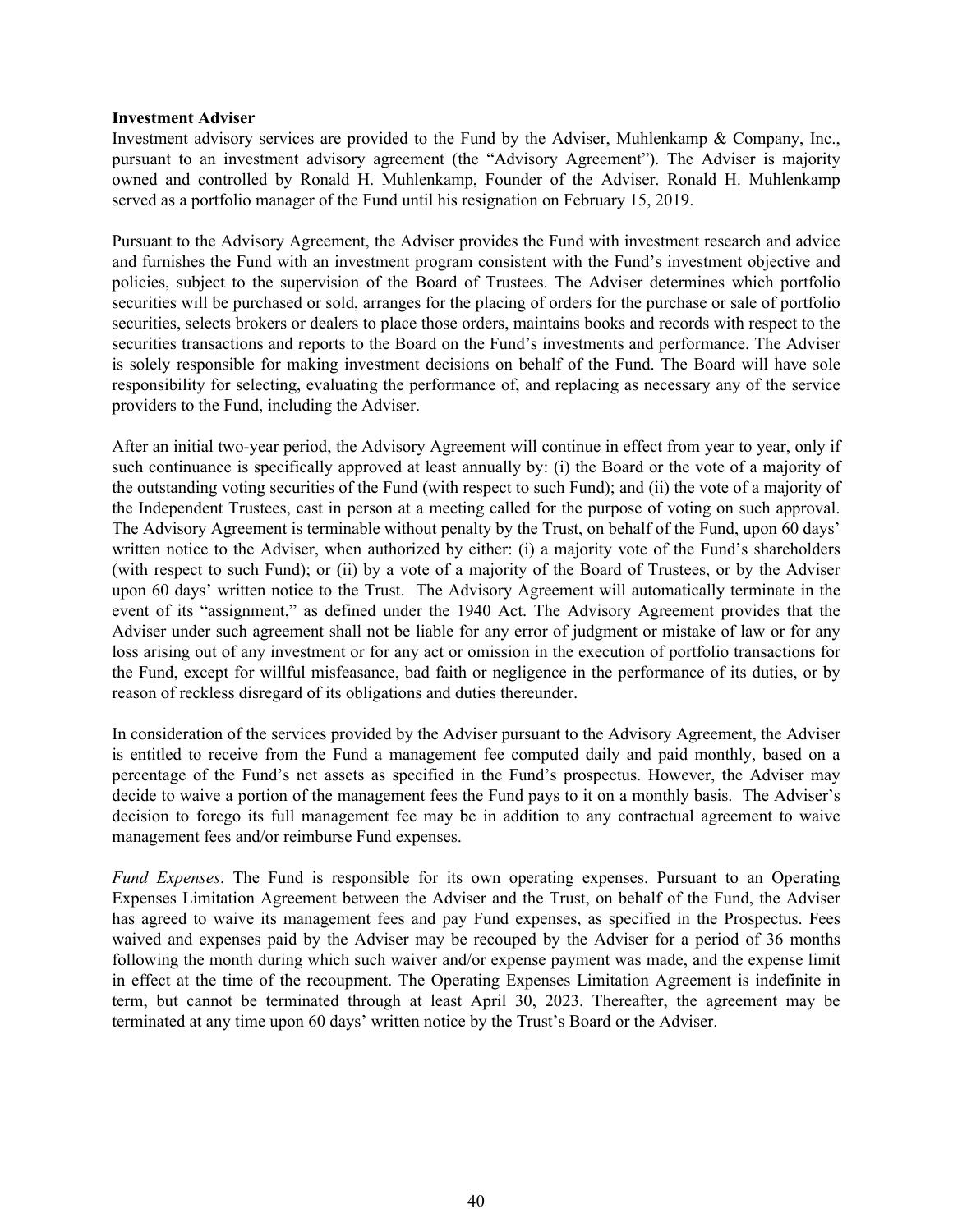The Fund paid the following advisory fees during the prior three fiscal years ended December 31:

|                                         | 2021        | 2020          | 2019          |
|-----------------------------------------|-------------|---------------|---------------|
| Advisory Fees Paid to Adviser           | \$1,978,207 | \$1,624,540   | \$1,886,276   |
| <b>Advisory Fees Waived</b>             | (\$318,386) | $(\$304,035)$ | $(\$306,599)$ |
| <b>Advisory Fees Recouped</b>           | \$0         | -SO           | SO.           |
| Total Advisory Fees Paid to the Adviser | \$1,659,821 | \$1,320,505   | \$1,579,677   |

# **Portfolio Manager**

As disclosed in the Prospectus, the Fund is managed by Jeffrey P. Muhlenkamp (the "Portfolio Manager").

The following table provides information regarding other accounts, excluding the Fund, managed by the Portfolio Manager as of December 31, 2021:

|                          | <b>Registered Investment</b><br><b>Companies (excluding</b><br>the Fund) |                                           | <b>Other Pooled</b><br><b>Investment Vehicles</b> |                                           | <b>Other Accounts</b> |                                       |
|--------------------------|--------------------------------------------------------------------------|-------------------------------------------|---------------------------------------------------|-------------------------------------------|-----------------------|---------------------------------------|
| <b>Portfolio Manager</b> | Number of<br>Accounts                                                    | <b>Total Assets</b><br>in the<br>Accounts | Number of<br>Accounts                             | <b>Total Assets</b><br>in the<br>Accounts | Number of<br>Accounts | Total<br>Assets in<br>the<br>Accounts |
| Jeffrey Muhlenkamp       | None                                                                     | \$0                                       | None                                              | \$0                                       | 67                    | \$109,442,000                         |

As of December 31, 2021, the Portfolio Manager did not manage any accounts pursuant to a performancebased advisory fee.

The Portfolio Manager's management of "other accounts" may give rise to potential conflicts of interest in connection with the management of the Fund's investments, on the one hand, and the investments of the other accounts, on the other. The other accounts may have the same investment objective as the Fund. Therefore, a potential conflict of interest may arise as a result of the identical investment objectives, whereby the Portfolio Manager could favor one account over another. Another potential conflict could include the Portfolio Manager's knowledge about the size, timing and possible market impact of Fund trades, whereby the Portfolio Manager could use this information to the advantage of other accounts and to the disadvantage of the Fund. However, the Adviser has established policies and procedures to ensure that the purchase and sale of securities among all accounts it manages are fairly and equitably allocated.

The Adviser compensates the Portfolio Manager for his management of the Fund. The Portfolio Manager's compensation is based on a combination of fixed annual salary, a possible bonus and a commensurate share of available company profits as equity owners of the firm. Whereas the performance of an account may contribute to the overall profitability of the firm, compensation of the Portfolio Manager is not based on the numerical performance of any client account. The Portfolio Manager's entire compensation package is paid by the Adviser and not by any client account.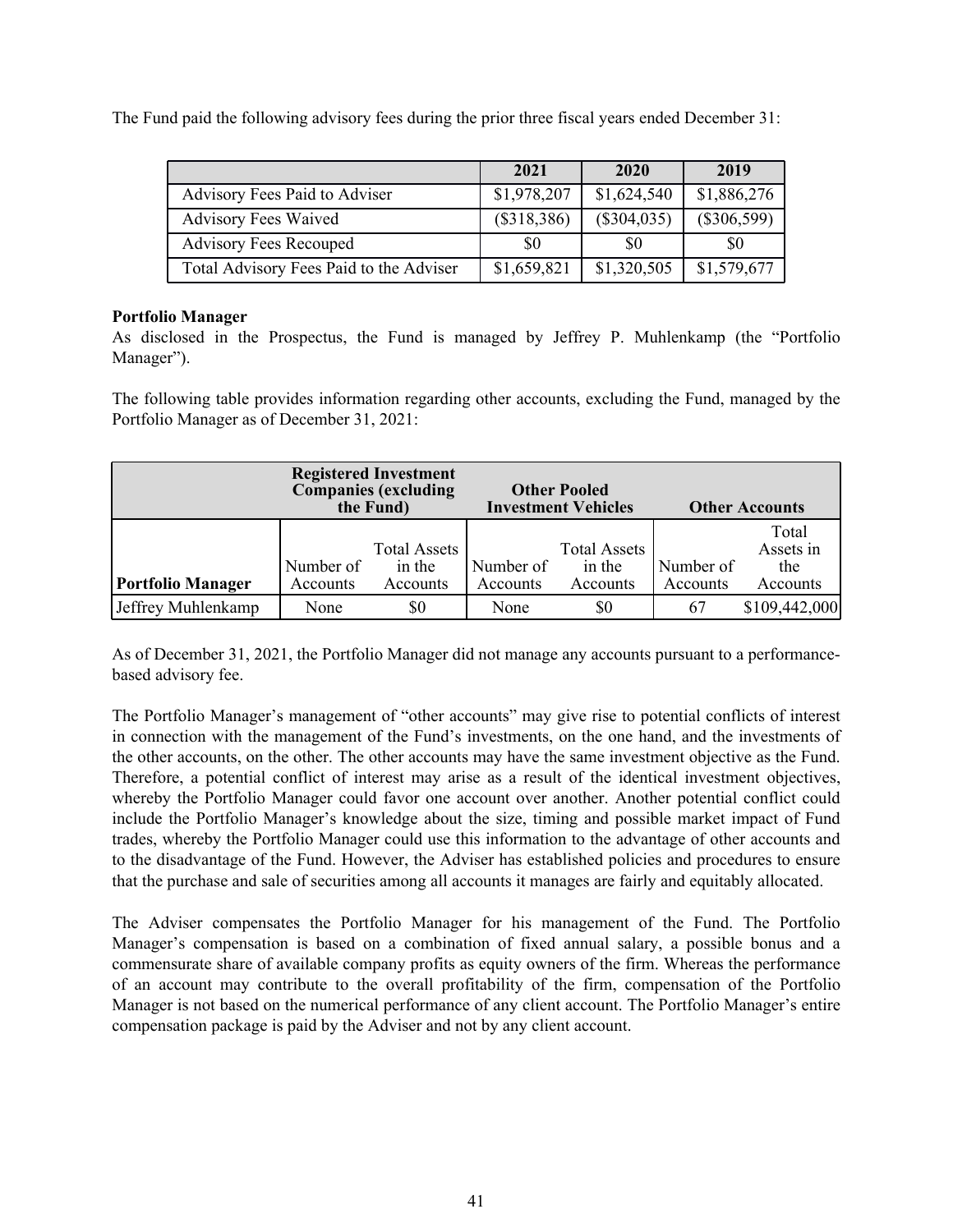The following table indicates the dollar range of Fund shares beneficially owned by the Portfolio Manager as of December 31, 2021:

| <b>Portfolio Manager</b> | <b>Dollar Range of Fund Beneficially Owned</b><br>(None, \$1-\$10,000, \$10,001-\$50,000, \$50,001-\$100,000, \$100,001 -<br>\$500,000, \$500,001-\$1,000,000, Over \$1,000,000) |
|--------------------------|----------------------------------------------------------------------------------------------------------------------------------------------------------------------------------|
| Jeffrey Muhlenkamp       | Over \$1,000,000                                                                                                                                                                 |

# **Service Providers**

Pursuant to an administration agreement (the "Administration Agreement") between the Trust and U.S. Bancorp Fund Services, LLC, doing business as U.S. Bank Global Fund Services ("Fund Services"), 615 East Michigan Street, Milwaukee, Wisconsin, 53202, acts as the Administrator to the Fund. Fund Services provides certain administrative services to the Fund, including, among other responsibilities, coordinating the negotiation of contracts and fees with, and the monitoring of performance and billing of, the Fund's independent contractors and agents; preparation for signature by an officer of the Trust of all documents required to be filed for compliance by the Trust and the Fund with applicable laws and regulations; arranging for the computation of performance data, including NAV and yield; responding to shareholder inquiries; and arranging for the maintenance of books and records of the Fund, and providing, at its own expense, office facilities, equipment and personnel necessary to carry out its duties. In this capacity, Fund Services does not have any responsibility or authority for the management of the Fund, the determination of investment policy, or for any matter pertaining to the distribution of Fund shares. Pursuant to the Administration Agreement, for its services, Fund Services receives from the Fund a fee computed daily and payable monthly based on the Fund's average net assets, subject to a minimum annual fee.

Fund Services also acts as Fund Accountant, Transfer Agent and dividend disbursing agent under separate agreements with the Trust.

The Fund paid the following in fund administration and fund accounting fees to Fund Services during the fiscal periods ended December 31:

| 2021      | 2020      | 2019      |
|-----------|-----------|-----------|
| \$184,159 | \$157,310 | \$166,174 |

Pursuant to a custody agreement between the Trust and the Fund, U.S. Bank N.A., an affiliate of Fund Services, serves as the Custodian of the Fund's assets (the "Custodian"). For its services, the Custodian receives a monthly fee based on a percentage of the Fund's assets, in addition to certain transaction based fees, and is reimbursed for out of pocket expenses. The Custodian's address is 1555 North Rivercenter Drive, Suite 302, Milwaukee, Wisconsin, 53212. The Custodian does not participate in decisions relating to the purchase and sale of securities by the Fund. U.S. Bank and its affiliates may participate in revenue sharing arrangements with service providers of mutual funds in which the Fund may invest.

# **Legal Counsel**

Stradley Ronon Stevens & Young, LLP, 2005 Market Street, Suite 2600, Philadelphia, PA 19103, serves as counsel to the Trust and as independent legal counsel to the Board.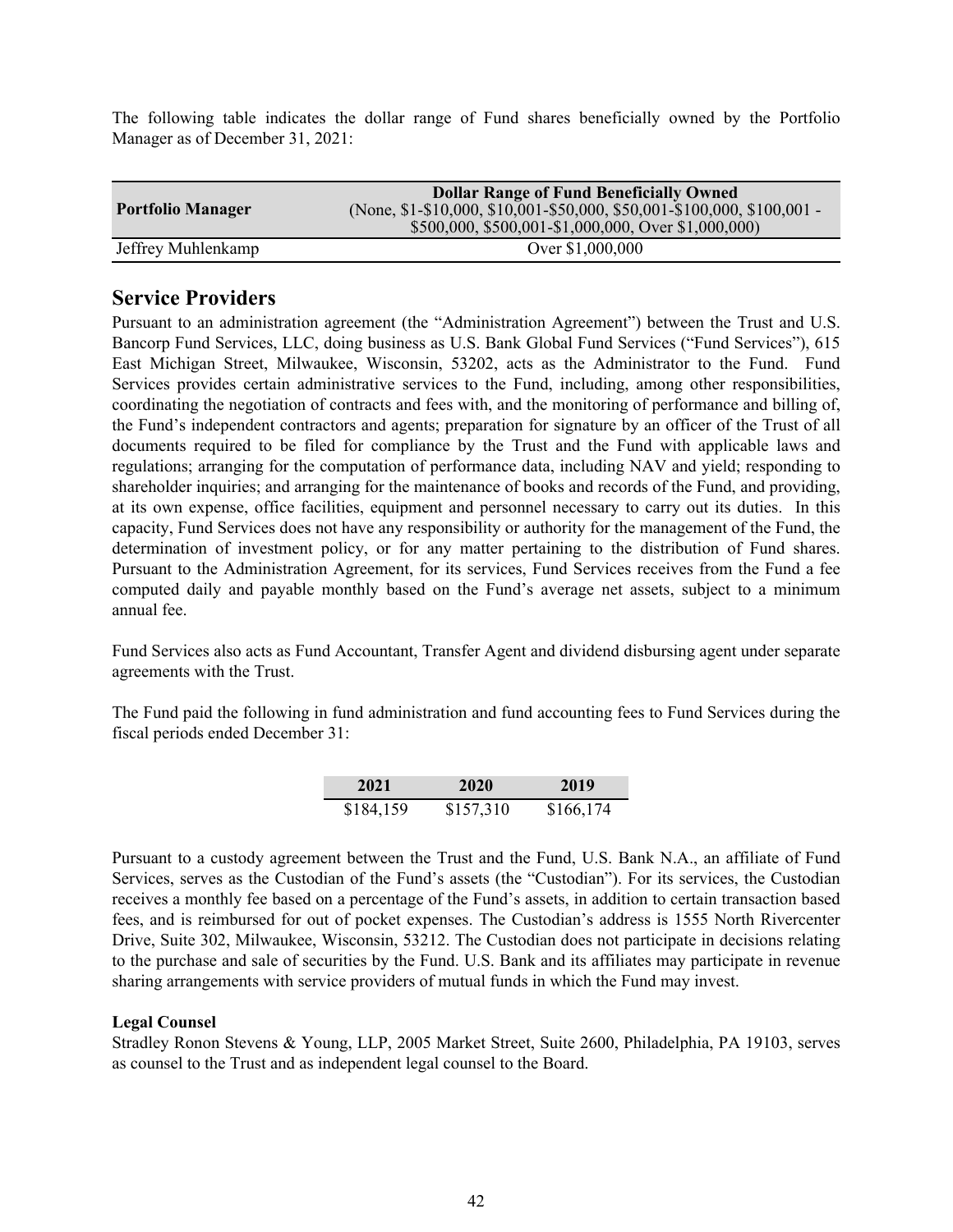### **Independent Registered Public Accounting Firm**

Cohen & Company, Ltd., 342 North Water Street, Suite 830, Milwaukee, Wisconsin 53202 serves as the independent registered public accounting firm for the Fund.

# **Distribution of Fund Shares**

The Trust has entered into a distribution agreement (the "Distribution Agreement") with Quasar Distributors, LLC (the "Distributor"), 111 East Kilbourn Avenue, Suite 2200, Milwaukee, Wisconsin 53202, pursuant to which the Distributor acts as the Fund's principal underwriter, provides certain administrative services and promotes and arranges for the sale of the Fund's shares on a best efforts basis. The offering of the Fund's shares is continuous. The Distributor, Administrator, Fund Accountant and Custodian are affiliated companies. The Distributor is a registered broker-dealer and member of the Financial Industry Regulatory Authority, Inc. ("FINRA").

The Distribution Agreement has an initial term of up to two years and will continue in effect only if such continuance is specifically approved at least annually by the Board or by vote of a majority of the Fund's outstanding voting securities and, in either case, by a majority of the Independent Trustees. The Distribution Agreement is terminable without penalty by the Trust, on behalf of the Fund, on 60 days' written notice when authorized either by a majority vote of the Fund's shareholders or by vote of a majority of the Board of Trustees, including a majority of the Trustees who are not "interested persons" (as defined under the 1940 Act) of the Trust, or by the Distributor on 60 days' written notice, and will automatically terminate in the event of its "assignment," as defined in the 1940 Act.

# **Portfolio Transactions and Brokerage**

Pursuant to the Advisory Agreement, the Adviser determines which securities are to be purchased and sold by the Fund and which broker-dealers are eligible to execute the Fund's portfolio transactions. Purchases and sales of securities on an exchange are effected through brokers that charge a commission while purchases and sales of securities in the OTC market will generally be executed directly with the primary "market-maker" unless, in the opinion of the Adviser, a better price and execution can otherwise be obtained by using a broker for the transaction. Purchases and sales of portfolio securities that are fixed income securities (for instance, money market instruments and bonds, notes and bills) usually are principal transactions. In a principal transaction, the party from whom the Fund purchases or to whom the Fund sells is acting on its own behalf (and not as the agent of some other party such as its customer). These securities normally are purchased directly from the issuer or from an underwriter or market maker for the securities. The price of securities purchased from underwriters includes a disclosed fixed commission or concession paid by the issuer to the underwriter, and prices of securities purchased from dealers serving as market makers reflects the spread between the bid and asked price. The price of OTC securities usually includes an undisclosed commission or markup.

Purchases of portfolio securities for the Fund will be effected through broker-dealers (including banks) that specialize in the types of securities that the Fund will be holding, unless better executions are available elsewhere. Dealers usually act as principal for their own accounts. Purchases from dealers will include a spread between the bid and the asked price. If the execution and price offered by more than one dealer are comparable, the order may be allocated to a dealer that has provided research or other services as discussed below.

In placing portfolio transactions, the Adviser will use reasonable efforts to choose broker-dealers capable of providing the services necessary to obtain the most favorable price and execution available. The full range and quality of services, such as the size of the order, the difficulty of execution, the operational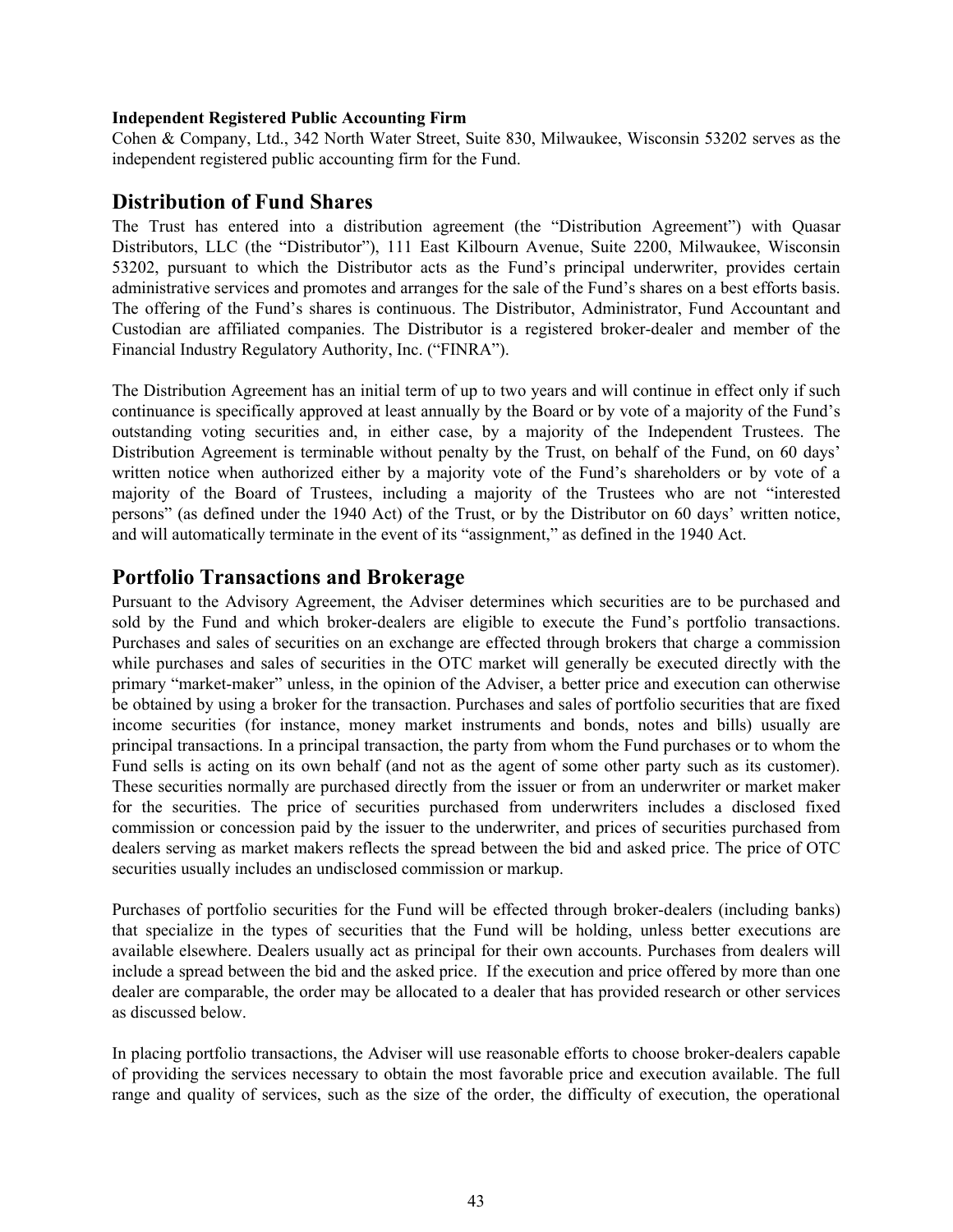facilities of the firm involved, the firm's risk in positioning a block of securities and other factors available, will be considered in making these determinations. In those instances where it is reasonably determined that more than one broker-dealer can offer the services needed to obtain the most favorable price and execution available, consideration may be given to those broker-dealers that furnish or supply research and statistical information to the Adviser that it may lawfully and appropriately use in its investment advisory capacities, as well as provide other brokerage services incidental to execution services. Research and statistical information may include reports that are common in the industry such as industry research reports and periodicals, quotation systems, software for portfolio management and formal databases. Typically, the research will be used to service all of the Adviser's accounts, although a particular client may not benefit from all the research received on each occasion. The Adviser considers research information, which is in addition to and not in lieu of the services required to be performed by it under its Advisory Agreement with the Fund, to be useful in varying degrees, but of indeterminable value.

While it is the Fund's general policy to first seek to obtain the most favorable price and execution available in selecting a broker-dealer to execute portfolio transactions for the Fund, weight is also given to the ability of a broker-dealer to furnish brokerage and research services to the Fund or to the Adviser, even if the specific services are not directly useful to the Fund and may be useful to the Adviser in advising other clients. In negotiating commissions with a broker or evaluating the spread to be paid to a dealer, the Fund may therefore pay a higher commission or spread than would be the case if no weight were given to the furnishing of these supplemental services, provided that the amount of such commission or spread has been determined in good faith by the Adviser to be reasonable in relation to the value of the brokerage and/or research services provided by such broker-dealer. The standard of reasonableness is to be measured in light of the Adviser's overall responsibilities to the Fund.

Investment decisions for the Fund are generally made independently from those of the Adviser's other client accounts and its affiliates. However, because certain client accounts are managed using a substantially similar investment strategy as the Fund, identical securities will be acceptable for both the Fund and one or more of such client accounts. In such event, the position of the Fund and such client account(s) in the same issuer may vary and the length of time that each may choose to hold its investment in the same issuer may likewise vary. However, to the extent any of these client accounts seek to acquire the same security as the Fund at the same time, the Fund may not be able to acquire as large a portion of such security as it desires, or it may have to pay a higher price or obtain a lower yield for such security. Similarly, the Fund may not be able to obtain as high a price for, or as large an execution of, an order to sell any particular security at the same time. If one or more of such client accounts simultaneously purchases or sells the same security that the Fund is purchasing or selling, each day's transactions in such security will be allocated between the Fund and all such client accounts in a manner deemed equitable by the Adviser, taking into account the respective sizes of the accounts and the amount being purchased or sold. It is recognized that in some cases this system could have a detrimental effect on the price or value of the security insofar as the Fund is concerned. In other cases, however, it is believed that the ability of the Fund to participate in volume transactions may produce better executions for the Fund. Notwithstanding the above, the Adviser may execute buy and sell orders for accounts and take action in performance of its duties with respect to any of its accounts that may differ from actions taken with respect to another account, so long as the Adviser shall, to the extent practical, allocate investment opportunities to accounts, including the Fund, over a period of time on a fair and equitable basis and in accordance with applicable law.

Portfolio transactions may be placed with broker-dealers who sell shares of the Fund subject to rules adopted by FINRA and the SEC. Portfolio transactions may also be placed with broker-dealers in which the Adviser has invested on behalf of the Fund and/or client accounts.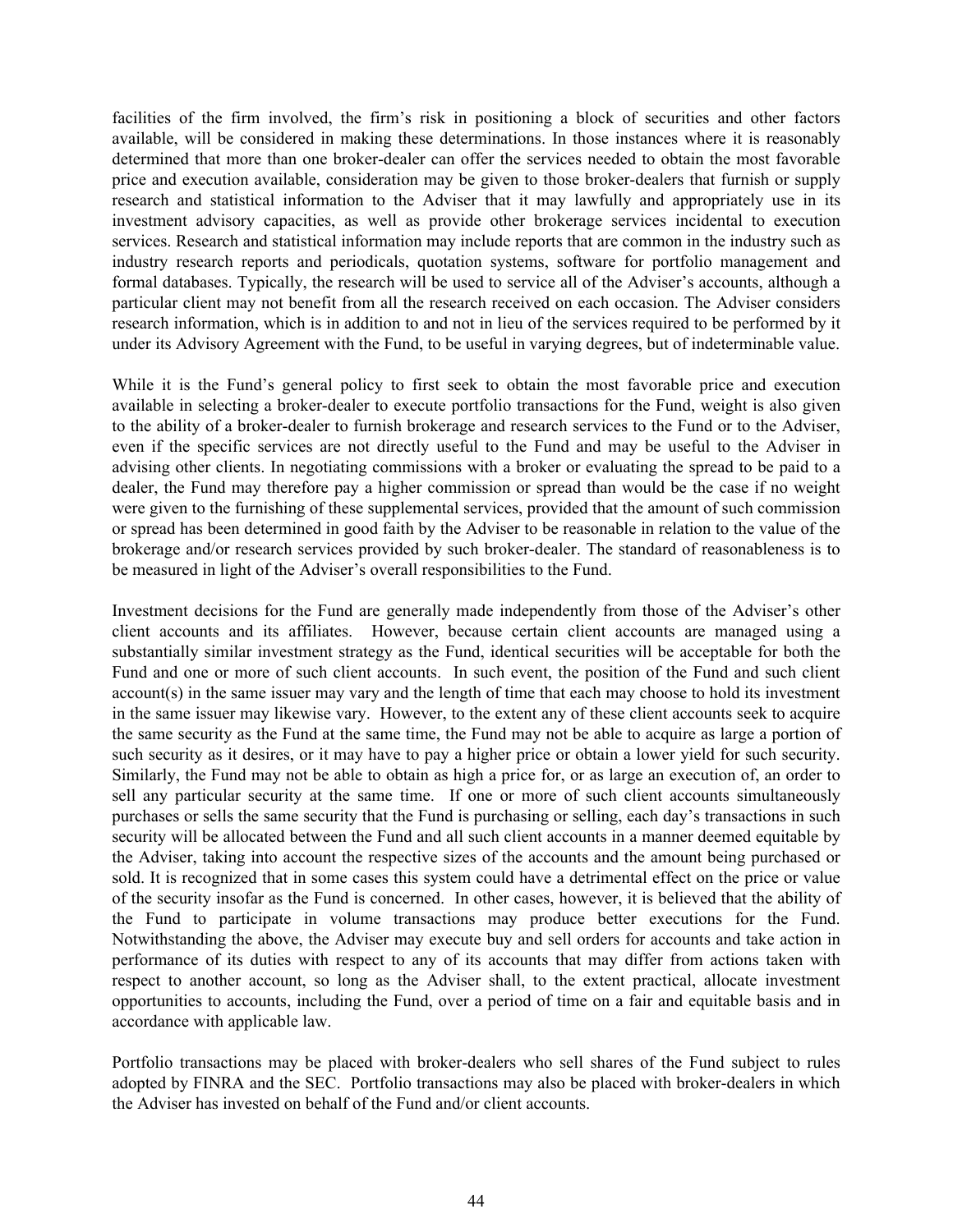The Fund paid the following brokerage commissions for the fiscal years ended December 31:

| 2021            | 2020             | 2019     |
|-----------------|------------------|----------|
| $$10,524^{(1)}$ | $$27,132^{(1)}$$ | \$43,111 |

(1) The decrease in brokerage commissions during the fiscal years ended December 31, 2021 and December 31, 2020 is largely due to a decrease in the Fund's portfolio turnover rate.

# **Portfolio Turnover**

Portfolio securities may be sold without regard to the length of time they have been held when, in the opinion of the Adviser, investment considerations warrant such action. Portfolio turnover rate is calculated by dividing (1) the lesser of purchases or sales of portfolio securities for the fiscal year by (2) the monthly average of the value of portfolio securities owned during the fiscal year. A 100% turnover rate would occur if all the securities in the Fund's portfolio, with the exception of securities whose maturities at the time of acquisition were one year or less, were sold and either repurchased or replaced within one year. A high rate of portfolio turnover (100% or more) generally leads to aboveaverage transaction costs and could generate capital gains that must be distributed to shareholders as short-term capital gains taxed at ordinary income rates (currently as high as 37%). To the extent that the Fund experiences an increase in brokerage commissions due to a higher portfolio turnover rate, the performance of the Fund could be negatively impacted by the increased expenses incurred by the Fund and may result in a greater number of taxable transactions. The Fund's portfolio turnover rate for the fiscal years ended December 31, were as follows:

| 2021  | 2020   |
|-------|--------|
| 8.06% | 24.64% |

# **Code of Ethics**

The Trust, the Adviser and the Distributor have each adopted Codes of Ethics under Rule 17j-1 of the 1940 Act. These codes permit, subject to certain conditions, personnel of the Trust, Adviser and Distributor to invest in securities that may be purchased or held by the Fund.

# **Proxy Voting Procedures**

The Board has adopted proxy voting policies and procedures ("Proxy Policies") wherein the Trust has delegated to the Adviser the responsibility for voting proxies relating to portfolio securities held by the Fund as part of the Adviser's investment advisory services, subject to the supervision and oversight of the Board of Trustees. Notwithstanding this delegation of responsibilities, however, the Fund retains the right to vote proxies relating to its portfolio securities. The fundamental purpose of the Proxy Policies is to ensure that each vote will be in a manner that reflects the best interest of the Fund and its shareholders, taking into account the value of the Fund's investments.

The actual voting records relating to portfolio securities during the most recent 12-month period ended June 30 are available without charge, upon request, by calling toll-free, (800) SEC-0330 or by accessing the SEC's website at www.sec.gov.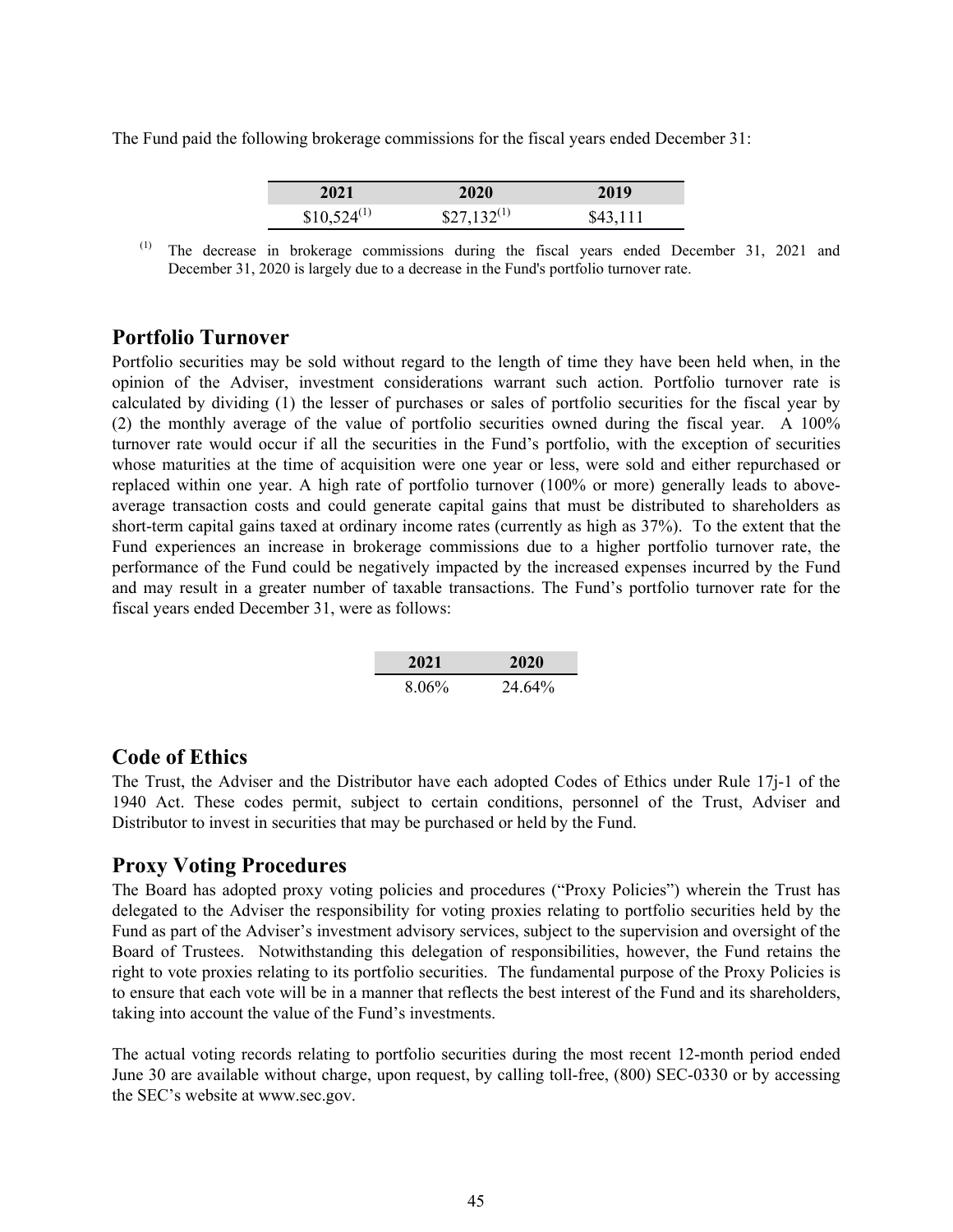# *The Adviser's Proxy Voting Policies and Procedures*

The Adviser will vote proxies on behalf of the Fund in a manner that it believes is consistent with the best interests of the Fund and its shareholders. Absent special circumstances, all proxies will be voted consistent with guidelines established and described in the Adviser's Proxy Voting Policies and Procedures. A summary of the Adviser's Proxy Voting Procedures is as follows:

- Because the Adviser believes that it would not own a stock where it did not agree with the actions of management, the Adviser votes proxies in line with management recommendations; and
- In the event of a conflict between the interest of the Fund and its shareholders and those of the Adviser, the Adviser will disclose the conflict to the Fund and vote as directed by the Board of Trustees.

# **Anti-Money Laundering Compliance Program**

The Trust has established an Anti-Money Laundering Compliance Program (the "Program") as required by the Uniting and Strengthening America by Providing Appropriate Tools Required to Intercept and Obstruct Terrorism Act of 2001 ("USA PATRIOT Act"). To ensure compliance with this law, the Trust's Program provides for the development of internal practices, procedures and controls, designation of antimoney laundering compliance officers, an ongoing training program and an independent audit function to determine the effectiveness of the Program. Ms. Deborah Ward has been designated as the Trust's Anti-Money Laundering Compliance Officer.

Procedures to implement the Program include, but are not limited to: determining that the Distributor and the Transfer Agent have established proper anti-money laundering procedures; reporting suspicious and/ or fraudulent activity; checking shareholder names against designated government lists, including Office of Foreign Asset Control ("OFAC"), and a complete and thorough review of all new account applications. The Fund will not transact business with any person or legal entity whose identity and beneficial owners, if applicable, cannot be adequately verified under the provisions of the USA PATRIOT Act.

As a result of the Program, the Fund may be required to "freeze" the account of a shareholder if the shareholder appears to be involved in suspicious activity or if certain account information matches information on government lists of known terrorists or other suspicious persons, or the Fund may be required to transfer the account or proceeds of the account to a governmental agency.

# **Portfolio Holdings Information**

The Trust, on behalf of the Fund, has adopted portfolio holdings disclosure policies ("Portfolio Holdings Policies") that govern the timing and circumstances of disclosure of portfolio holdings of the Fund. Information about the Fund's portfolio holdings will not be distributed to any third party except in accordance with these Portfolio Holdings Policies. The Board has considered the circumstances under which the Fund's portfolio holdings may be disclosed under the Portfolio Holdings Policies. The Board has also considered actual and potential material conflicts that could arise in such circumstances between the interests of the Fund's shareholders and the interests of the Adviser, Distributor or any other affiliated person of the Fund. After due consideration, the Board has determined that the Fund has a legitimate business purpose for disclosing portfolio holdings to persons described in the Portfolio Holdings Policies. The Board also has authorized its CCO to consider and authorize dissemination of portfolio holdings information to additional parties, after considering the best interests of the Fund's shareholders and potential conflicts of interest in making such disclosures.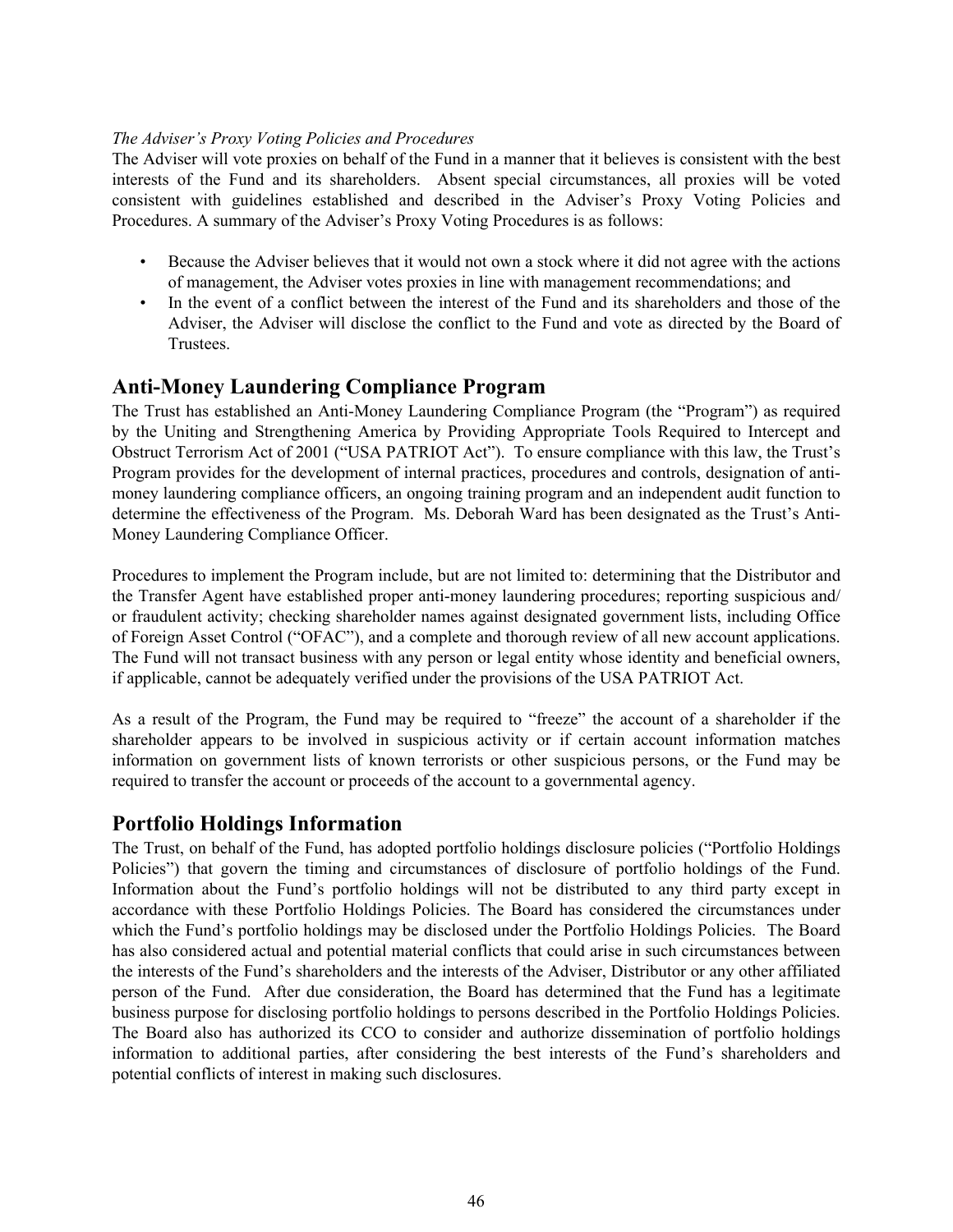The Board exercises continuing oversight of the disclosure of the Fund's portfolio holdings by (1) overseeing the implementation and enforcement of the Portfolio Holdings Policies, codes of ethics and other relevant policies of the Fund and its service providers by the CCO, (2) by considering reports and recommendations by the CCO concerning any material compliance matters (as defined in Rule 38a-1 under the 1940 Act), and (3) by considering whether to approve any amendment to these Portfolio Holdings Policies. The Board reserves the right to amend the Portfolio Holdings Policies at any time without prior notice in its sole discretion.

Disclosure of the Fund's complete holdings is required to be made quarterly within 60 days of the end of each fiscal quarter, in the annual and semi-annual reports to Fund shareholders, and in the quarterly holdings report on Form N-PORT. These reports will be made available, free of charge, on the EDGAR database on the SEC's website at www.sec.gov. The Fund's top ten holdings are disclosed on its website at https://muhlx.muhlenkamp.com/ within 5 to 10 days of the end of each quarter. The top ten holdings will remain posted on the Fund's website until updated with the next quarter's holdings. The Fund may provide separately to any person, including rating and ranking organizations such as Lipper and Morningstar, the Fund's holdings commencing the day after the information is first published on the Fund's website. In addition, the Fund may provide its complete portfolio holdings at the same time that it is filed with the SEC.

In the event of a conflict between the interests of the Fund and its shareholders and the interests of the Adviser or an affiliated person of the Adviser, the CCO of the Adviser, in consultation with the Trust's CCO, shall make a determination in the best interests of the Fund and its shareholders, and shall report such determination to the Board at the end of the quarter in which such determination was made. Any employee of the Adviser who suspects a breach of this obligation must report the matter immediately to the Adviser's CCO or to his or her supervisor.

In addition, material non-public holdings information may be provided without lag as part of the normal investment activities of the Fund to each of the following entities which, by explicit agreement or by virtue of their respective duties to the Fund, are required to maintain the confidentiality of the information disclosed: the Administrator; the Fund's Accountant; the Custodian; the Transfer Agent; the Fund's independent registered public accounting firm; counsel to the Fund or the Board (current parties are identified in this SAI); broker-dealers (in connection with the purchase or sale of securities or requests for price quotations or bids on one or more securities); and regulatory authorities. Portfolio holdings information not publicly available with the SEC or on the Fund's web site may only be provided to additional third parties, in accordance with the Portfolio Holdings Policies, when the Fund has a legitimate business purpose, and the third party recipient is subject to a confidentiality agreement. Such portfolio holdings disclosure may be approved under the Portfolio Holdings Policies by the Trust's CCO.

In no event shall the Adviser, its affiliates or employees, or the Fund receive any direct or indirect compensation in connection with the disclosure of information about the Fund's portfolio holdings.

There can be no assurance that the Portfolio Holdings Policies and these procedures will protect the Fund from potential misuse of that information by individuals or entities to which it is disclosed.

# **Determination of Net Asset Value**

The NAV of the Fund's shares will fluctuate and is determined by the Fund Accountant as of the close of trading on the New York Stock Exchange (the "NYSE") (generally 4:00 p.m., Eastern Time) each business day. The NYSE annually announces the days on which it will not be open for trading. The most recent announcement indicates that it will not be open on the following days: New Year's Day, Martin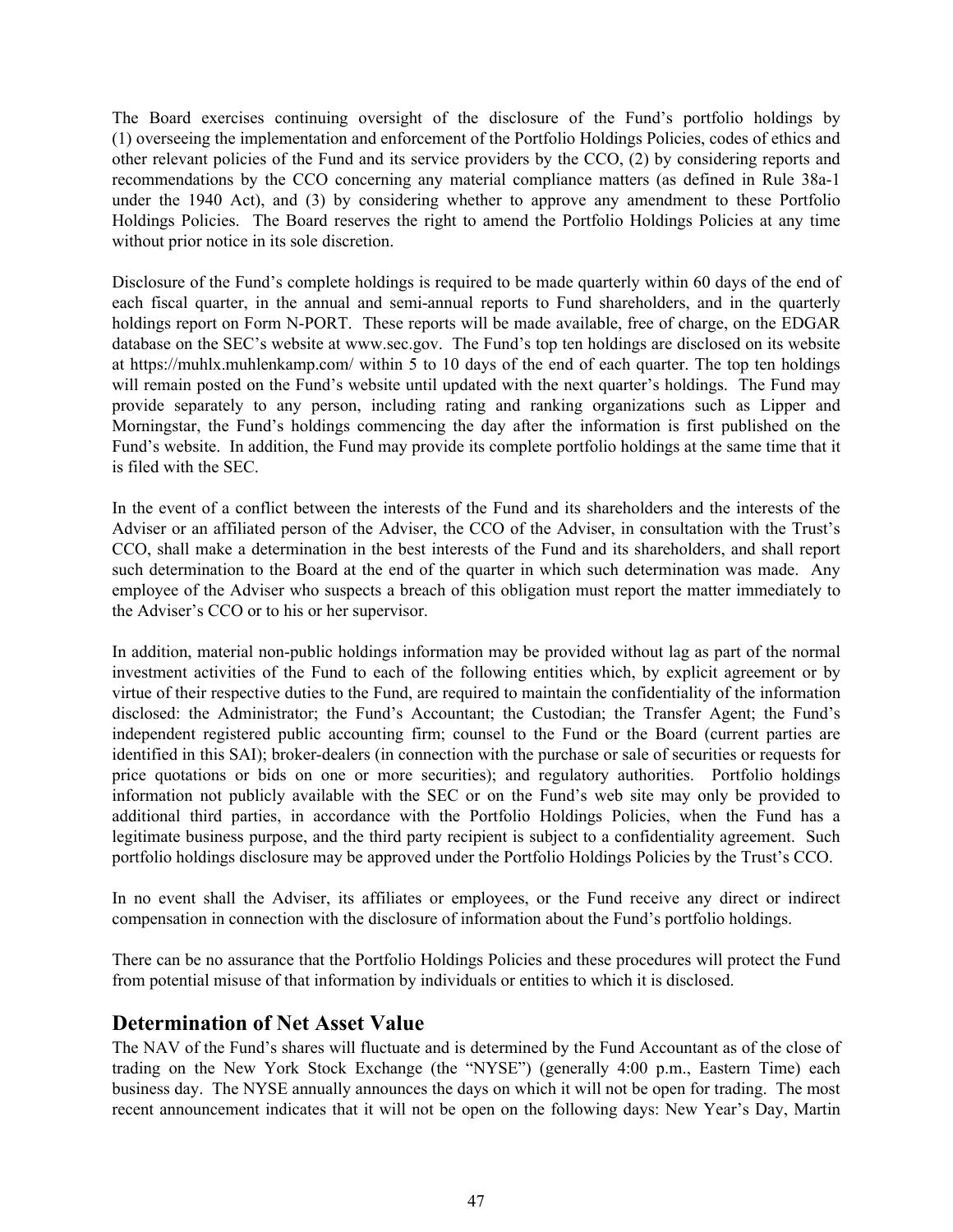Luther King, Jr. Day, Presidents' Day, Good Friday, Memorial Day, Juneteenth National Independence Day, Independence Day, Labor Day, Thanksgiving Day and Christmas Day. However, the NYSE may close on days not included in that announcement.

The NAV per share is computed by determining the Fund's "Net Assets" and dividing by the total number of shares outstanding at such time. Net Assets are calculated by (1) taking the value of all assets, less liabilities, held by the Fund; and (2) subtracting "Accrued Expenses."

> Net Assets = Net Asset Value Per Share Shares Outstanding

The Fund's assets are generally valued at their market price on the valuation date and are based on valuations provided by independent pricing services consistent with the Trust's valuation procedures. When market prices are not readily available, a security or other asset is valued at its fair value as determined under fair value pricing procedures approved by the Board of Trustees.

Each security owned by the Fund that is listed on a securities exchange is valued at its last sale price on that exchange on the date as of which assets are valued. Where the security is listed on more than one exchange, the Fund will use the price of the exchange that the Fund generally considers to be the principal exchange on which the security is traded. If no sale is reported, the security is valued at the mean between the last available bid and asked price.

Portfolio securities primarily traded on the NASDAQ Stock Market ("NASDAQ") shall be valued using the NASDAQ Official Closing Price ("NOCP"), which may not necessarily represent the last sale price. If the NOCP is not available, such securities shall be valued at the last sale price on the day of valuation, or if there has been no sale on such day, at the mean between the bid and asked prices. OTC securities that are not traded on NASDAQ shall be valued at the most recent trade price.

Fixed income securities are valued at the mean of the bid and asked prices as determined by an independent pricing service, taking into consideration recent transactions, yield, liquidity, risk, credit quality, coupon, maturity, type of issue and any other factors or market data the pricing service deems relevant.

Foreign securities are generally valued in the same manner as the securities described above. Foreign securities are priced in the local currencies as of the close of their primary exchange or market or as of the close of trading on the NYSE, whichever is earlier. Foreign currencies are translated into U.S. dollars at the exchange rate as provided by a pricing service as of the close of trading on the NYSE.

Exchange traded options are generally valued at the composite price, using the National Best Bid and Offer quotes ("NBBO"). NBBO consists of the highest bid price and lowest ask price across any of the exchanges on which an option is quoted, thus providing a view across the entire U.S. options marketplace. Specifically, composite pricing looks at the last trades on the exchanges where the options are traded. If there are no trades for the option on a given business day composite option pricing calculates the mean of the highest bid price and lowest ask price across the exchanges where the option is traded.

All other assets of the Fund are valued in such manner as the Board in good faith deems appropriate to reflect their fair value.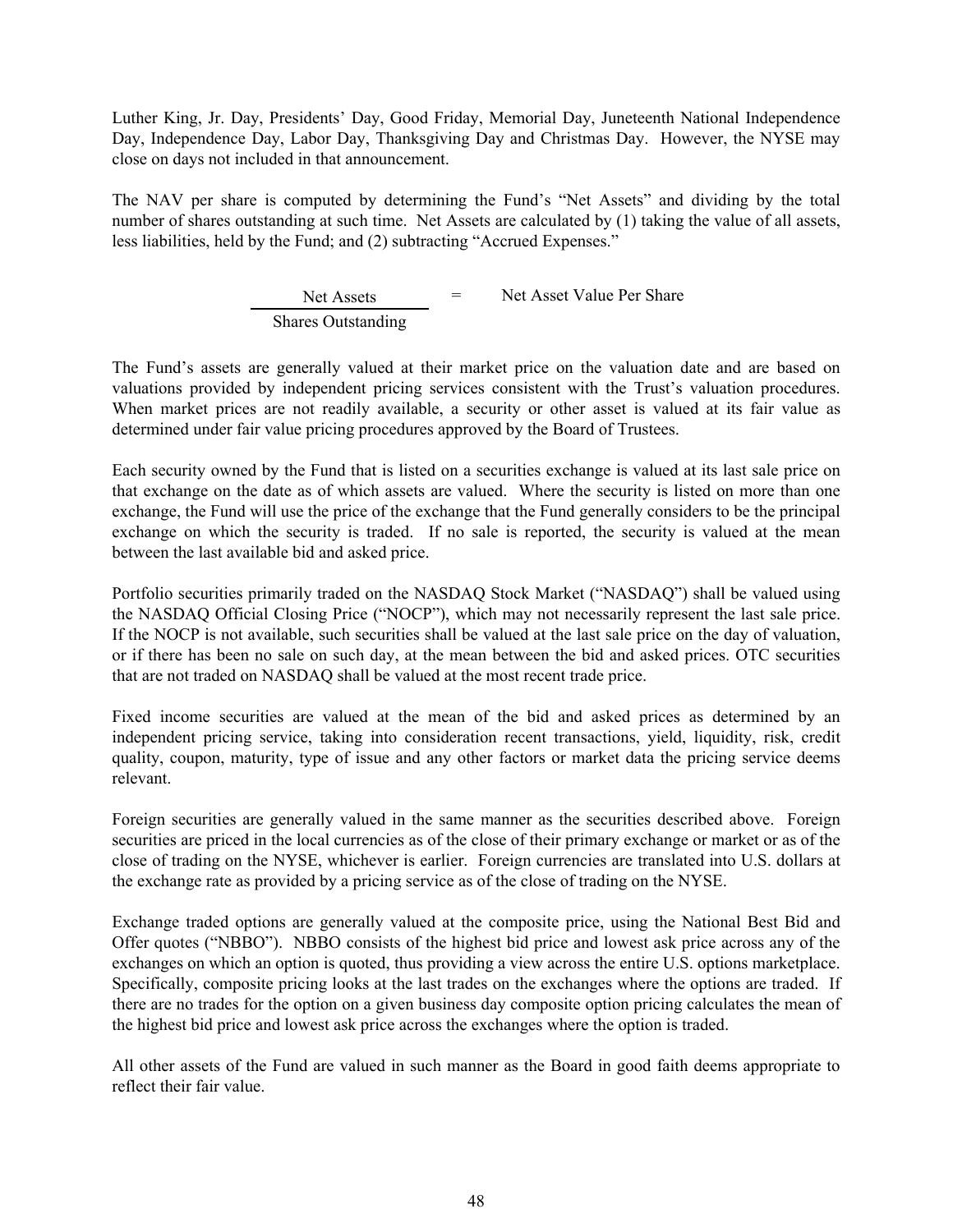# **Purchase and Redemption of Fund Shares**

Shares of the Fund are sold in a continuous offering and shares may be purchased or redeemed on any business day that the Fund calculates its NAV. The Fund may also authorize one or more financial intermediaries to accept purchase and redemption orders on its behalf ("Authorized Intermediaries"). Authorized Intermediaries are authorized to designate other Authorized Intermediaries to accept orders on the Fund's behalf. An order is deemed to be received when the Fund or an Authorized Intermediary accepts the order.

Orders received by the Fund or an Authorized Intermediary by the close of trading on the NYSE (generally 4:00 p.m., Eastern Time) on a business day will be effected at the NAV per share determined as of the close of trading on the NYSE on that day. Otherwise, the orders will be processed at the next determined NAV.

Orders received by financial intermediaries that are not Authorized Intermediaries will be processed at the NAV next calculated after the Transfer Agent receives the order from the financial intermediary.

# **Purchase Requests Must be Received in Good Order**

"Good order" means that your purchase request includes:

- The name of the Fund:
- The dollar amount of shares to be purchased;
- Your account application or investment stub; and
- A check payable to the name of the Fund.

Shares of the Fund have not been registered for sale outside of the United States. The Fund generally does not sell shares to investors residing outside the United States, even if they are United States citizens or lawful permanent residents, except to investors with United States military APO or FPO addresses or in certain other circumstances where the CCO and Anti-Money Laundering Officer for the Trust conclude that such sale is appropriate and is not in contravention of United States law.

# **Redemption Requests Must be Received in Good Order**

Your share price will be based on the next NAV per share calculated after the Transfer Agent or an Authorized Intermediary receives your redemption request in good order. A redemption request will be deemed in "good order" if it includes:

- The shareholder's name;
- The name of the Fund;
- The account number:
- The share or dollar amount to be redeemed; and
- Signatures by all shareholders on the account (with signature(s) guaranteed if applicable).

Unless you instruct the Transfer Agent otherwise, redemption proceeds will be sent to the address of record. The Fund will not be responsible for interest lost on redemption amounts due to lost or misdirected mail.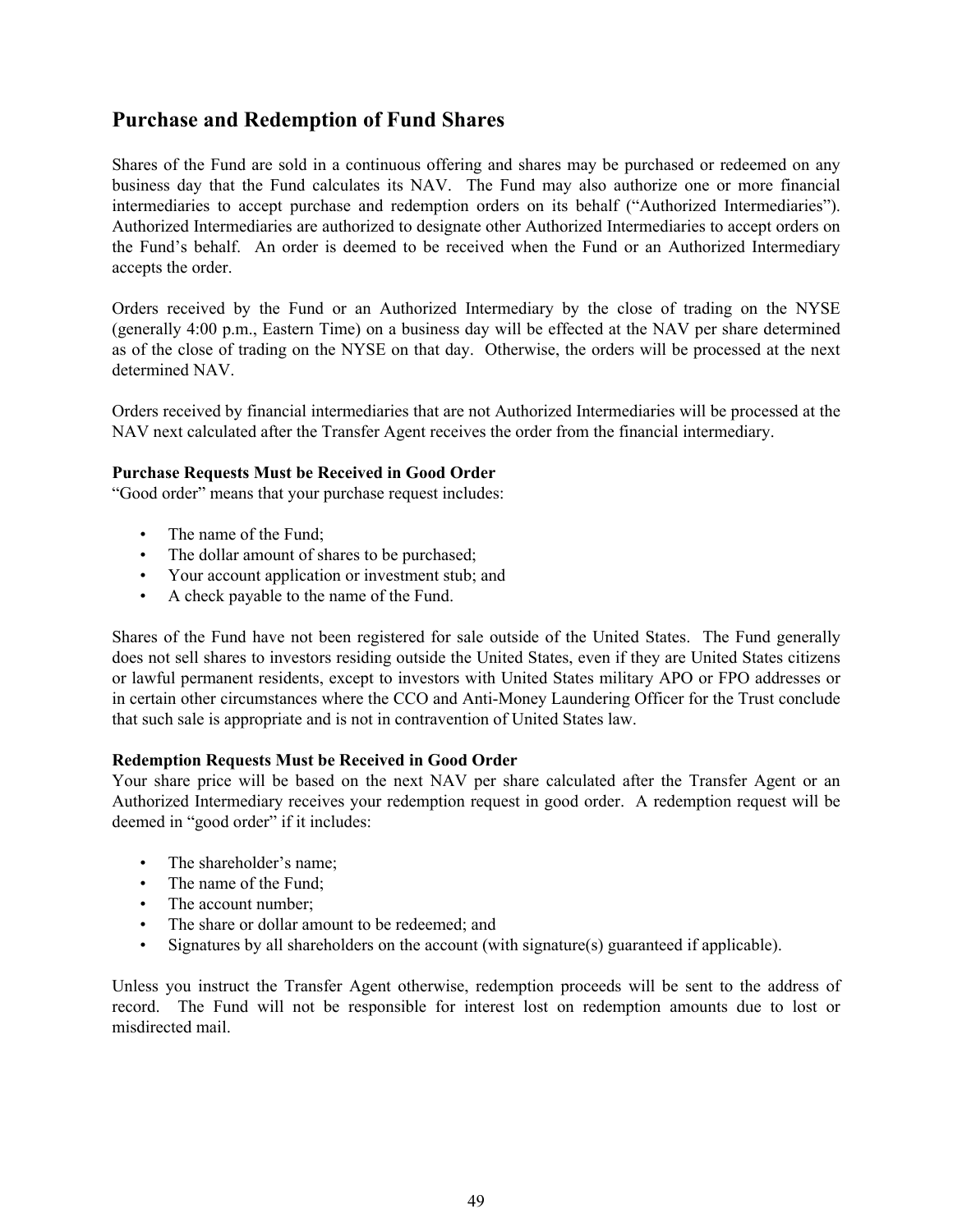A signature guarantee, from either a Medallion program member or a non-Medallion program member, of each owner is required in the following situations:

- If ownership is changed on your account;
- When redemption proceeds are payable or sent to any person, address or bank account not on record;
- When a redemption is received by the Transfer Agent and the account address has changed within the last 15 days;
- For all redemptions in excess of \$100,000 from any shareholder account.

Non-financial transactions, including establishing or modifying certain services on an account, may require a signature guarantee, signature verification from a Signature Validation Program member, or other acceptable form of authentication from a financial institution source. Signature guarantees, from either a Medallion program member or a non-Medallion program member, can be obtained from banks and securities dealers, but not from a notary public.

The Fund may elect in the future to limit eligible signature guarantors to institutions that are members of a signature guarantee program. The Fund and the Transfer Agent reserve the right to amend these standards at any time without notice.

# **Redemption-in-Kind**

Under normal circumstances, the Fund does not intend to redeem shares in any form except cash. The Trust, however, has filed a notice of election under Rule 18f-1 of the 1940 Act that allows the Fund to redeem in-kind redemption requests during any 90-day period in excess of the lesser of \$250,000 or 1% of the net assets of the Fund, valued at the beginning of such period. If the Fund pays your redemption proceeds by a distribution of securities, you could incur brokerage or other charges in converting the securities to cash, and will bear any market risks associated with such securities until they are converted into cash.

# **Cancellations and Modifications**

The Fund will not accept a request to cancel or modify a written transaction once processing has begun.

# **Tax Matters**

The following discussion is a summary of certain U.S. federal income tax considerations affecting the Fund and its shareholders. The discussion reflects applicable U.S. federal income tax laws of the U.S. as of the date of this SAI, which tax laws may be changed or subject to new interpretations by the courts or the Internal Revenue Service (the "IRS"), possibly with retroactive effect. No attempt is made to present a detailed explanation of all U.S. federal income, estate or gift, or state, local or foreign tax concerns affecting the Fund and their shareholders (including shareholders owning large positions in the Fund). The discussion set forth herein does not constitute tax advice. Investors are urged to consult their own tax advisers to determine the tax consequences to them of investing in the Fund.

Each series of the Trust is treated as a separate entity for federal income tax purposes. The Fund, a series of the Trust, intends to qualify and elect to be treated as a RIC under Subchapter M of the Code, provided it complies with all applicable requirements regarding the source of its income, diversification of its assets and timing of distributions, as discussed below.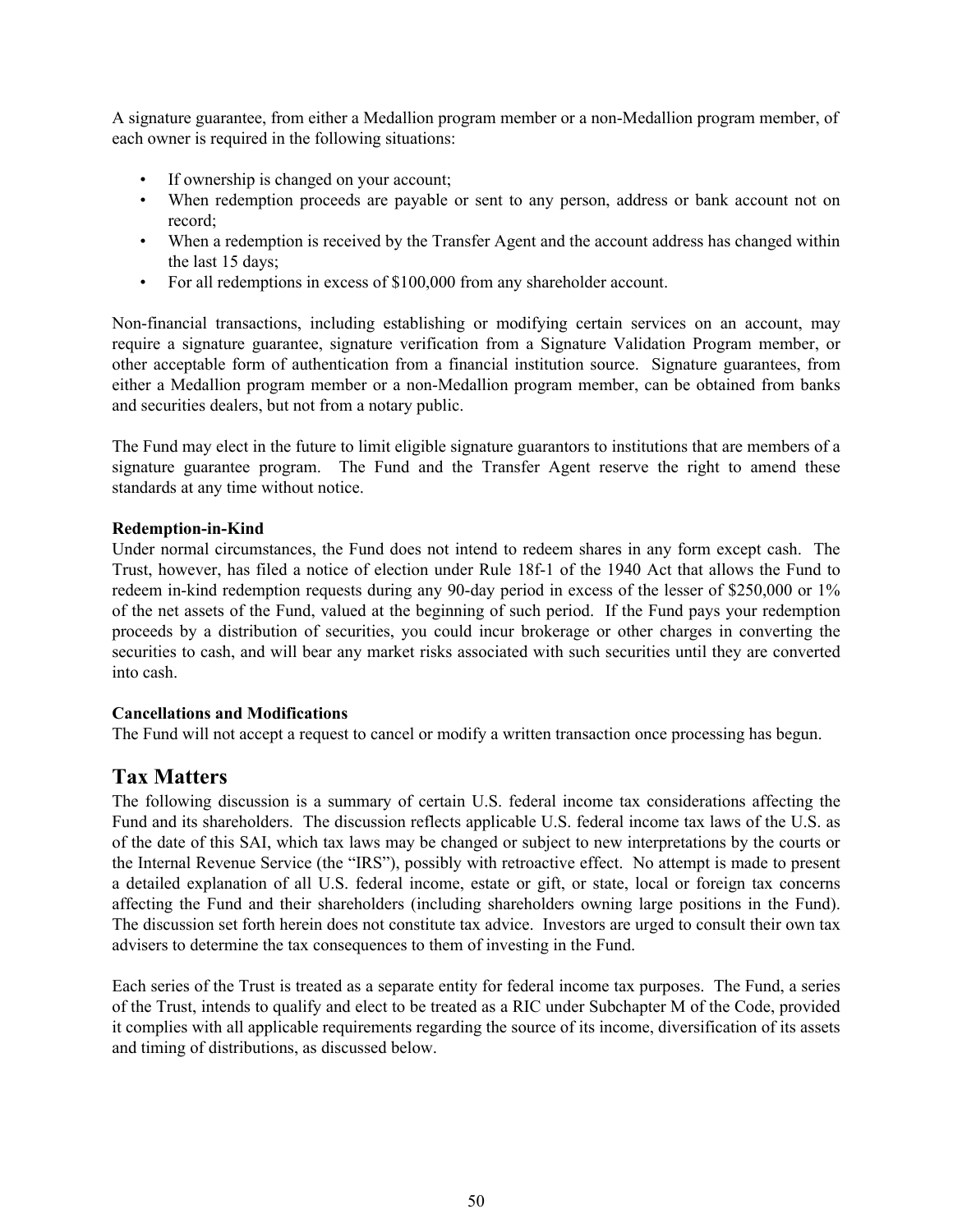If for any taxable year the Fund fails to qualify for the special federal income tax treatment afforded to RICs, all of its taxable income will be subject to federal income tax at the applicable regular corporate rates tax rate (without any deduction for distributions to the Fund's shareholders) and its income available for distribution will be reduced.

As long as the Fund meets certain requirements that govern the Fund's source of income, diversification of assets and distribution of earnings to its shareholders, the Fund will not be subject to U.S. federal income tax on income distributed (or treated as distributed, as described below) to its shareholders. With respect to the source of income requirement, the Fund must derive in each taxable year, at least 90% of its gross income (including tax-exempt interest) from (i) dividends, interest, payments with respect to certain securities loans, and gains from the sale or other disposition of stock, securities or foreign currencies, or other income (including but not limited to gains from options, futures and forward contracts) derived with respect to its business of investing in such shares, securities or currencies and (ii) net income derived from interests in qualified publicly traded partnerships ("QPTP"). A QPTP is generally defined as a publicly traded partnership under Section 7704 of the Code, but does not include a publicly traded partnership if 90% or more of its income is described in (i) above.

With respect to the diversification of assets requirement, the Fund must diversify its holdings so that, at the end of each quarter of each taxable year, (i) at least 50% of the value of the Fund's total assets is represented by cash and cash items, U.S. government securities, the securities of other RICs and other securities, with such other securities limited for purposes of such calculation, in respect of any one issuer, to an amount not greater than 5% of the value of the Fund's total assets and not more than 10% of the outstanding voting securities of such issuer and (ii) not more than 25% of the value of the Fund's total assets is invested in the securities of any one issuer (other than U.S. government securities or the securities of other RICs), the securities (other than the securities of other RICs) of any two or more issuers that the Fund controls and that are determined to be engaged in the same, similar or related trades or businesses, or the securities of one or more QPTPs.

In addition, pursuant to tax regulations the Fund may invest no more than 25% of its total assets in the securities of MLPs and other entities treated as QPTPs. The Fund will not be required to reduce a position due solely to market value fluctuations in order to comply with the 25% limitation in publicly traded partnerships, inclusive of MLP investments, but will not be able to purchase additional MLP securities unless the Fund is in compliance with the restriction.

The Fund's policy is to distribute to its shareholders all of its net investment company taxable income and any net realized long-term capital gains for each fiscal year in a manner that complies with the distribution requirements of the Code, so that the Fund will not be subject to any federal income or excise taxes based on net income. However, the Fund can give no assurances that its anticipated distributions will be sufficient to eliminate all taxes.

Additionally, if the Fund does not qualify as a RIC, it would be taxed as a corporation and, in such case, it would be more beneficial for a shareholder to directly own the Fund's underlying investments rather than indirectly owning the underlying investments through the Fund. If the Fund fails to distribute (or be deemed to have distributed) by December 31 of each calendar year (i) at least 98% of its ordinary income for such year, (ii) at least 98.2% of the excess of its realized capital gains over its realized capital losses for the 12-month period ending on December 31 during such year and (iii) any amounts from the prior calendar year that were not distributed and on which the Fund paid no federal income tax, the Fund will be subject to a 4% excise tax.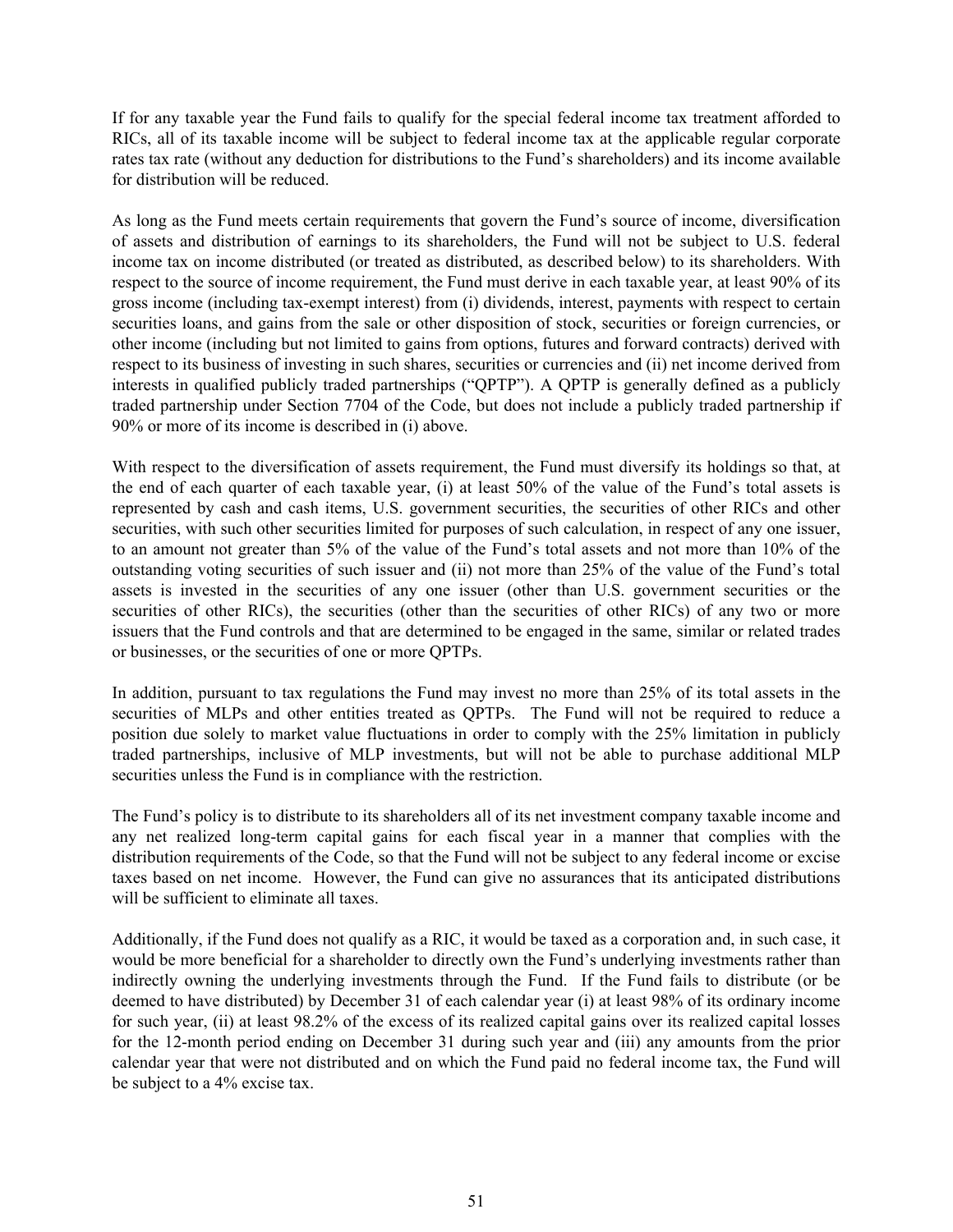Net investment income generally consists of interest, dividends and short-term capital gains, less expenses. Net realized capital gains for a fiscal period are computed by taking into account any capital loss carryforward of the Fund.

Distributions of net investment income may be taxable to shareholders as ordinary income. For individual shareholders, a portion of the distributions paid by the Fund may consist of qualified dividends eligible for taxation at the rate applicable to long-term capital gains to the extent that the Fund designates the amount distributed as a qualified dividend and the shareholder meets certain holding period requirements with respect to his or her Fund shares. In the case of corporate shareholders, a portion of the distributions may qualify for the intercorporate dividends-received deduction to the extent the Fund designates the amount distributed as eligible for deduction and the shareholder meets certain holding period requirements with respect to its Fund shares. The aggregate amount so designated to either individuals or corporate shareholders cannot, however, exceed the aggregate amount of such dividends received by the Fund for its taxable year. In view of the Fund's investment policies, it is expected that part of the distributions by the Fund may be eligible for the qualified dividend income treatment for individual shareholders and the dividends-received deduction for corporate shareholders. Any distributions to you in excess of the Fund's investment company taxable income and net capital gains will be treated by you, first, as a tax-deferred return of capital, which is applied against and will reduce the adjusted tax basis of your shares and, after such adjusted tax basis is reduced to zero, will generally constitute capital gains.

Any long-term capital gain distributions are taxable to shareholders as long-term capital gains regardless of the length of time shares have been held. Net capital gains distributions are not eligible for the qualified dividend income treatment or the dividends-received deduction referred to in the previous paragraph.

Any distributions to you in excess of the Fund's investment company taxable income and net capital gains will be treated by you, first, as a tax-deferred return of capital, which is applied against and will reduce the adjusted tax basis of your shares and, after such adjusted tax basis is reduced to zero, will generally constitute capital gains to you.

Under the Tax Cuts and Jobs Act ("TCJA"), "qualified REIT dividends" (i.e., ordinary REIT dividends other than capital gain dividends and portions of REIT dividends designated as qualified dividend income) are treated as eligible for a 20% deduction by noncorporate taxpayers. This deduction, if allowed in full, equates to a maximum effective tax rate of 29.6% (37% top rate applied to income after 20% deduction). A Fund may choose to report the special character of "qualified REIT dividends" to the shareholder, provided both a Fund and a shareholder meet certain holding period requirements with respect to their shares. A noncorporate shareholder receiving such dividends would treat them as eligible for the 20% deduction, provided the RIC shares were held by the shareholder for more than 45 days during the 91-day period beginning on the date that is 45 days before the date on which the shares become ex-dividend with respect to such dividend. The amount of a RIC's dividends eligible for the 20% deduction for a taxable year is limited to the excess of the RIC's qualified REIT dividends for the taxable year over allocable expenses.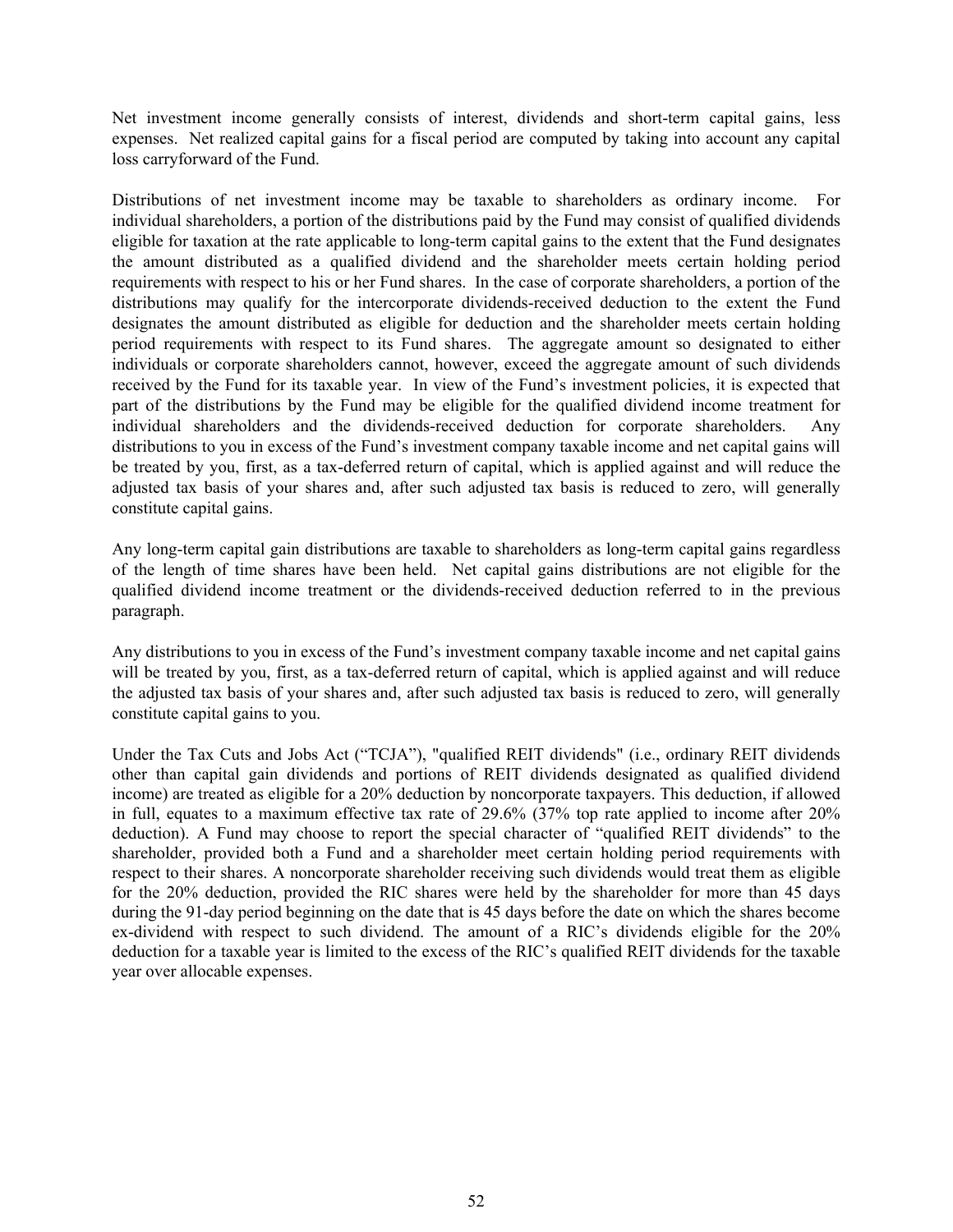Distributions of any net investment income and net realized capital gains will be taxable as described above, whether received in shares or in cash. Shareholders who choose to receive distributions in the form of additional shares will have a cost basis for federal income tax purposes in each share so received equal to the NAV of a share on the reinvestment date. Distributions are generally taxable when received. However, distributions declared in October, November or December to shareholders of record on a date in such a month and paid the following January are taxable as if received on December 31. Distributions are includable in alternative minimum taxable income in computing a noncorporate shareholder's liability for the alternative minimum tax.

Investment income received by the Fund from sources within foreign countries may be subject to foreign income tax withheld at the source and the amount of tax withheld generally will be treated as an expense of the Fund. The U.S. has entered into tax treaties with many foreign countries that entitle the Fund to a reduced rate of, or exemption from, tax on such income. Some countries require the filing of a tax reclaim or other forms to receive the benefit of the reduced tax rate; whether or when the Fund will receive the tax reclaim is within the control of the individual country. Information required on these forms may not be available to the Fund, such as shareholder information; therefore, the Fund may not receive the reduced treaty rates or potential reclaims. Other countries have conflicting and changing instructions and restrictive timing requirements which may cause the Fund not to receive the reduced treaty rates or potential reclaims. Other countries may subject capital gains realized by the Fund on sale or disposition of securities of that country to taxation. It is impossible to determine the effective rate of foreign tax in advance since the amount of the Fund's assets to be invested in various countries is not known.

A redemption of Fund shares may result in recognition of a taxable gain or loss and, if held as a capital asset, capital gain or loss. Any loss realized upon a redemption of shares within six months from the date of their purchase will be treated as a long-term capital loss to the extent of any amounts treated as distributions of long-term capital gains received on those shares. Any loss realized upon a redemption may be disallowed under certain wash sale rules to the extent Fund shares are purchased (through reinvestment of distributions or otherwise) within 30 days before or after the redemption.

The Fund is required to report to you and the IRS annually on Form 1099-B the cost basis of shares purchased or acquired. However, cost basis reporting is not required for certain shareholders, including shareholders investing in the Fund through a tax-advantaged retirement account, such as a 401(k) plan or an individual retirement account. The Fund will calculate cost basis using the Fund's default method, unless you instruct the Fund to use a different calculation method. For additional information regarding the Fund's available cost basis reporting methods, including its default method, please contact the Fund. If you hold your Fund shares through a broker (or other nominee), please contact that broker (nominee) with respect to reporting of cost basis and available elections for your account.

Except in the case of certain exempt shareholders, if a shareholder does not furnish the Fund with its correct Taxpayer Identification Number and certain certifications or the Fund receives notification from the IRS requiring back-up withholding, the Fund is required by federal law to withhold federal income tax from the shareholder's distributions and redemption proceeds currently at a rate of 24% for U.S. residents.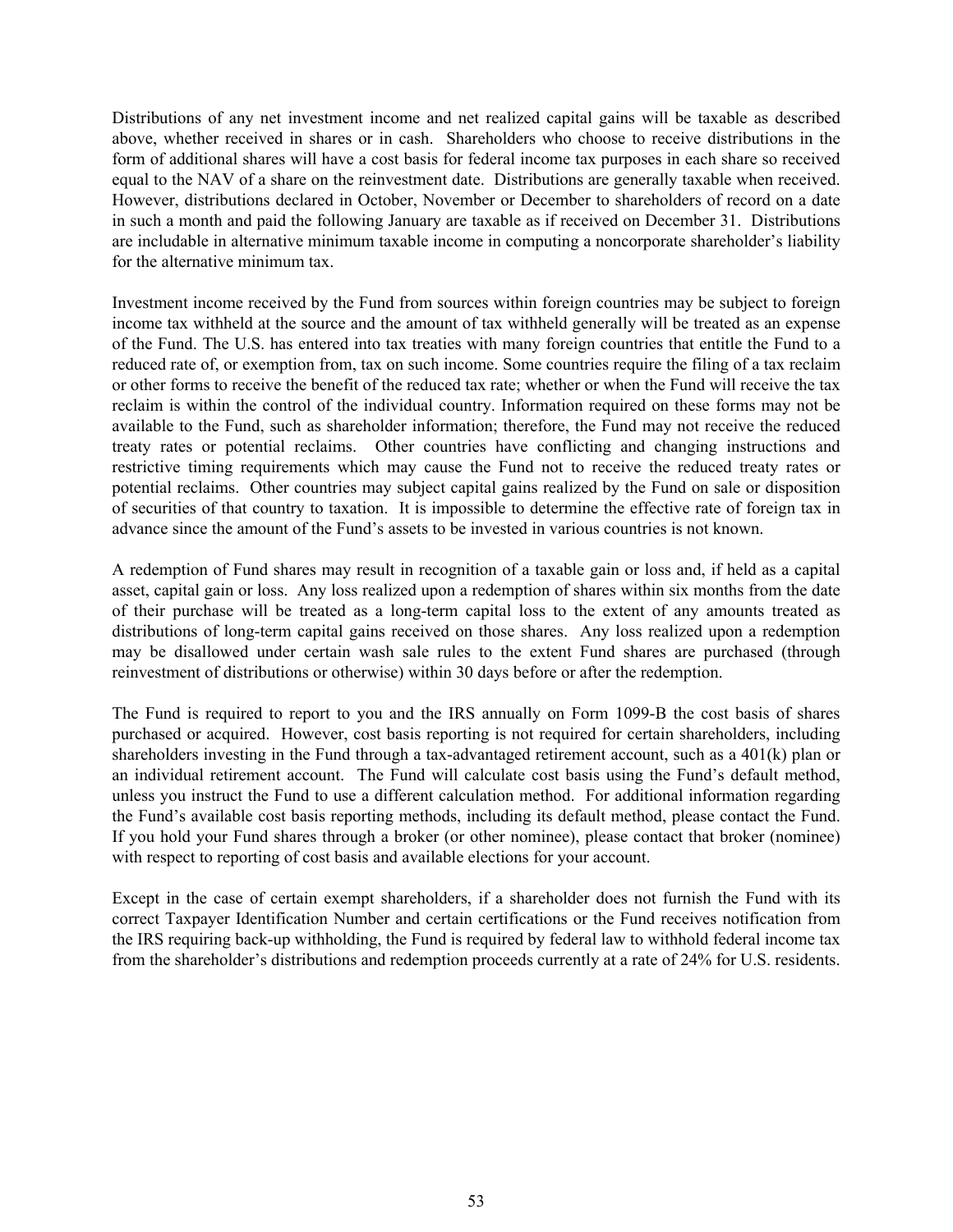Gain or loss recognized by the Fund on the sale or other disposition of portfolio investments will be a capital gain or loss. Such capital gain and loss may be long-term or short-term depending, in general, upon the length of time a particular investment position is maintained and, in some cases, upon the nature of the transaction. Property held for more than one year generally will be eligible for long-term capital gain or loss treatment. The application of certain rules described below may serve to alter the manner in which the holding period for a security is determined or may otherwise affect the characterization as longterm or short-term, and also the timing of the realization and/or character, of certain gains or losses.

A U.S. REIT is not subject to federal income tax on the income and gains it distributes to shareholders. Dividends paid by a U.S. REIT, other than capital gain distributions, will be taxable as ordinary income up to the amount of the U.S. REIT's current and accumulated earnings and profits. Capital gain dividends paid by a U.S. REIT to the Fund will be treated as long-term capital gains by the Fund and, in turn, may be distributed by the Fund to its shareholders as a capital gain distribution. Because of certain noncash expenses, such as property depreciation, an equity U.S. REIT's cash flow may exceed its taxable income. The equity U.S. REIT, and in turn the Fund, may distribute this excess cash to shareholders in the form of a return of capital distribution. However, if a U.S. REIT is operated in a manner that fails to qualify as a REIT, an investment in the U.S. REIT would become subject to double taxation, meaning the taxable income of the U.S. REIT would be subject to federal income tax at the applicable corporate income tax rate without any deduction for dividends paid to shareholders and the dividends would be taxable to shareholders as ordinary income (or possibly as qualified dividend income) to the extent of the REIT's current and accumulated earnings and profits.

While non-U.S. REITs often use complex acquisition structures that seek to minimize taxation in the source country, an investment by the Fund in a non-U.S. REIT may subject the Fund, directly or indirectly, to corporate taxes, withholding taxes, transfer taxes and other indirect taxes in the country in which the real estate acquired by the non-U.S. REIT is located. The Fund's pro rata share of any such taxes will reduce the Fund's return on its investment. The Fund's investment in a non-U.S. REIT may be considered an investment in a PFIC, as discussed below. Additionally, foreign withholding taxes on distributions from the non-U.S. REIT may be reduced or eliminated under certain tax treaties. Also, the Fund in certain limited circumstances may be required to file an income tax return in the source country and pay tax on any gain realized from its investment in the non-U.S. REIT under rules similar to those in the United States which tax foreign persons on gain realized from dispositions of interests in U.S. real estate.

Investment in taxable mortgage pools (excess inclusion income). Under a Notice issued by the IRS, the Code and Treasury regulations to be issued, a portion of the Fund's income from a U.S. REIT that is attributable to the REIT's residual interest in a real estate mortgage investment conduit ("REMIC") or equity interests in a "taxable mortgage pool" (referred to in the Code as an excess inclusion) will be subject to federal income tax in all events. The excess inclusion income of a regulated investment company, such as the Fund, will be allocated to shareholders of the regulated investment company in proportion to the dividends received by such shareholders, with the same consequences as if the shareholders held the related REMIC residual interest or, if applicable, taxable mortgage pool directly. In general, excess inclusion income allocated to shareholders (i) cannot be offset by net operating losses (subject to a limited exception for certain thrift institutions), (ii) will constitute unrelated business taxable income ("UBTI") to entities (including qualified pension plans, individual retirement accounts, 401(k) plans, Keogh plans or other tax-exempt entities) subject to tax on UBTI, thereby potentially requiring such an entity that is allocated excess inclusion income, and otherwise might not be required to file a tax return, to file a tax return and pay tax on such income, and (iii) in the case of a foreign stockholder, will not qualify for any reduction in U.S. federal withholding tax. In addition, if at any time during any taxable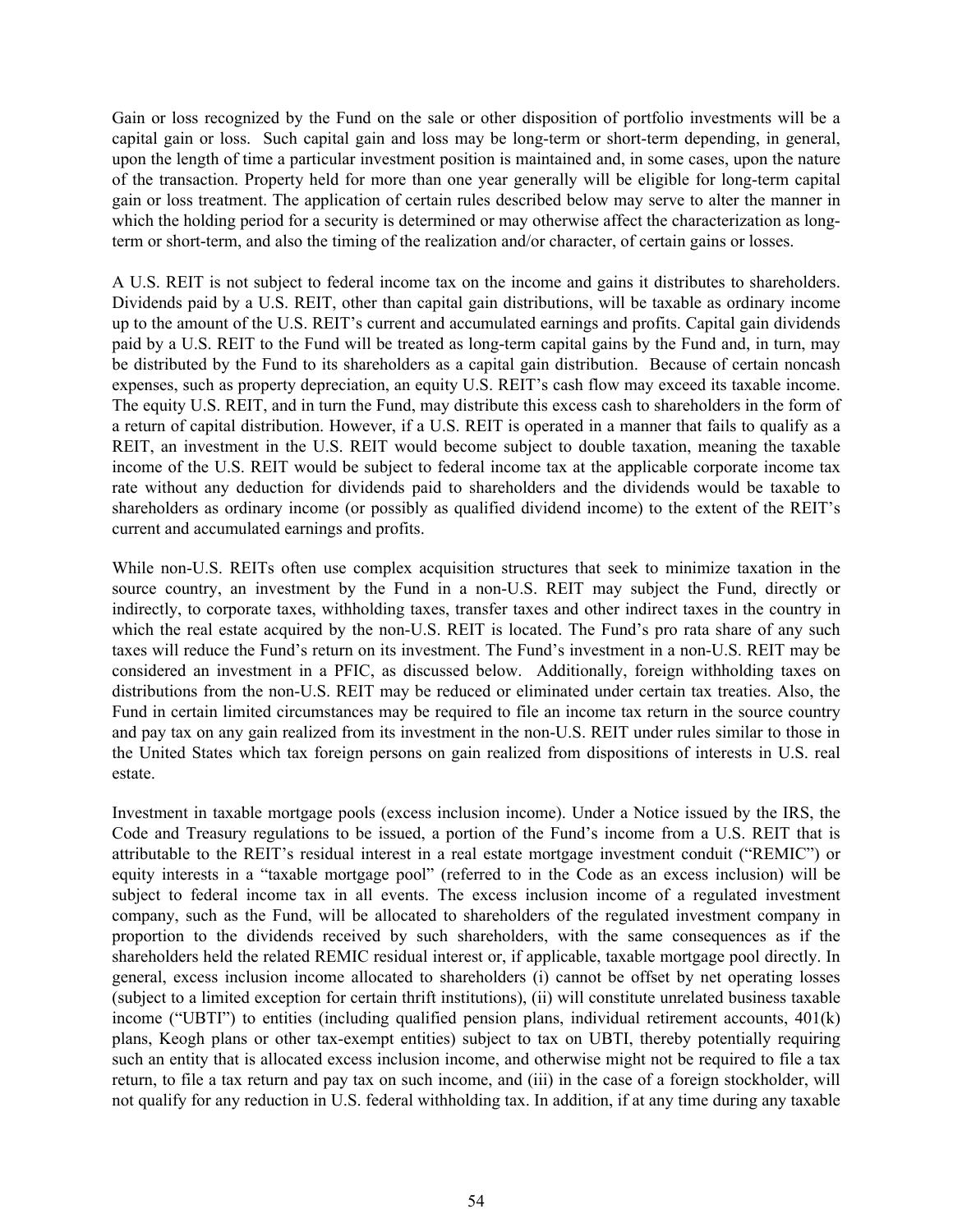year a "disqualified organization" (which generally includes certain cooperatives, governmental entities, and tax-exempt organizations not subject to UBTI) is a record holder of a share in a regulated investment company, then the regulated investment company will be subject to a tax equal to that portion of its excess inclusion income for the taxable year that is allocable to the disqualified organization, multiplied by the applicable corporate income tax rate. The Notice imposes certain reporting requirements upon regulated investment companies that have excess inclusion income. There can be no assurance that the Fund will not allocate to shareholders excess inclusion income.

These rules are potentially applicable to the Fund with respect to any income it receives from the equity interests of certain mortgage pooling vehicles, either directly or, as is more likely, through an investment in a U.S. REIT.

The Fund's transactions in foreign currencies, foreign currency-denominated debt obligations and certain foreign currency options, futures contracts and forward contracts (and similar instruments) may give rise to ordinary income or loss to the extent such income or loss results from fluctuations in the value of the foreign currency concerned. This treatment could increase or decrease the Fund's ordinary income distributions to you, and may cause some or all of the Fund's previously distributed income to be classified as a return of capital. In certain cases, the Fund may make an election to treat such gain or loss as capital.

While securities are loaned out by a fund, the fund generally will receive from the borrower amounts equal to any dividends or interest paid on the borrowed securities. For federal income tax purposes, payments made "in lieu of" dividends are not considered dividend income. These distributions will neither qualify for the reduced rate of taxation for individuals on qualified dividends nor the 50% dividendsreceived deduction for corporations.

The Fund may invest in securities of foreign companies that may be classified under the Code as a passive foreign investment company ("PFIC"). In general, a foreign company is classified as a PFIC if at least one-half of its assets constitute investment-type assets or 75% or more of its gross income is investmenttype income. When investing in PFIC securities, the Fund intends to mark-to-market these securities under certain provisions of the Code and recognize any unrealized gains as ordinary income at the end of the Fund's fiscal and excise tax years. Deductions for losses are allowable only to the extent of any current or previously recognized gains. These gains (reduced by allowable losses) are treated as ordinary income that the Fund is required to distribute, even though it has not sold or received dividends from these securities. You should also be aware that the designation of a foreign security as a PFIC security will cause its income dividends to fall outside of the definition of qualified foreign corporation dividends. These dividends generally will not qualify for the reduced rate of taxation on qualified dividends when distributed to you by the Fund. Foreign companies are not required to identify themselves as PFICs. Due to various complexities in identifying PFICs, the Fund can give no assurances that it will be able to identify portfolio securities in foreign corporations that are PFICs in time for the Fund to make a mark-tomarket election. If the Fund is unable to identify an investment as a PFIC and thus does not make a markto-market election, the Fund may be subject to U.S. federal income tax on a portion of any "excess distribution" or gain from the disposition of such shares even if such income is distributed as a taxable dividend by the Fund to their shareholders. Additional charges in the nature of interest may be imposed on the Fund in respect of deferred taxes arising from such distributions or gains.

Foreign taxpayers (including nonresident aliens) are generally subject to a flat withholding rate, currently 30% on U.S. source income. This withholding rate may be lower under the terms of a tax convention.